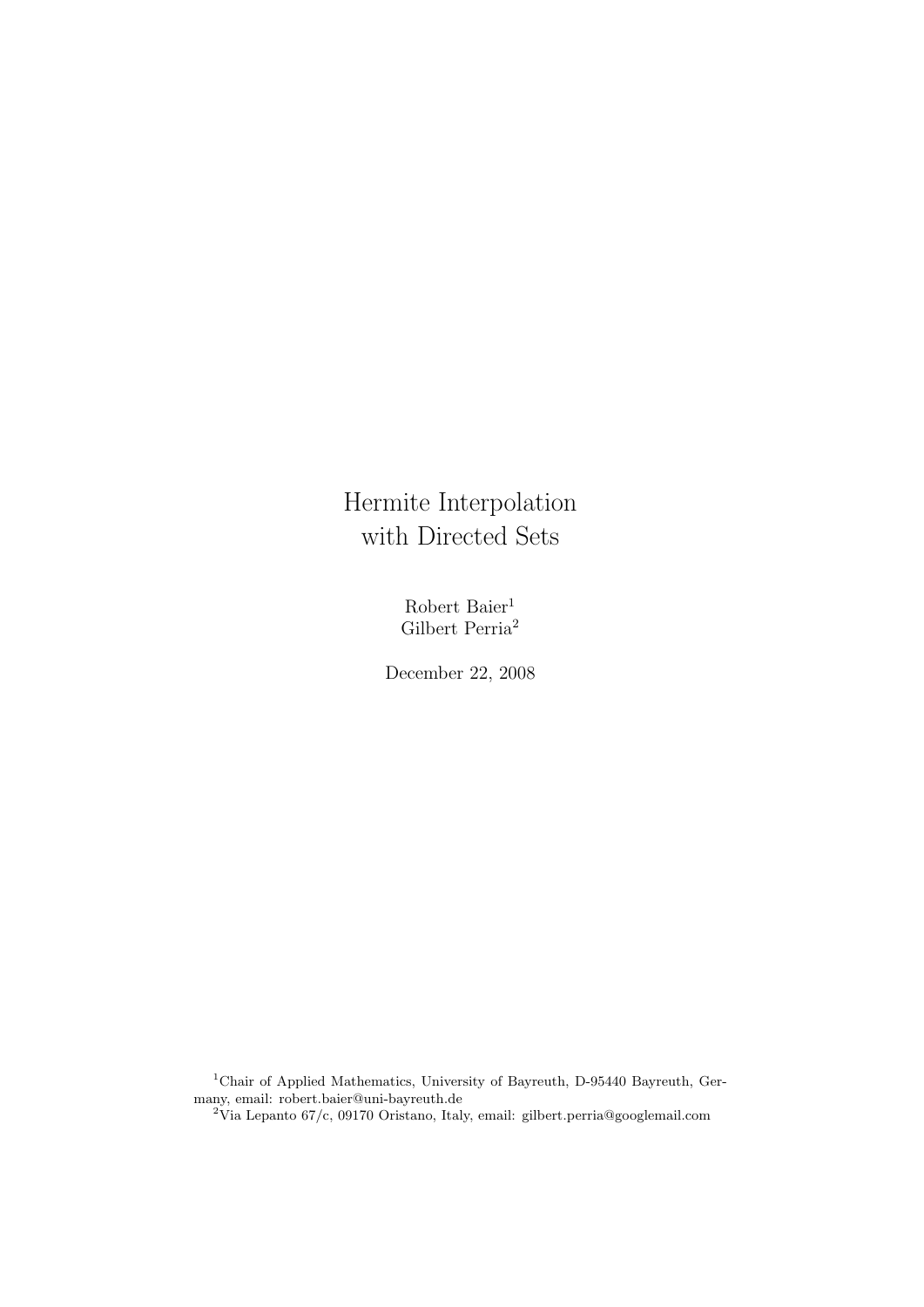#### Abstract

The problem of interpolating a set-valued function with convex images is addressed by means of directed sets. A directed set will be visualised as a usually nonconvex set in  $\mathbb{R}^n$  consisitng of three parts, the convex, the concave and the mixed-type part together with its normal directions. In this Banach space, a mapping resembling the Kergin map is established. The interpolating property and error estimates similar to the pointwise case are then shown based on the representation of the interpolant through means of divided differences. A comparison to other set-valued approaches is included. The method developed within the article is extended to the scope of the Hermite interpolation by using the derivative notion in the Banach space of directed sets. Finally, a numerical analysis of the explained technique corroborates the theoretical results.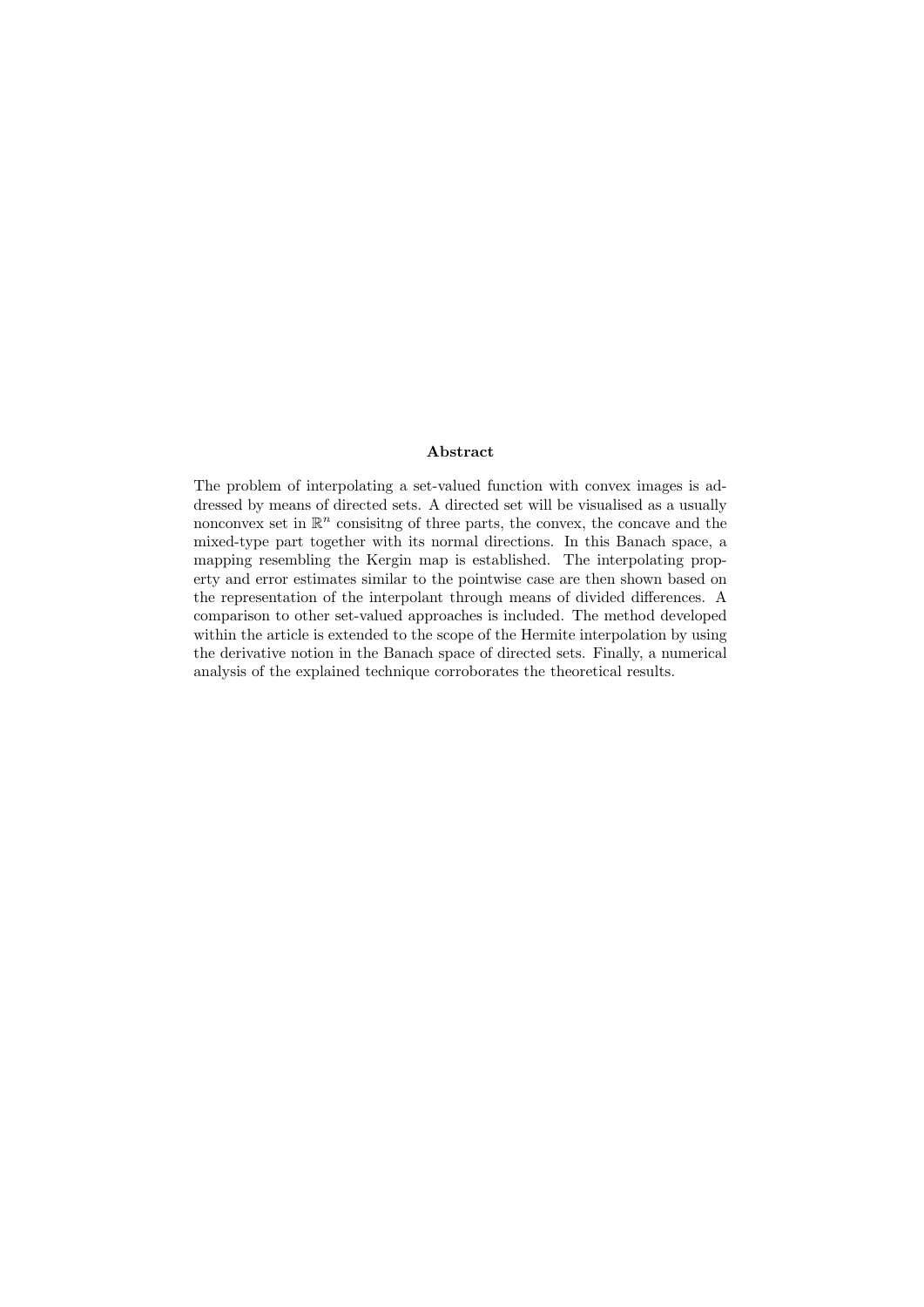### 1 Introduction

Hermite interpolation is still a matter of recent research. To mention some examples (we will give only a few citations), it is applied in the following fields: in the construction of shape preserving interpolation methods with  $C^1$ - or  $C^2$ functions (cf. [\[CM96,](#page-30-0) [Man01\]](#page-32-0)); in bivariate and multivariate interpolation with prescribed values for the function and its directional derivatives (cf. [\[GS00,](#page-32-1) [GM82,](#page-31-0) [SX95,](#page-34-0) [Sau95,](#page-34-1) [Wal97\]](#page-34-2)); in the interpolation of Bézier curves and patches (cf. [\[LW04\]](#page-32-2)). Further subjects of research involving Hermite interpolation and divided differences include: terrain modelling and reconstruction as in [\[HSS03\]](#page-32-3); the analysis of subdivision schemes incorporating derivative data as in [\[DL95\]](#page-31-1); the study of the correlation coefficient of Brownian motion as in [\[BB04\]](#page-30-1); the interpolation of  $\alpha$ -level sets for fuzzy sets (cf. [\[GA05,](#page-31-2) [Low90\]](#page-32-4)). Another field of application is the analysis of linear/nonlinear partial differential equations. Here, the Hermite-interpolant, as a function of  $x$  for fixed time  $t$ , has given function and derivative values of a regular solution  $y(\cdot, t)$  of the PDE (cf. [\[Gru05,](#page-32-5) [BSV68\]](#page-30-2)).

The main difficulties in extending the notation and algorithms to the setvalued case (even in the simplest setting of  $\mathcal{C}(\mathbb{R}^n)$ , the set of convex compact non-empty subsets of  $\mathbb{R}^n$ ) arise when defining a suitable difference and a suitable derivative. Known approaches like the geometric difference as in [\[Had50,](#page-32-6) [Pon67,](#page-33-0) [Mar00\]](#page-33-1) or the Demyanov difference as in [\[RA92,](#page-34-3) [DR95\]](#page-31-3) carry the disadvantage of generating either too small (even empty) or too big (convex) sets. In any case, the space  $\mathcal{C}(\mathbb{R}^n)$  will not form a vector space. To overcome these difficulties, embeddings based on the support function respectively equivalence classes of pairs of sets as proposed by Rådström, Hörmander (cf. a discussion and references in [\[PU02,](#page-33-2) [BF01a\]](#page-30-3)) can be used. The main disadvantage is the lack of a visualisation of differences of embedded convex sets as subsets of  $\mathbb{R}^n$ . For these reasons, the present work considers another embedding by directed sets introduced in [\[BF01a,](#page-30-3) [BF01b\]](#page-30-4).

Directed sets are the n-dimensional generalisation of generalised/directed in-tervals (cf. [\[Kau80,](#page-32-7) [Mar95\]](#page-33-3)) and provide an embedding of  $\mathcal{C}(\mathbb{R}^n)$  into the Banach space  $\overline{\mathcal{D}}^n$  (refer to [\[BF01a,](#page-30-3) [BF01b\]](#page-30-4)). The embedding admits generalisations of the known set arithmetics like the Minkowski addition and multiplication with non-negative scalars; it also delivers a (possibly non-convex) visualisation for differences of embedded sets from  $\mathcal{C}(\mathbb{R}^n)$ . Directed sets were successfully applied to calculate and visualise the approximation and derivatives of set-valued maps in [\[BF01c\]](#page-30-5) and to polynomial Lagrange interpolation in [\[Per07\]](#page-33-4), exemplified in [\[BF99\]](#page-30-6).

In this paper, the work [\[Per07\]](#page-33-4) (Lagrange interpolation with directed sets) is extended to Hermite interpolation. Some of the results achieved in [\[Pre71,](#page-33-5) [DF90,](#page-31-4) [Pet02,](#page-33-6) [Fil04,](#page-31-5) [Sim08\]](#page-34-4) for polynomial interpolation in Banach spaces can be applied, since  $\vec{\mathcal{D}}^n$  is itself a Banach space. But, the verification of the necessary conditions in [\[DF90\]](#page-31-4) has not been achieved to this stage and error estimates are not provided in [\[Pre71\]](#page-33-5) or demand too much regularity as in [\[Pet02,](#page-33-6) [Fil04,](#page-31-5) [Sim08\]](#page-34-4). Furthermore, no numerical results of set-valued interpolation are visualised in these works unlike in [\[Lem95,](#page-32-8) [Per07\]](#page-33-4). Unlike the proofs in [\[Per07\]](#page-33-4), we will present simple recursive proofs as well as a representation through means of two components (a lower dimensional directed set together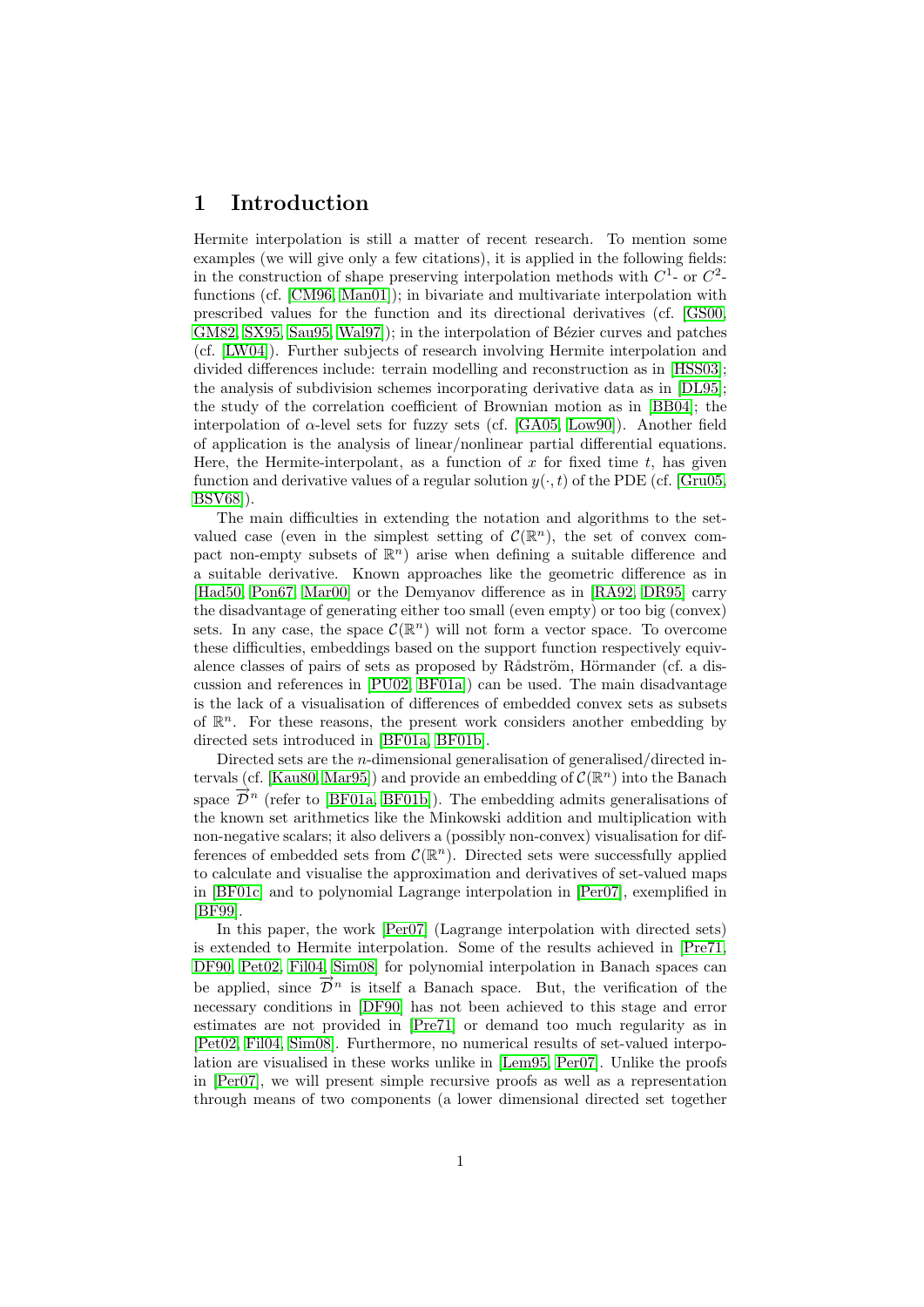with a scalar function). In this way, connections to other approaches like piecewise linear set-valued interpolation and interpolation with higher polynomial degree as in [\[Lem95\]](#page-32-8) are revealed. In this approach, polynomial interpolation with higher degree than one may generate negative weights; the interpolating polynomial of the support function is then no longer convex with respect to the direction and additional geometric assumptions have therefore to be posed to ensure the non-emptiness of the sets. The use of directed sets generates interpolating polynomials for which the visualised values are supersets of the ones generated by the approach of [\[Lem95\]](#page-32-8) with support functions only. Moreover, recursive proofs will show how the Hermite interpolation of directed sets should be implemented in a computer program.

Section [2](#page-4-0) serves as an introduction to the basic notions such as: set arithmetics, metrics for convex compact sets in  $\mathbb{R}^n$ , in particular the Hausdorff and the Demyanov metric as well as the Banach space  $\vec{\mathcal{D}}^n$  of the directed sets which constitutes the main tool within this work. A directed set is parametrised by unit vectors in  $\mathbb{R}^n$  and it associates to each direction l a pair consisting of a  $(n-1)$ -dimensional directed set  $\overline{A_{n-1}(l)} \in \overrightarrow{D}^{n-1}$  and a scalar  $a_n(l) \in \mathbb{R}$ . The embedding  $J_n$  in [\[BF01a\]](#page-30-3) from the cone of the convex compact subsets of  $\mathbb{R}^n$ into  $\vec{\mathcal{D}}^n$  is recalled. It preserves well-known arithmetic set operations, in particular the Minkowski-addition and the multiplication of sets with non-negative scalars. Moreover, an inverse with respect to addition in  $\vec{\mathcal{D}}^n$  is well-defined and the visualisation of directed sets is also provided. The section following is intended to acquaint the reader with a notion for differentiability of convexvalued set-valued maps, i.e. with the notion of directed differentiability. In order to properly define the mentioned notion, the function with embedded images is required to be differentiable in the usual sense (seen as a mapping between Banach spaces).

In Section [4](#page-11-0) the notations for the divided differences and polynomial interpolation as well as basic facts are recalled and specialised to the directed sets. Therein, the fact that the divided differences and the interpolation act separately on the two components of the function values (directed sets) is highlighted. The *Hermite-Genocchi* formula and an estimate for divided differences and the remainder term of the interpolating polynomial are presented. Following on, the interpolating map  $\mathcal{K}_{\Theta}F$  is introduced in Section [5](#page-15-0) and some remainder formulae are illustrated which generalise well-known error estimates to the setvalued case. Piecewise Hermite interpolation of sets and error estimates for the derivatives of the interpolant are studied as well.

In Section [6,](#page-19-0) a comparison to the approach persued in [\[Lem95\]](#page-32-8) is presented; this is based on interpolating the support function of a set-valued map, thus generating an interpolating set-valued map. Finally, the numerical results are gathered in the last section, showing that the directed sets are indeed a convenient tool for performing interpolation with higher polynomial degree, even for the more general Hermite interpolation problem.

We deliberately make use of the term "Kergin interpolation" and its notation to suggest that the presented approach may easily be extended to the scope of multivariate interpolation.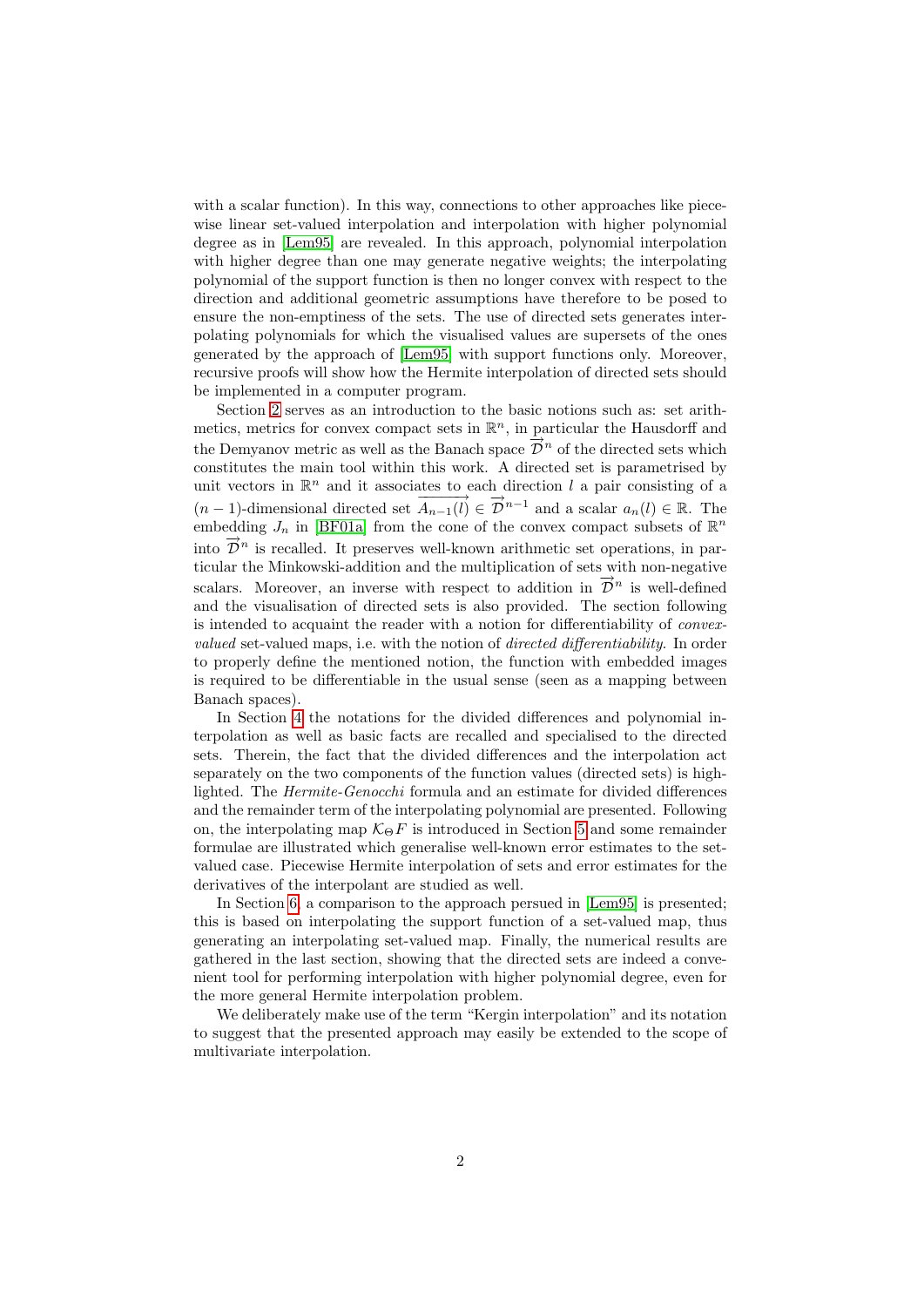# <span id="page-4-0"></span>2 Directed Sets

### <span id="page-4-1"></span>2.1 Preliminaries

In this introductory subsection, the notation will be fixed and basic definitions will be presented.

Denote by  $\|\cdot\|$  the Euclidean norm in  $\mathbb{R}^n$ , let  $B_r(m)$  be the corresponding closed ball in  $\mathbb{R}^n$  with radius r and center  $m \in \mathbb{R}^n$  and  $S_{n-1} \subset \mathbb{R}^n$  the unit sphere. The class of all non-empty convex compact sets in  $\mathbb{R}^n$  is called  $\mathcal{C}(\mathbb{R}^n)$ . The support function  $\delta^*(\cdot, A)$  of a set  $A \in \mathcal{C}(\mathbb{R}^n)$  is defined in  $\mathbb{R}^n$  as

(1) 
$$
\delta^*(l, A) := \max_{a \in A} \langle l, a \rangle
$$

We leave out intentionally a review of the properties of the support function (cf. [\[Roc72\]](#page-34-5), [\[Sch93\]](#page-34-6)) assuming these to be well-known to the reader.

For any  $l \in \mathbb{R}^n$  and  $A \in \mathcal{C}(\mathbb{R}^n)$ , we denote with

(2) 
$$
Y(l, A) = \{a \in A \mid \langle l, a \rangle = \delta^*(l, A)\}
$$

the *supporting face* of A in the direction l. It equals the subdifferential  $\partial \delta^*(l, A)$ of the support function. An element from  $Y(l, A)$  will be denoted by  $y(l, A)$ or, alternatively, in the more compact fashion  $y_A^l$ .

We consider the usual arithmetic operations together with the order relation for  $A, B \in \mathcal{C}(\mathbb{R}^n)$ ,  $\lambda \in \mathbb{R}$ : the *Minkowski addition* 

(3) 
$$
A + B := \{a + b \mid a \in A, b \in B\},\
$$

multiplication by a real scalar

$$
\lambda \cdot A := \{ \lambda \cdot a \: \mid \: a \in A \}
$$

and the order relation by inclusion

$$
A \geq B \iff A \supseteq B.
$$

(cf. e.g. [\[DKRV97\]](#page-31-6)). For the particular case as for  $\lambda = -1$ , the notation  $\ominus A$ is also often used. The geometric/Pontryagin's difference in [\[Had50,](#page-32-6) [Pon67\]](#page-33-0) is defined as

$$
A \triangleq B := \bigcap_{l \in S_{n-1}} \{ x \in \mathbb{R}^n \mid \langle l, x \rangle \le \delta^*(l, A) - \delta^*(l, B) \}
$$

which might be empty.

We denote by  $d_H(A, B)$  the *Hausdorff distance* of the two sets and by  $d_D(A, B)$  the correesponding Demyanov distance, i.e.

$$
d_H(A, B) = \min\{\varepsilon > 0 : A \subset B + \varepsilon B_1(0), B \subset A + \varepsilon B_1(0)\},
$$
  

$$
d_D(A, B) = \sup_{l \in S_{n-1}} d_H(Y(l, A), Y(l, B)),
$$

cf. [\[RA92\]](#page-34-3) for the original definition of the Demyanov distance and [\[Per07,](#page-33-4) Proposition 2.4.5].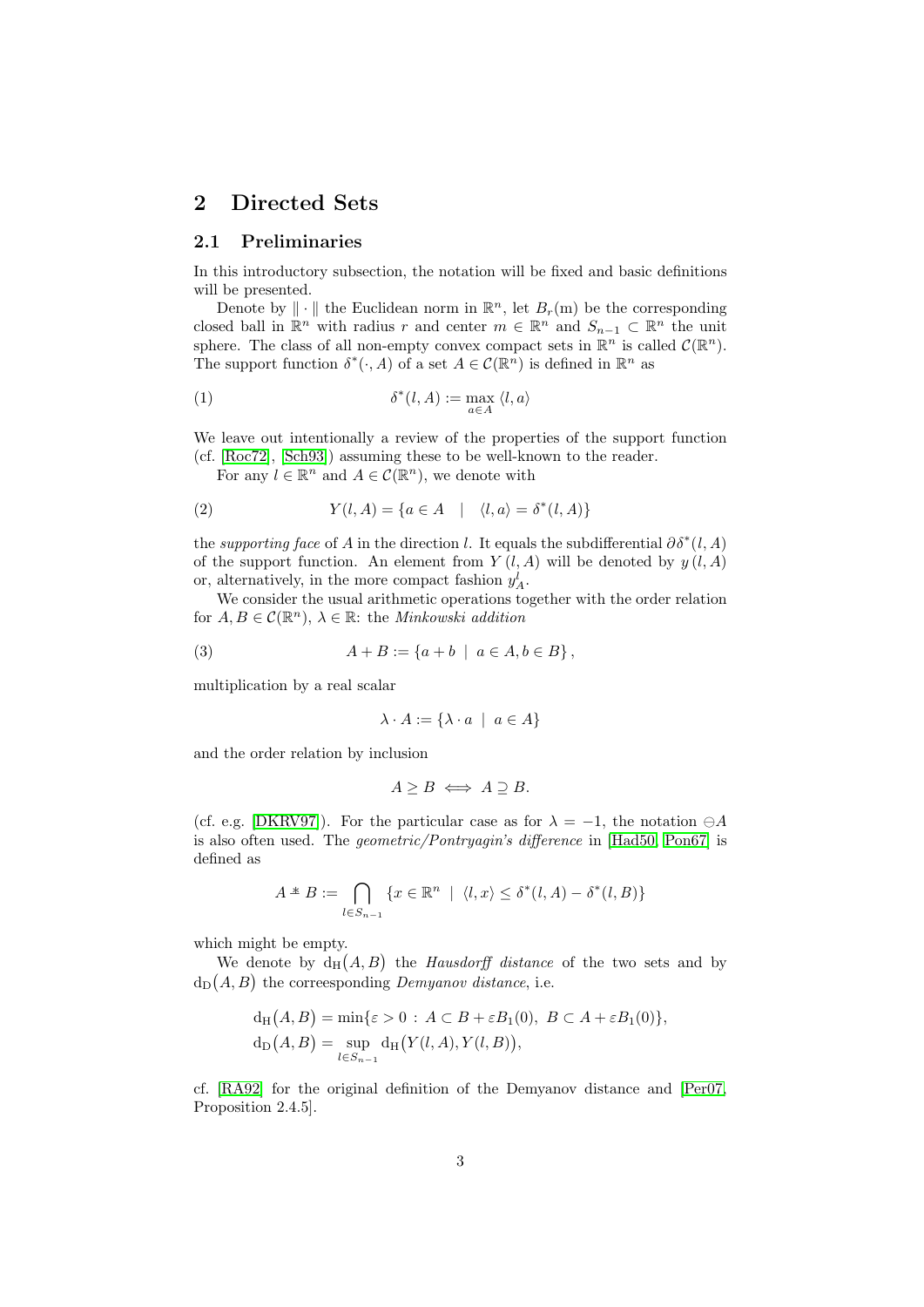#### 2.2 Definition of Directed Sets

At this stage, basic facts concerning the directed sets introduced in [\[BF01a,](#page-30-3)  $BF01b$ ] are briefly recalled. A directed set  $\overrightarrow{A}$  is parametrised by directions  $l \in S_{n-1}$  and consists of two components: a continuous function  $a_n(l)$  and a  $(n-1)$ -dimensional uniformly bounded directed set function,  $\overline{A_{n-1}(l)}$ .

To motivate the meaning of those components and the embedding, a short discussion of projections and reprojections for hyperplanes is necessary. Let  $a(\cdot)$ be a function from  $S_{n-1}$  into  $\mathbb{R}$ . For  $l \in S_{n-1}$ ,  $\mathcal{H}_a^l$  denotes the hyperplane

(4) 
$$
\mathcal{H}_a^l := \{x \in \mathbb{R}^n \mid \langle l, x \rangle = a(l)\}.
$$

Being  $\mathcal{H}_a^l$  and  $\mathbb{R}^{n-1}$  isomorph for each  $l \in S_{n-1}$ , we introduce the affine function (shortly called projection)

(5) 
$$
\Pi_a^l : \mathcal{H}_a^l \longrightarrow \mathbb{R}^{n-1}
$$

whose corresponding linear function is the isomorphic projection from  $\mathcal{H}_0^l$  onto  $\mathbb{R}^{n-1}$  (cf. [\[BF01a,](#page-30-3) [BF01c,](#page-30-5) [Per03\]](#page-33-7)). The above linear function generates an (affine) re-projection

(6) 
$$
{}^*\Pi_a^l : \mathbb{R}^{n-1} \longrightarrow \mathcal{H}_a^l
$$

with  $(\Pi_a^l \circ {}^*\Pi_a^l)(x) = x$  for all  $x \in \mathcal{H}_a^l$ .

For a directed set, the hyperplane  $\mathcal{H}_a^l$  is fixed by  $a(l) = a_n(l)$  and contains the re-projection of the visualisation of  $\overline{A_{n-1}(l)}$ . This image forms the boundary part of the visualised  $\overrightarrow{A}$  in direction  $l \in S_{n-1}$ . For an embedded convex compact set C, the hyperplane  $\mathcal{H}_{a_n}^l$  is determined by the value of its support function  $\delta^*(\cdot, C)$  in direction l, whereas  $\overrightarrow{A_{n-1}(l)}$  is the embedded projection of its supporting face  $Y(l, C)$  (seen as  $(n - 1)$ -dimensional set) into  $\overrightarrow{D}^{n-1}$ .

The definition of a directed set is given recursively with respect to its dimension  $n \in \mathbb{N}$ .

**Definition 2.1** Consider  $n \in \mathbb{N}$  and denote with  $\overrightarrow{D}^n$  the space of the directed sets of dimension n. A directed set of dimension  $\mathbf{n} = 1$  is given by the expression

<span id="page-5-1"></span>
$$
\overrightarrow{A} := (a_1(l))_{l \in S_0} = (a_1(-1), a_1(+1))
$$

for a function  $a_1(\cdot): S_0 \longrightarrow \mathbb{R}$ . The norm of the one-dimensional  $\overrightarrow{A}$  is defined as

$$
\|\overrightarrow{A}\|_1 := \max_{l \in S_0} |a_1(l)| = \max\{|a_1(-1)|, |a_1(+1)|\}.
$$

For higher dimensions  $n \geq 2$ , a directed set  $\overrightarrow{A} \in \overrightarrow{D}^n$  is defined by a function

<span id="page-5-0"></span>
$$
\overrightarrow{A} : S_{n-1} \longrightarrow \overrightarrow{\mathcal{D}}^{n-1} \times \mathbb{R}
$$

$$
l \mapsto (\overrightarrow{A_{n-1}(l)}, a_n(l))
$$

Here, the second component  $a_n(\cdot): S_{n-1} \to \mathbb{R}$  is continuous and the first component  $\overline{A_{n-1}(\cdot)}$ :  $S_{n-1} \to \overline{D}^{n-1}$  has to be uniformly bounded with regard to the norm  $\|\cdot\|_{n-1}$ . The norm in  $\overrightarrow{D}^n$  is defined recursively as

(7) 
$$
\|\overrightarrow{A}\|_{n} := \max\{\sup_{l \in S_{n-1}} \|\overrightarrow{A_{n-1}(l)}\|_{n-1}, \max_{l \in S_{n-1}} |a_n(l)|\}.
$$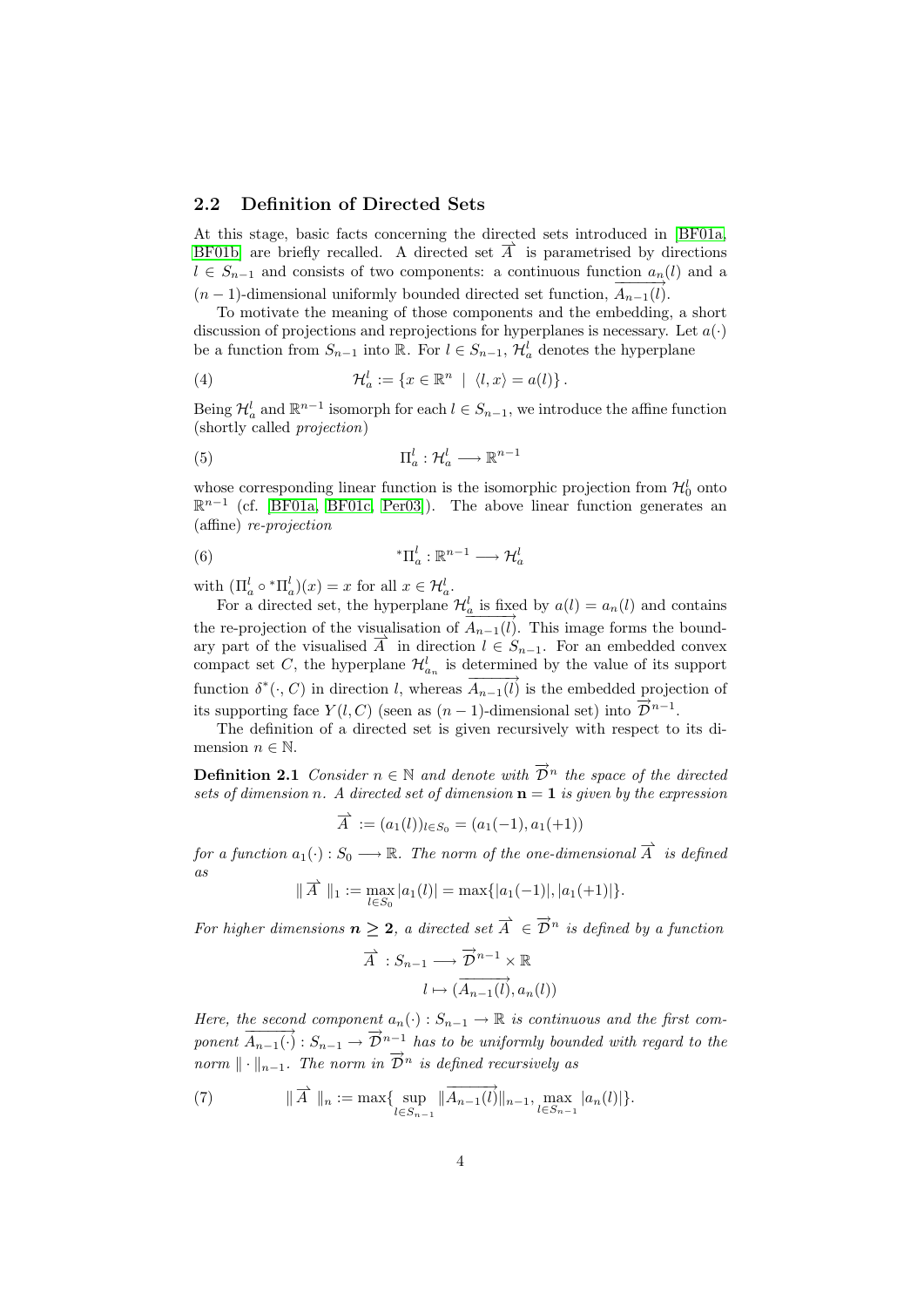<span id="page-6-1"></span>We remark that for denoting a directed set  $\overrightarrow{A} \in \overrightarrow{D}^n$  the compact form

(8) 
$$
\left(\overrightarrow{A}_{n-1}^l, a_n^l\right)_{l \in S_{n-1}}
$$

will be also often used. Notice that for  $n = 1$  only the right-hand component is to be considered. Moreover, when the dimension  $n$  appears clear from the context, we drop the subscript in [\(7\)](#page-5-0).

The above definition is motivated by the fact that the supporting face of each convex compact set  $C \in \mathcal{C}(\mathbb{R}^n)$  in direction  $l \in S_{n-1}$  lies on the hyperplane  $\mathcal{H}_{\delta^*(\cdot,l)}^l$  given by the support function in this direction. To enable a recursive approach, the support function is saved separately from the supporting face and the latter is seen as a  $(n-1)$ -dimensional set.

The space  $\overrightarrow{\mathcal{D}}^n$  establishes an important tool in within the work. In fact, convex compact sets can be embedded into the Banach space of the directed sets which establishes means for set arithmetics, visualisation and differentiation of corresponding set-valued maps. Of course, the embedding is also recursively defined. For further references on other possible embeddings and related articles see [\[BF01a,](#page-30-3) [BF01b\]](#page-30-4). Concerning further details on the computation of the embedding one may refer to [\[Per03,](#page-33-7) Chapter 3 & 4].

<span id="page-6-0"></span>**Definition 2.2** The embedding of  $\mathcal{C}(\mathbb{R}^n)$  into  $\overrightarrow{\mathcal{D}}^n$ 

$$
(9) \t\t J_n: \mathcal{C}(\mathbb{R}^n) \longrightarrow \overrightarrow{\mathcal{D}}^n
$$

is given by

$$
J_n(A) = \begin{cases} (\delta^*(l, A))_{l \in S_0} & \text{for } n = 1\\ \left( J_{n-1} \left( \Pi^l_{\delta^*(\cdot, A)}(Y(l, A)), \delta^*(l, A) \right)_{l \in S_{n-1}} & \text{for } n \ge 2. \end{cases}
$$

The operations of a real vector space are introduced component-wise in  $\vec{\mathcal{D}}^n$ .

Definition 2.3 For  $\overrightarrow{A} = \left(\overrightarrow{A}_{n-1}^{\ l}, a_n^{l}\right)$  $\overrightarrow{B} = \left( \overrightarrow{B}_{n-1}^l, b_n^l \right)$  $l \in S_{n-1}$   $\in \overrightarrow{\mathcal{D}}^n$ and  $\lambda, \mu \in \mathbb{R}$ , the operations are defined recursively:

$$
\lambda \cdot \overrightarrow{A} + \mu \cdot \overrightarrow{B} := \left(\lambda \cdot \overrightarrow{A}_{n-1}^l + \mu \cdot \overrightarrow{B}_{n-1}^l, \lambda a_n^l + \mu b_n^l\right)_{l \in S_{n-1}}
$$

Notice that the first component of a directed set is not present for  $n = 1$ .

The definition of the directed sets, of the embedding of real intervals and of the arithmetic operations for the dimension  $n = 1$  coincide with the ones for generalised/directed intervals as in [\[Kau80,](#page-32-7) [Mar95\]](#page-33-3).

### <span id="page-6-2"></span>2.3 Properties of Directed Sets

Endowed with the above operations, the space  $\overrightarrow{\mathcal{D}}^n$  enjoys remarkable properties which are portrayed in [\[BF01a\]](#page-30-3). Above all,  $\vec{\mathcal{D}}^n$  builds a Banach space (see [\[BF01a,](#page-30-3) Theorem 3.9]). Since we are basically interested in embedded elements of  $\mathcal{C}(\mathbb{R}^n)$  (along with their difference and visualisation), we restrict our attention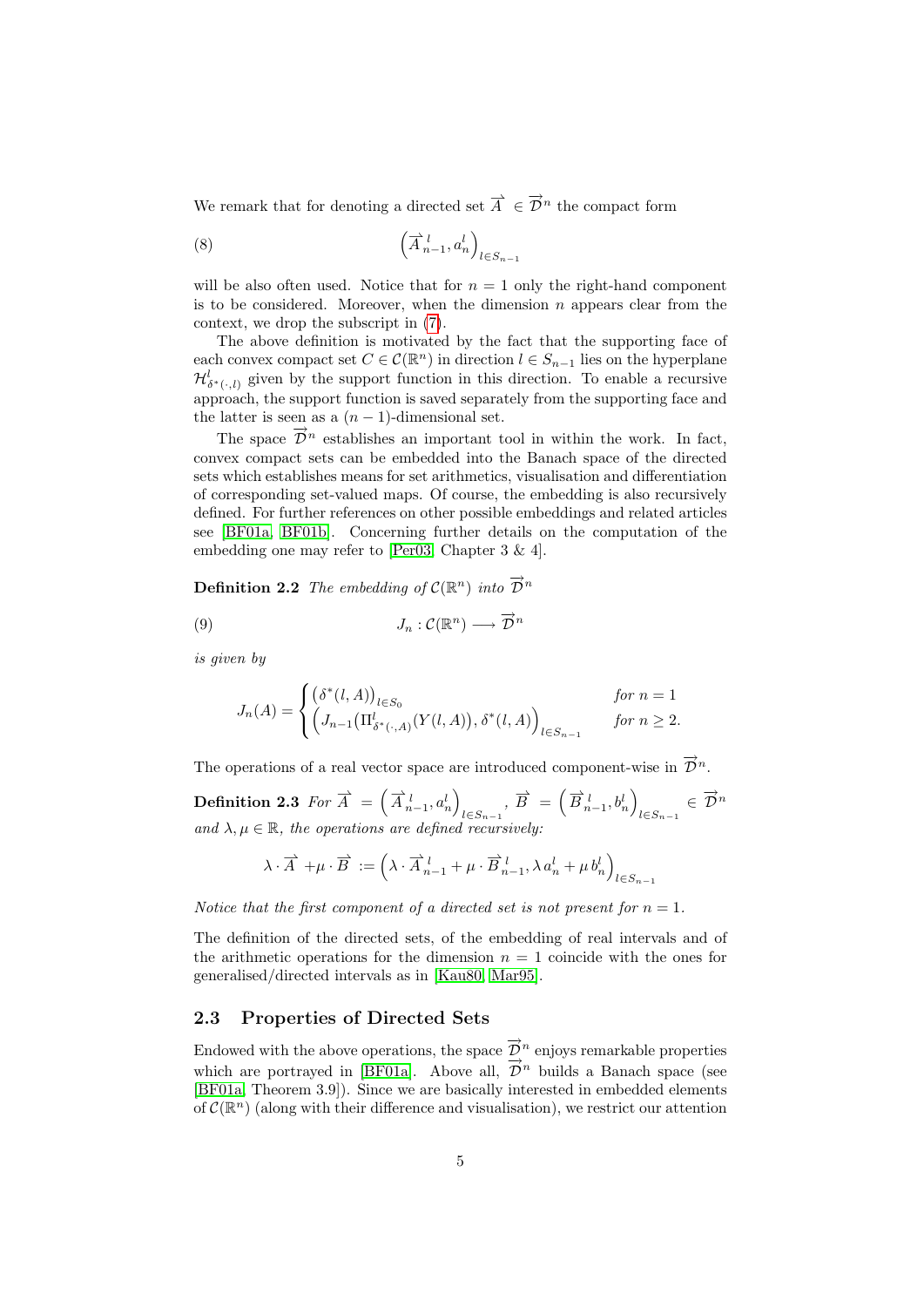to the Banach space consisting of the closure of the linear hull  $\vec{\mathcal{C}}^n$  of  $J_n(\mathcal{C}(\mathbb{R}^n))$ with respect to the norm in Definition [2.1.](#page-5-1)

The embedding in Definition [2.2](#page-6-0) preserves the Minkowski-addition as well as the multiplication with a non-negative scalar as shown in [\[BF01a,](#page-30-3) Theorem 4.17].

**Proposition 2.4** Let A and B be in  $\mathcal{C}(\mathbb{R}^n)$ . Furthermore, consider real scalars  $\lambda \geq 0$  and  $\mu \geq 0$ . Then the following equality holds:

$$
J_n(\lambda \cdot A + \mu \cdot B) = \lambda \cdot J_n(A) + \mu \cdot J_n(B)
$$

The results of the interpolation performed in the numerical applications will be visualised in Section [7.](#page-22-0) Therefore, we now recall basic notion concerning the visalisation of directed sets; for more details, the reader may refer to [\[BF01b\]](#page-30-4). The visualisation of a directed set  $\overrightarrow{A} \in \overrightarrow{C}^n$  consists of three parts: the *convex* part

(10) 
$$
P_n(\overrightarrow{A}) := \bigcap_{l \in S_{n-1}} \{x \in \mathbb{R}^n \mid \langle l, x \rangle \leq a_n(l)\},
$$

the concave part

(11) 
$$
N_n(\overrightarrow{A}) := \ominus \bigcap_{l \in S_{n-1}} \{x \in \mathbb{R}^n \mid \langle l, x \rangle \leq -a_n(l)\},
$$

and the (non-convex) mixed-type part

(12) 
$$
M_n(\overrightarrow{A}) := B_n(\overrightarrow{A}) \setminus (\partial P_n(\overrightarrow{A}) \cup \partial N_n(\overrightarrow{A})).
$$

Here,  $B_n(\overrightarrow{A})$  is the *boundary part* given by

(13) 
$$
B_n(\overrightarrow{A}) := \begin{cases} \partial P_1(\overrightarrow{A}) \cup \partial N_1(\overrightarrow{A}) = \{-a_1(-1), a_1(+1)\}, & \text{if } n = 1, \\ \bigcup_{l \in S_{n-1}} {^*\Pi_{a_n}^l(V_{n-1}(\overrightarrow{A_{n-1}(l)})), & \text{if } n \geq 2.} \end{cases}
$$

The visualisation is defined as the union

<span id="page-7-0"></span>(14) 
$$
V_n(\overrightarrow{A}) := P_n(\overrightarrow{A}) \cup N_n(\overrightarrow{A}) \cup M_n(\overrightarrow{A}).
$$

For each boundary point  $x \in B_n(\overrightarrow{A})$ , the *orientation bundle* denotes a set of unit directions with

(15) 
$$
\mathcal{O}_1(x, \overrightarrow{A}) := \begin{cases} \{-1\}, & \text{if } \overrightarrow{A} = \pm J_1([a, b]), a < b \text{ and } x = \pm a, \\ \{+1\}, & \text{if } \overrightarrow{A} = \pm J_1([a, b]), a < b \text{ and } x = \pm b, \\ \{\pm 1\}, & \text{if } \overrightarrow{A} = J_1(\{a\}), & a = b \text{ and } x = a, \end{cases}
$$
  
(16) 
$$
\mathcal{O}_n(x, \overrightarrow{A}) := \{l \in S_{n-1} : x \in {^*}\Pi_{a_n}^l(V_{n-1}(\overrightarrow{A_{n-1}(l)}))\}, \text{ if } n \geq 2.
$$

<span id="page-7-1"></span>At this stage some useful properties of the visualisation are presented. The following proposition shows that the visualisation of an embedded convex set  $\overline{A}$  equals the set itself and explains how its inverse  $-\overline{A}$  is visualised. Hereby, each boundary point of  $\overrightarrow{A}$  is inverted, but keeps its orientation bundle.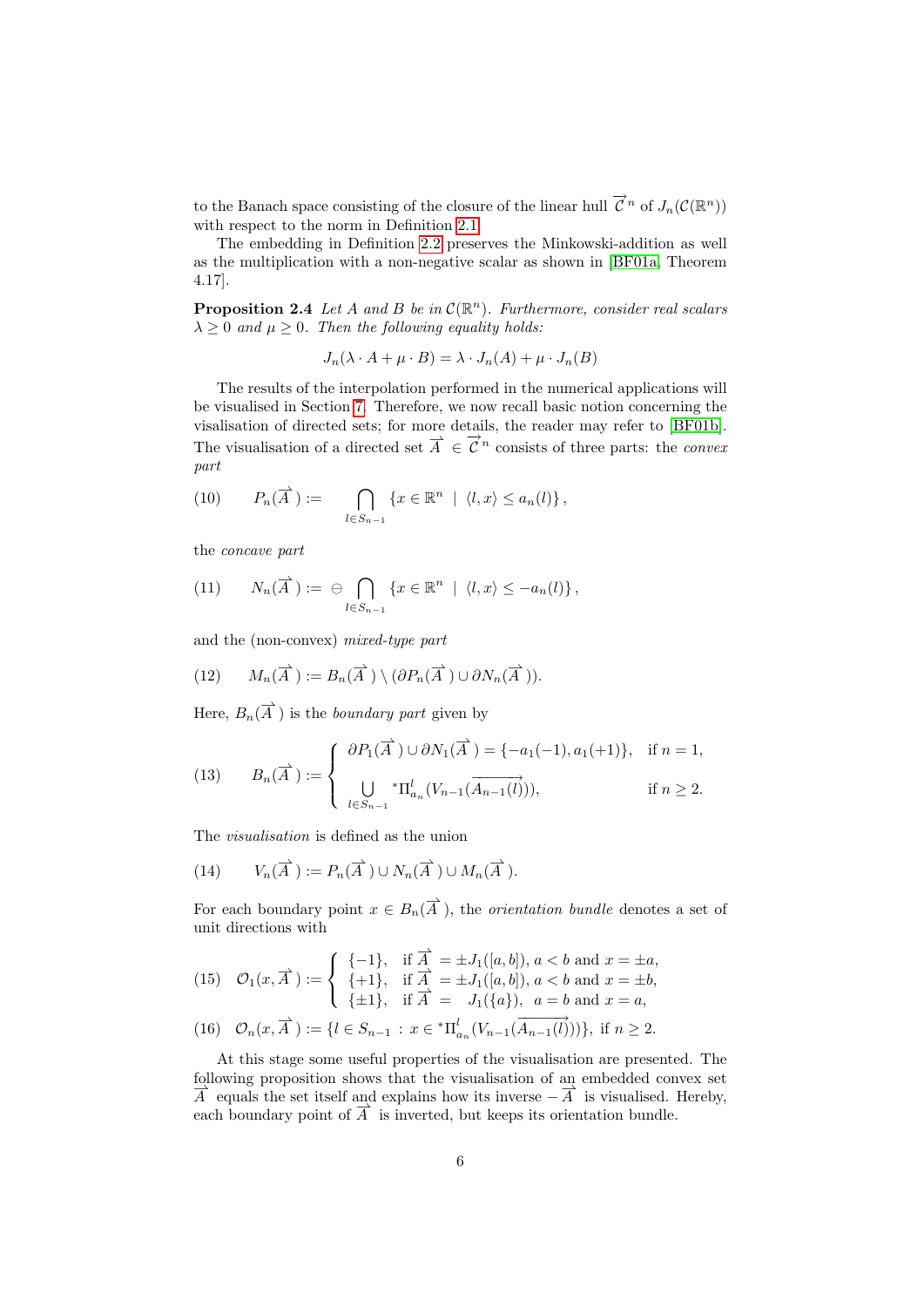#### Proposition 2.5

(i) For any embedded directed set  $\overrightarrow{A} = J_n(A)$  one has the following formulas for the visualisation:

(17) 
$$
V_n(\overrightarrow{A}) = P_n(\overrightarrow{A}) \equiv A, \quad B_n(\overrightarrow{A}) = \partial A, \quad M_n(\overrightarrow{A}) = \emptyset
$$

In particular, one obtains for the negative part and the orientation bundle:

(18) 
$$
\mathcal{O}_n(x, \overrightarrow{A}) = \{l \in S_{n-1} : x \in Y(l, A)\}, \ N_n(\overrightarrow{A}) = \begin{cases} \{x\}, & \text{if } A = \{x\}, \\ \emptyset & \text{otherwise.} \end{cases}
$$

since each boundary point  $x$  from  $A$  is an element of a suitable supporting face  $Y(l, A)$ .

(ii) The parts of the visualisation of the inverse of a set  $\overrightarrow{A} \in \overrightarrow{D}^n$  equal to:

$$
V_n(-\overrightarrow{A}) = \ominus V_n(\overrightarrow{A}), \qquad B_n(-\overrightarrow{A}) = \ominus B_n(\overrightarrow{A}),
$$
  
\n
$$
P_n(-\overrightarrow{A}) = \ominus N_n(\overrightarrow{A}), \qquad N_n(-\overrightarrow{A}) = \ominus P_n(\overrightarrow{A}), \qquad M_n(-\overrightarrow{A}) = \ominus M_n(\overrightarrow{A}).
$$

Furthermore,  $\mathcal{O}_n(-x, -\overrightarrow{A}) = \mathcal{O}_n(x, \overrightarrow{A})$  for all  $x \in B_n(\overrightarrow{A})$ .

*Proof*: (i) See [\[BF01b,](#page-30-4) Theorem 3.8 (i),(ii)]. The formula for the orientation bundle follows as in the proof of [\[BF01b,](#page-30-4) Proposition 3.8].

(ii) Follows immediately from the definitions, [\[BF01b,](#page-30-4) Proposition 2.5 (iv)] and [\[BF01b,](#page-30-4) Proposition 3.16].

The difference of two embedded sets in  $\mathcal{C}(\mathbb{R}^n)$  includes in its visualisation the geometric difference of the two sets.

<span id="page-8-0"></span>**Proposition 2.6** Let 
$$
\overrightarrow{A} = J_n(A)
$$
,  $\overrightarrow{B} = J_n(B)$  for given  $A, B \in C(\mathbb{R}^n)$ . Then,  
 $P_n(\overrightarrow{A} - \overrightarrow{B}) = A * B$ ,  $N_n(\overrightarrow{A} - \overrightarrow{B}) = \ominus(B * A)$  and  $V_n(\overrightarrow{A} - \overrightarrow{B}) \neq \emptyset$ .

Proof: Cf. [\[BF01b,](#page-30-4) Proposition 3.10] which also includes a more complex formula for the mixed-type part.

The visualisation (and, in particular, the boundary part) of a directed set is always non-empty: either the convex or concave part are non-empty (except for the degenerate case as for a point) or, if both are empty, the mixed-type part is non-empty (see [\[BF01b,](#page-30-4) Proposition 3.4]).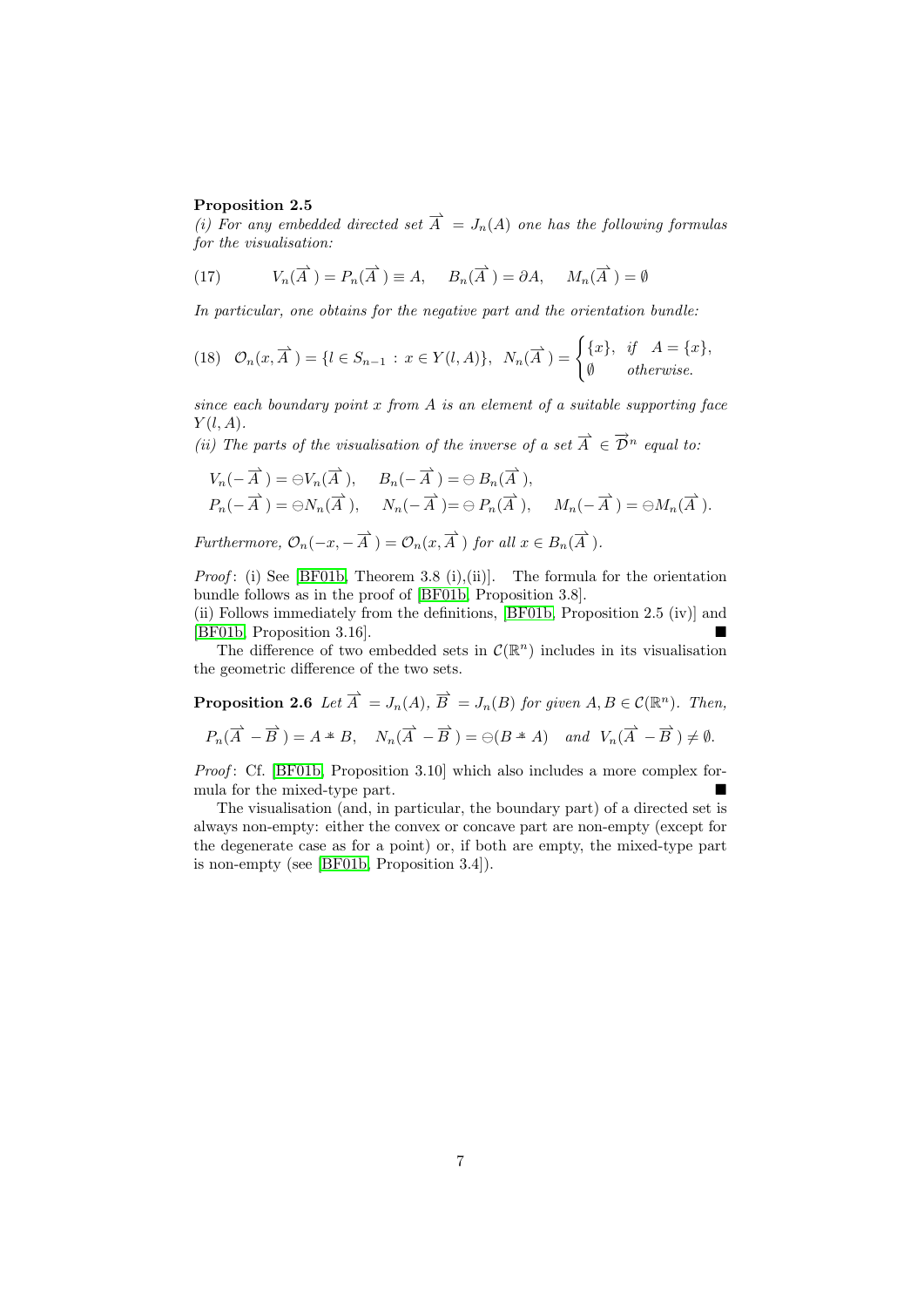## 3 Derivatives

The images of convex-valued set-valued maps defined on  $I = [t_0, T] \subset \mathbb{R}$  are embedded into the Banach space  $\overrightarrow{\mathcal{D}}^n$ .

**Definition 3.1** Let  $F: I \Rightarrow \mathbb{R}^n$  be a convex-valued function, i.e.  $F(t) \in C(\mathbb{R}^n)$ **EXECUTE:**  $\overrightarrow{H}$  is the understandard function, i.e. 1 for all  $t \in I$ . The embedded function  $\overrightarrow{F}$  is given by the composition

$$
\overrightarrow{F} := J_n \circ F.
$$

The usual notion of differentiability of functions having values in Banach spaces will be applied to embedded convex-valued maps as in [\[BF01c\]](#page-30-5).

<span id="page-9-2"></span><span id="page-9-0"></span>**Definition 3.2** A function  $\overrightarrow{F}$  :  $I \rightarrow \overrightarrow{D}^n$  is differentiable in  $t \in I$ , if the following limit exists:

(20) 
$$
\mathcal{D}\overrightarrow{F}(t) := \lim_{\substack{h \to 0 \\ t+h \in I}} \frac{\overrightarrow{F}(t+h) - \overrightarrow{F}(t)}{h}
$$

The directed set  $\overrightarrow{D} \overrightarrow{F}$  (t) is called the derivative of  $\overrightarrow{F}$  at t. The derivatives  $D^k \overrightarrow{F}$ of higher order  $k \geq 2$  are defined recursively in the usual way. A convex-valued function  $F: I \Rightarrow \mathbb{R}^n$  is said to be directed differentiable in t, if its embedding  $\overline{F} := J_n \circ F$  is differentiable in this point.

As has been delineated in [\[BF01a,](#page-30-3) [Per03\]](#page-33-7),  $\vec{F}(t)$  can be described alternatively as a vector of real-valued functions.

<span id="page-9-1"></span>With the notation

(21) 
$$
\overrightarrow{F}(t) = \left(\overrightarrow{F}_{n-1}^{l}(t), f_{n}^{l}(t)\right)_{l \in S_{n-1}}
$$

resembling [\(8\)](#page-6-1), we state the differentiability formula for the components of a directed set function. The norm in Definition [2.1](#page-5-1) demands intrinsically a certain uniformity within the limit [\(20\)](#page-9-0) with respect to the parameter  $l \in S_{n-1}$  for the set function [\(21\)](#page-9-1).

<span id="page-9-4"></span>**Proposition 3.3** If the map  $\overrightarrow{F} : I \longrightarrow \overrightarrow{D}^n$  is differentiable in  $t \in I$ , then both components are differentiable in t uniformly in  $l \in S_{n-1}$  and

(22) 
$$
\mathcal{D}\overrightarrow{F}(t) = \left(\mathcal{D}\overrightarrow{F}_{n-1}^{l}(t), \mathcal{D}f_{n}^{l}(t)\right)_{l \in S_{n-1}}
$$

holds.

Proof: Recalling Definition [3.2](#page-9-2) of the directed derivative, the limit

$$
\mathrm{D}\overrightarrow{F}(t) := \lim_{\substack{h \to 0 \\ t+h \in I}} \frac{\overrightarrow{F}(t+h) - \overrightarrow{F}(t)}{h}
$$

becomes

<span id="page-9-3"></span>
$$
(23) \qquad \lim_{\begin{subarray}{c}h \to 0 \\ t + h \in I\end{subarray}} \left( \frac{\overrightarrow{F}\,{}^l_{n-1}(t+h) - \overrightarrow{F}\,{}^l_{n-1}(t)}{h}, \frac{f^l_{n}(t+h) - f^l_{n}(t)}{h}\right)_{l \in S_{n-1}}.
$$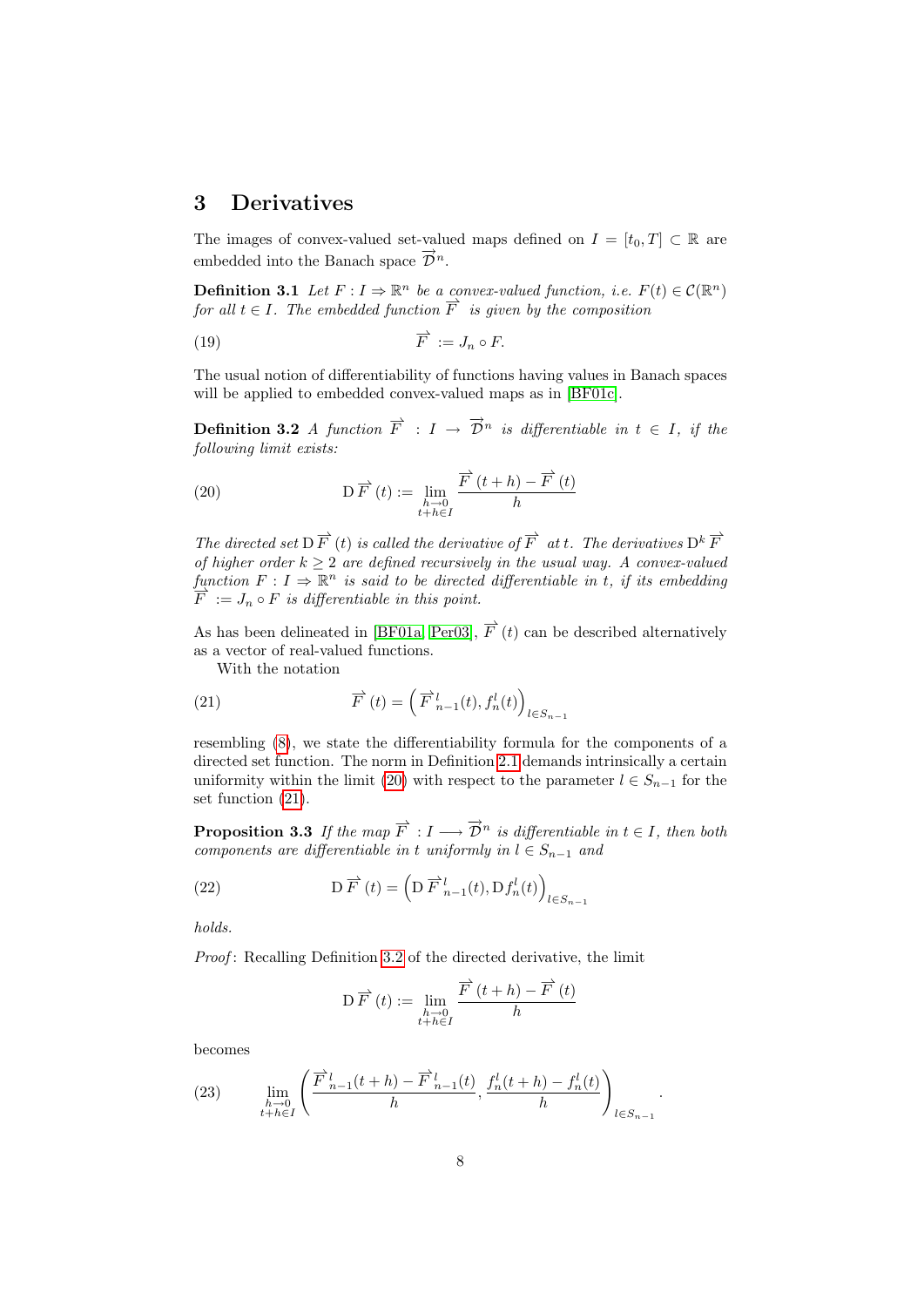The limit [\(23\)](#page-9-3) above corresponds to the limit of both components uniformly in  $l \in S_{n-1}$  as the norm [\(7\)](#page-5-0) enforces. Hence, the two components in

(24) 
$$
\left(\lim_{\substack{h \to 0 \\ t+h \in I}} \frac{\overrightarrow{F}_{n-1}^l(t+h) - \overrightarrow{F}_{n-1}^l(t)}{h}, \lim_{\substack{h \to 0 \\ t+h \in I}} \frac{f_n^l(t+h) - f_n^l(t)}{h}\right)_{l \in S_{n-1}}
$$

converge uniformly in  $l \in S_{n-1}$  and the assertion follows.

From the proof above, we understand that the uniformly differentiability of both components implies the directed differentiability of the map  $\overrightarrow{F}$ . We now present a central criterion for the directed differentiability of a convexvalued function (refer to [\[Per07,](#page-33-4) Theorem 3.2.2]) that depends only on the differentiability of the support function of the supporting face.

<span id="page-10-0"></span>Proposition 3.4 (characterisation of smoothness) The convex-valued map  $F(\cdot)$  is directed differentiable in  $t \in I$ , if and only if the support function  $\delta^*(\eta, Y(l, F(\cdot)))$  is differentiable in t in the classical sense uniformly in both arguments l and  $\eta \in S_{n-1}$ .

Directed differentiability implies the smoothness of  $t \mapsto \delta^*(l, F(t))$  uniformly in  $l \text{ } \in S_{n-1}$  which is very natural in the study of numerical methods for setvalued quadrature methods (cf. [\[DF90,](#page-31-4) [Vel89a,](#page-34-7) [BL94b\]](#page-30-7)), in the study of setvalued Runge-Kutta methods (cf. [\[DF89,](#page-31-7) [Vel89b,](#page-34-8) [Vel92,](#page-34-9) [BL94a,](#page-30-8) [BL94b\]](#page-30-7)) and in set-valued interpolation (cf. [\[DF90,](#page-31-4) [Lem95\]](#page-32-8)).

**Corollary 3.5** Suppose the convex-valued map  $F(\cdot)$  is directed differentiable in  $t \in I$ . Then, the support function  $\delta^*(l, F(\cdot))$  is differentiable in t in the classical sense uniformly in  $l \in S_{n-1}$ .

*Proof*: Since  $\delta^*(l, Y(l, F(\cdot))) = \delta^*(l, F(\cdot))$ , Proposition [3.4](#page-10-0) can be applied.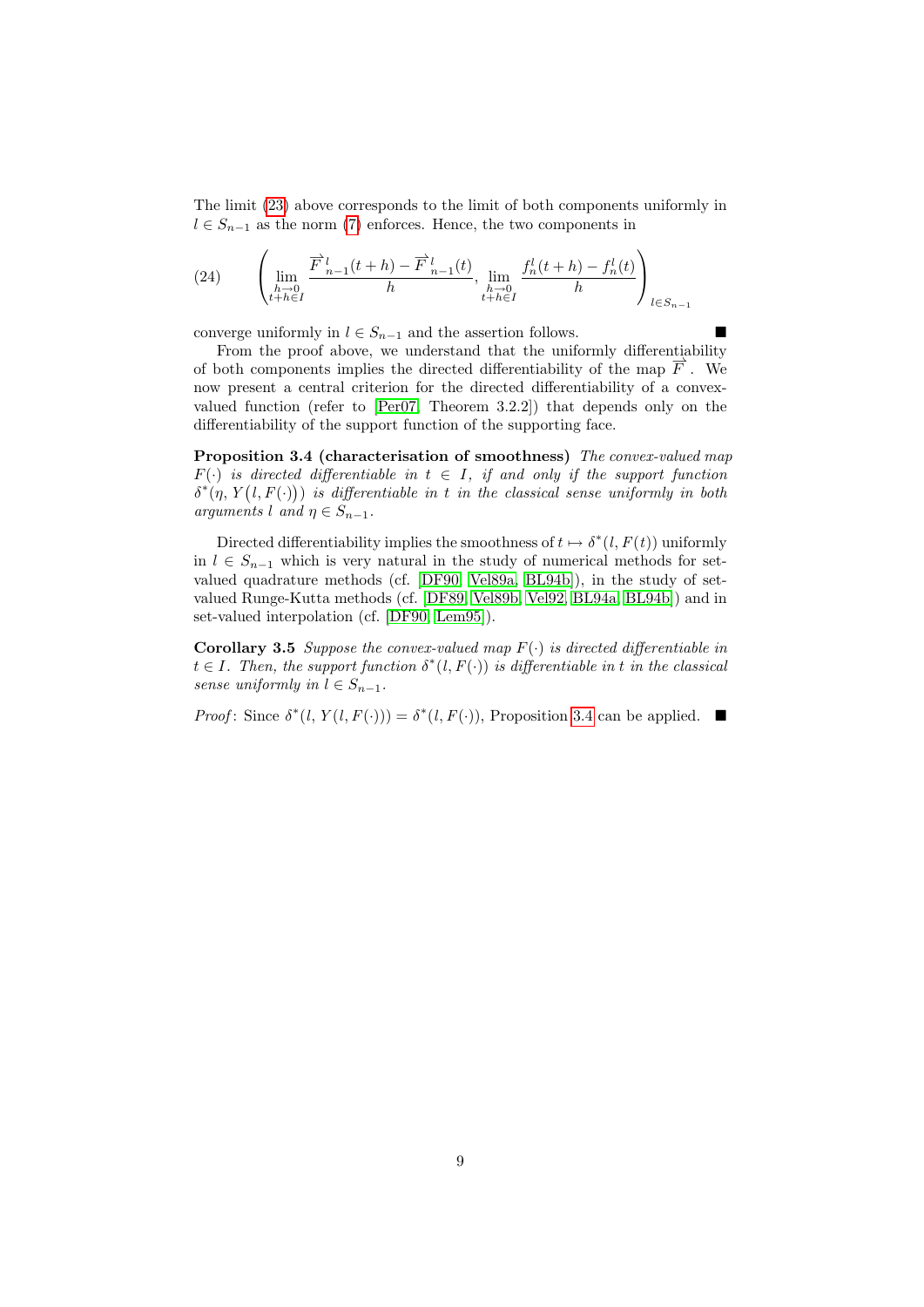# <span id="page-11-0"></span>4 Set-Valued Divided Differences

In the following, let  $I = [t_0, T]$  be a compact interval with  $t_0 < T$ . By convention,  $\Theta \subset I$  will denote a  $k$ -grid of  $k + 1$  points  $(\theta_0, \ldots, \theta_k)$ ,  $k \in \mathbb{N}_0$ , and  $\Theta^j$  the sub-grid of the first  $j+1$  elements of  $\Theta$ , i.e.  $(\theta_0,\ldots,\theta_j)$ .  $\Theta \setminus \Theta^j$  is the complementary grid  $(\theta_{j+1}, \ldots, \theta_k)$  of  $\Theta^j$  in  $\Theta$ .

For any map  $\overrightarrow{F} : \mathbb{R} \to \overrightarrow{D}^n$ , its divided difference of order j with respect to the k-grid  $\Theta$  with pairwise disjoint nodes  $\theta_i$ ,  $i = 0, \ldots, k$ , is recursively defined in the usual manner (see e.g. [\[Dav75\]](#page-31-8)) as in the following equations

<span id="page-11-1"></span>(25) 
$$
\overrightarrow{F}[\theta_i] := \overrightarrow{F}(\theta_i),
$$

<span id="page-11-2"></span>(26) 
$$
\overrightarrow{F}[\theta_i, \theta_{i+1}, \ldots, \theta_{i+j}] := \frac{\overrightarrow{F}[\theta_{i+1}, \ldots, \theta_{i+j}] - \overrightarrow{F}[\theta_i, \ldots, \theta_{i+j-1}]}{\theta_{i+j} - \theta_i}
$$

for  $i = 0, ..., k - j$  in [\(25\)](#page-11-1)–[\(26\)](#page-11-2) with  $j = 0$  in (25) resp.  $j = 1, ..., k$  in (26).

The following lemma is meant to highlight the component-wise representation of the divided differences defined in  $(25)-(26)$  $(25)-(26)$  $(25)-(26)$  in the spirit of  $(21)$ .

**Lemma 4.1** Let  $\overrightarrow{F}$  :  $I \rightarrow \overrightarrow{D}^n$  and  $\Theta \subset I$  be a k-grid. Then, the divided  $\overrightarrow{d}$  difference  $\overrightarrow{F}$  [Θ] has the following component-wise representation:

<span id="page-11-4"></span>
$$
\overrightarrow{F}[\Theta] = \left(\overrightarrow{F}_{n-1}^l[\Theta], f_n^l[\Theta]\right)_{l \in S_{n-1}}
$$

*Proof*: We proceed per induction on the order  $j$  of the divided difference. For  $j = 0$  and  $i = 0, \ldots, k$ , [\(25\)](#page-11-1) yields trivially with  $\Theta = (\theta_i)$ :

$$
\overrightarrow{F}[\Theta] = \overrightarrow{F}(\theta_i) = (\overrightarrow{F}_{n-1}^l(\theta_i), f_n^l(\theta_i))_{l \in S_{n-1}} = (\overrightarrow{F}_{n-1}^l[\Theta], f_n^l[\Theta])_{l \in S_{n-1}}
$$

For  $j \ge 1$  and  $i = 0, \ldots, k - j$ , the recursive setting [\(26\)](#page-11-2) applied to the j-grid  $\Theta = (\theta_i, \theta_{i+1}, \dots, \theta_{i+j})$  can be rewritten as

$$
\overrightarrow{F}[\Theta^j] = \frac{\overrightarrow{F}[\Theta^j \setminus \Theta^0] - \overrightarrow{F}[\Theta^{j-1}]}{\theta_{i+j} - \theta_i}.
$$

The inductive hypothesis and the operations in  $\overrightarrow{\mathcal{D}}^n$  finally yield

$$
\overrightarrow{F}[\Theta^j] = \frac{\left(\overrightarrow{F}_{n-1}^l[\Theta^j \setminus \Theta^0], f_n^l[\Theta^j \setminus \Theta^0]\right)_{l \in S_{n-1}} - \left(\overrightarrow{F}_{n-1}^l[\Theta^{j-1}], f_n^l[\Theta^{j-1}]\right)_{l \in S_{n-1}}}{\theta_{i+j} - \theta_i}
$$
\n
$$
= \left(\frac{\overrightarrow{F}_{n-1}^l[\Theta^j \setminus \Theta^0] - \overrightarrow{F}_{n-1}^l[\Theta^{j-1}]}{\theta_{i+j} - \theta_i}, \frac{f_n^l[\Theta^j \setminus \Theta^0] - f_n^l[\Theta^{j-1}]}{\theta_{i+j} - \theta_i}\right)_{l \in S_{n-1}}
$$
\n
$$
= (\overrightarrow{F}_{n-1}^l[\Theta^j], f_n^l[\Theta^j])_{l \in S_{n-1}}.
$$

<span id="page-11-3"></span> $\blacksquare$ 

### 4.1 Hermite-Genocchi Formula

We state and prove a central result concerning the representation of the divided differences. In the case of a  $k$ -grid of pairwise disjoint points one has the equivalence between the recursive definition given in  $(25)-(26)$  $(25)-(26)$  $(25)-(26)$  and a representation through means of a Bochner integral involving a certain normalised spline.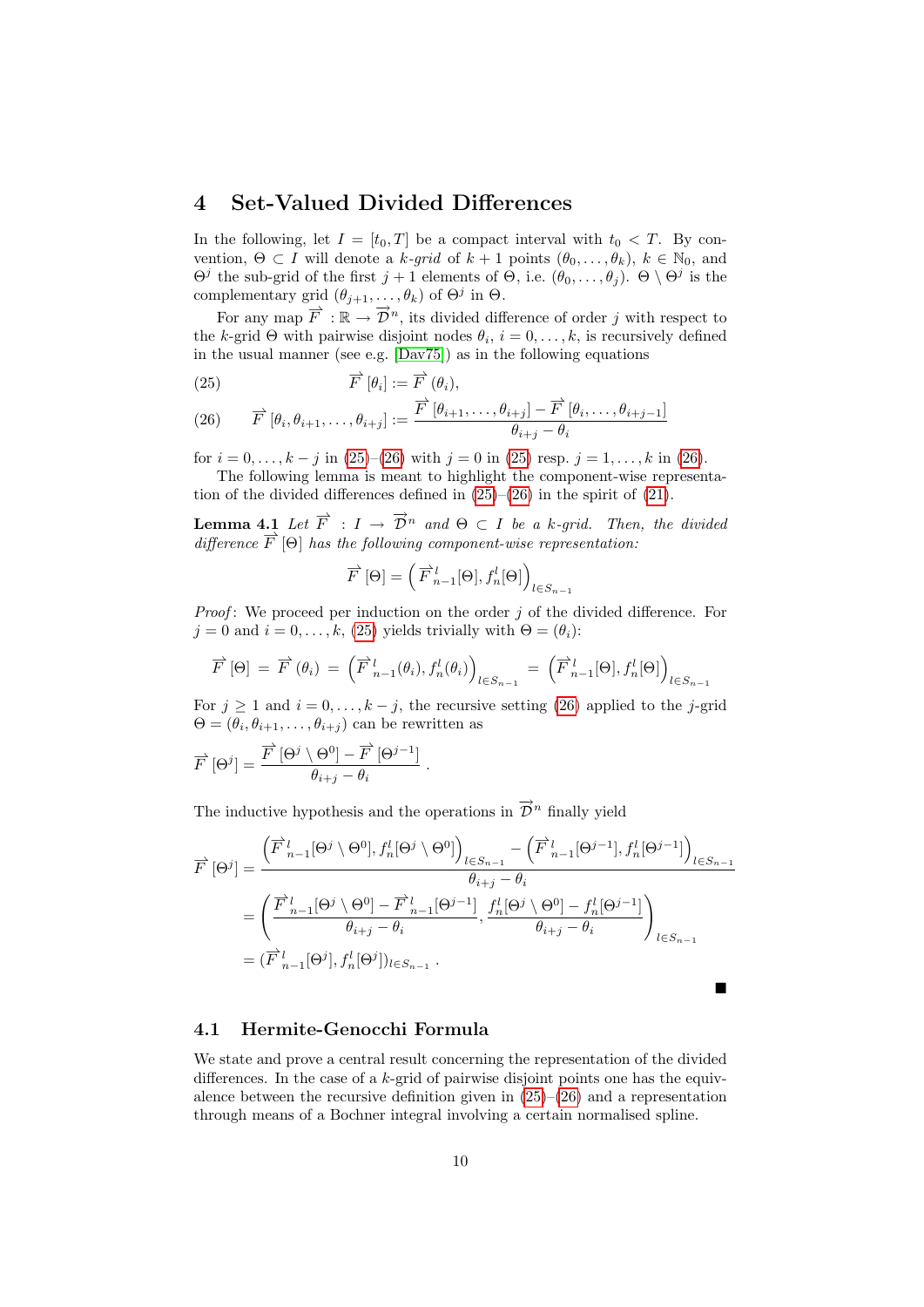**Theorem 4.2** Let  $\Theta = (\theta_0, \ldots, \theta_k) \subset I$  be a k-grid consisting of pairwise disjoint points. If  $\overline{F}$  :  $I \rightarrow \overline{D}^{n}$  is k-times continuously directed-differentiable, then

<span id="page-12-0"></span>(27) 
$$
\overrightarrow{F}[\Theta] = \frac{1}{k!} \int_{I} M(t|\Theta) D^{k} \overrightarrow{F}(t) dt
$$

*Proof*: Cf. [\[Per07,](#page-33-4) Theorem  $4.3.2$ ]

The Hermite-Genocchi Formula in [\(27\)](#page-12-0) deserves some further comments. First of all, the B-spline  $M(\cdot|\Theta)$  appears in Equation [\(27\)](#page-12-0). In particular, the function  $M(\cdot|\Theta)$  is the normalised B-spline with knots  $\Theta$  and

(28) 
$$
\int_{I} M(t|\Theta) dt = 1
$$

(see e.g. [\[de 01\]](#page-31-9) or [\[PBP02\]](#page-33-8)). Hereby,  $k \in \mathbb{N}_0$  denotes the polynomial order of the spline and j denotes the index of the support  $[\theta_j, \theta_{j+k}]$  of  $M(\cdot | \Theta)$ . An extensive treatment of B-splines and its properties can be found e.g. in [\[CRE01,](#page-31-10) Chapter 6], [\[PBP02,](#page-33-8) Section 5.4 & 5.9], [\[de 76\]](#page-31-11) or [\[de 01,](#page-31-9) Chapter IX]. Evidently, the support of the spline  $M(\cdot|\Theta)$  is included in the convex hull co( $\Theta$ ). Moreover, the integral on the right-hand in [\(27\)](#page-12-0) is a Bochner integral, as introduced in [\[Boc33,](#page-30-9) [HP74\]](#page-32-9), because the right-hand side of [\(27\)](#page-12-0) takes values in the Banach  $\overrightarrow{\mathcal{D}}^{n}$ .

Due to Theorem [4.2,](#page-11-3) it is possible under certain assumptions to derive immediately some useful properties of divided differences by [\(27\)](#page-12-0), in particular: the independence from the ordering of the knots in  $\Theta$ ; its continuity with respect to Θ; its meaning for collapsing points. Notice that the right-hand side of [\(27\)](#page-12-0) could alternatively be rewritten as:

$$
\int_{\Sigma_k} D^k \overrightarrow{F} \left( \theta_0 + (\theta_1 - \theta_0) \sigma_1 + \cdots + (\theta_k - \theta_0) \sigma_k \right) d\sigma
$$

Hereby,  $\Sigma_k$  denotes the simplex  $\left\{(\sigma_1,\ldots,\sigma_k) \mid \sigma_1,\ldots,\sigma_k \geq 0, \sum_{i=1}^k \sigma_i \leq 1\right\}$ . For further details, one may see [\[Pet02,](#page-33-6) [Fil04\]](#page-31-5).

### 4.2 Estimates for the Divided Differences

<span id="page-12-2"></span>**Proposition 4.3** Let  $F: I \to \overrightarrow{\mathcal{D}}^n$  and  $\Theta \subset I$  be a k-grid of different points. If  $F$  is k-times continuously directed-differentiable on  $I$ , then the estimate for the k-th divided difference is given by

(29) 
$$
\|\vec{F}[\Theta]\| \leq \frac{1}{k!} \cdot \sup_{\theta \in [\theta_0, \theta_k]} \|D^k \vec{F}(\theta)\|.
$$

The reader should be aware that there are several possibilities for proving the statement. One short proof uses Theorem [4.2](#page-11-3) (the Hermite-Genocchi formula) and the normalisation property [\(28\)](#page-12-1). Another way would be an induction on the space dimension n. For  $n = 1$ , the statement is well-known for real-valued functions; for  $n \geq 2$ , Lemma [4.1](#page-11-4) allows to study the two component functions separately. The argument for the second component is the same as for  $n = 1$ , the inductive assumption helps for the first component. This general approach is valid for many proofs in connection with directed sets.

<span id="page-12-1"></span>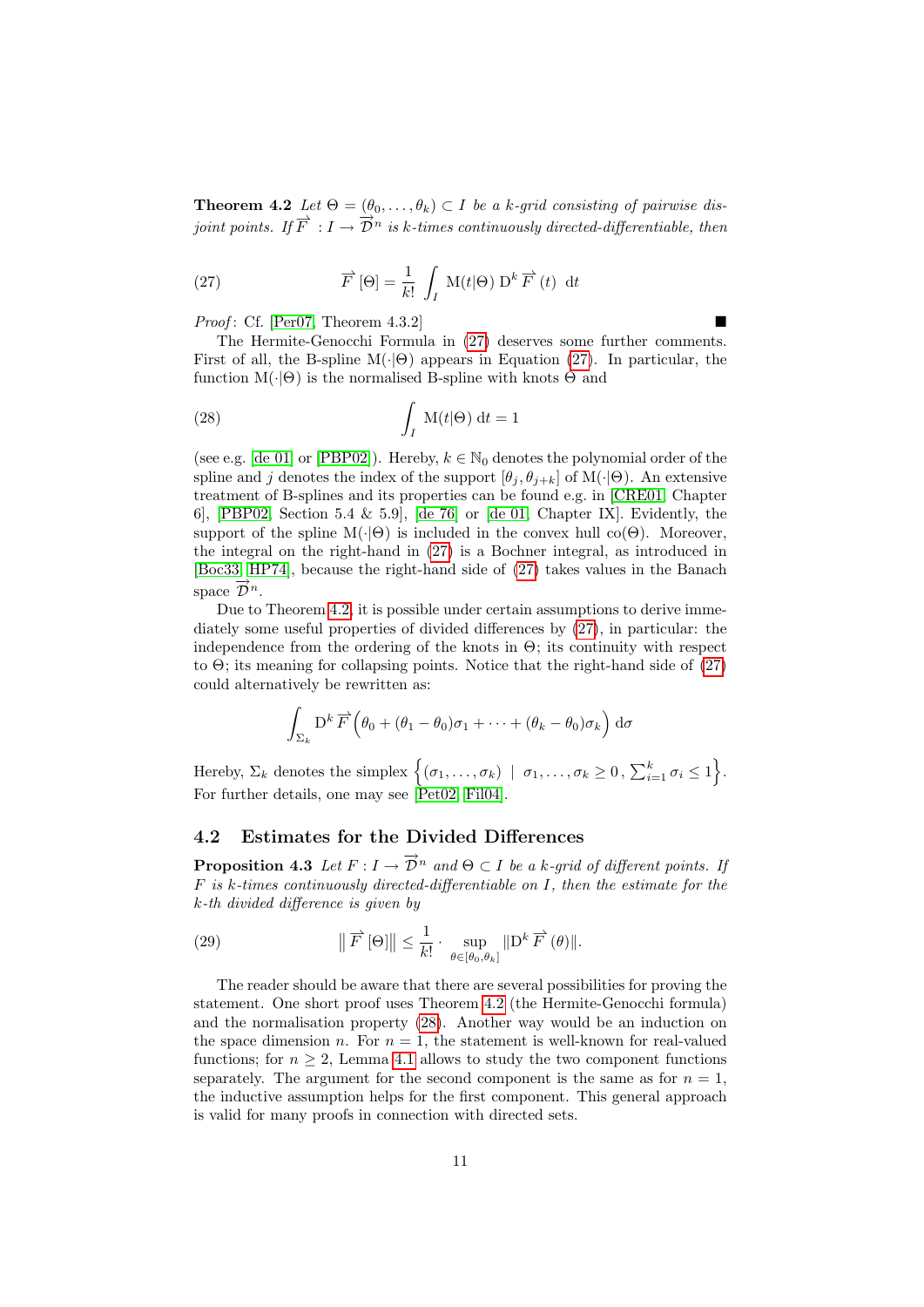The approach in the proof of [\[Per07,](#page-33-4) Theorem 4.3.2] consists in applying an induction per  $k$  (the order of the divided difference) and to use the recurrence formula for the derivative of the B-spline  $N_j^k(\cdot)$  involved in the definition of  $M(\cdot|\Theta)$  to establish the statement. In [\[DF90,](#page-31-4) [Fil04\]](#page-31-5) a different idea for the proofs has been persued instead. Basically, the scalarisation of the functions taking their values in Banach spaces by functionals allow to apply well-known results for real-valued functions. Finally, the separation of points by functionals is exploited to finish the proofs. In [\[Pet02\]](#page-33-6) the restriction to finite-dimensional subspaces containing interpolation points plays a mayor role.

### 4.3 Coinciding Points

The limiting process, i.e. collapsing nodes in the  $k$ -grid of the interpolation data, is studied in the next proposition. It guarantees a continuity property of the divided differences generalising the real-valued result, e.g. in [\[DH03\]](#page-31-12).

<span id="page-13-2"></span>**Proposition 4.4** Assume  $\overrightarrow{F}$  :  $I \longrightarrow \overrightarrow{D}^n$  to be k-times continuously differentiable at  $\theta \in I$ . Furthermore, assume that the nodes  $\theta_i$ ,  $j = 0, \ldots, k$ , from the  $k$ -grids  $\Theta$  in the following limit are all different. Then:

(30) 
$$
\lim_{\begin{subarray}{c} \theta_j \to \theta \\ 0 \le j \le k \end{subarray}} \overrightarrow{F} [\Theta] = \frac{1}{k!} \cdot D^k \overrightarrow{F} (\theta)
$$

Moreover, for any  $\varepsilon > 0$  there exists a  $\delta = \delta(\varepsilon) > 0$  depending on the continuity moreover, for any  $\epsilon > 0$  were existent  $\alpha \circ - \delta(\epsilon) > 0$  depending on the continuity modulus of  $D^k \overline{F}(\cdot)$  such that for all k-grids  $\Theta$  with different nodes  $\theta_j$ ,  $j =$  $0, \ldots, k, \text{ and } |\theta_j - \theta| \leq \delta \text{ it follows that}$ 

(31) 
$$
\|\overrightarrow{F}[\Theta] - \frac{1}{k!} \cdot D^k \overrightarrow{F}(\theta)\| \le \varepsilon.
$$

*Proof*: We shall proceed by induction on  $n$ .

For  $n = 1$ , Proposition [3.3](#page-9-4) shows that  $f_1^l(\cdot)$  is k-times continuously differentiable in  $\theta$  uniformly in  $l \in S_{n-1}$ . Since this function is real-valued, we already know that

<span id="page-13-1"></span>
$$
\lim_{\substack{\theta_j \to \theta \\ 0 \le j \le k}} f_1^l[\Theta] = \frac{1}{k!} \cdot \frac{\mathrm{d}^k}{\mathrm{d}t^k} f_1^l(\theta).
$$

Additionally, for each  $l \in S_0$  there exists  $\xi^l \in \text{co}\{\theta_0, \dots, \theta_k\}$  with

$$
f_1^l[\Theta] = \frac{1}{k!} \cdot \frac{\mathrm{d}^k}{\mathrm{d}t^k} f_1^l(\xi^l).
$$

Since the k-th derivative of  $\vec{F}(\cdot)$  is continuous, there exists  $\delta = \delta(D^k \vec{F}) > 0$ such that for all  $\theta_j \in [\theta - \delta, \theta + \delta] \cap I$  it follows that

<span id="page-13-0"></span>(32) 
$$
|\frac{\mathrm{d}^k}{\mathrm{d}t^k} f_1^l(\xi^l) - \frac{\mathrm{d}^k}{\mathrm{d}t^k} f_1^l(\theta)| \le ||\mathrm{D}^k \overrightarrow{F}(\xi^l) - \mathrm{D}^k \overrightarrow{F}(\theta)|| \le k! \cdot \varepsilon,
$$

because  $\xi^l$  is a convex combination of two nodes from  $\Theta$ ;  $\delta$  depends only on  $k! \cdot \varepsilon$ and on the continuity modulus of  $D^k \overrightarrow{F} (\cdot)$ .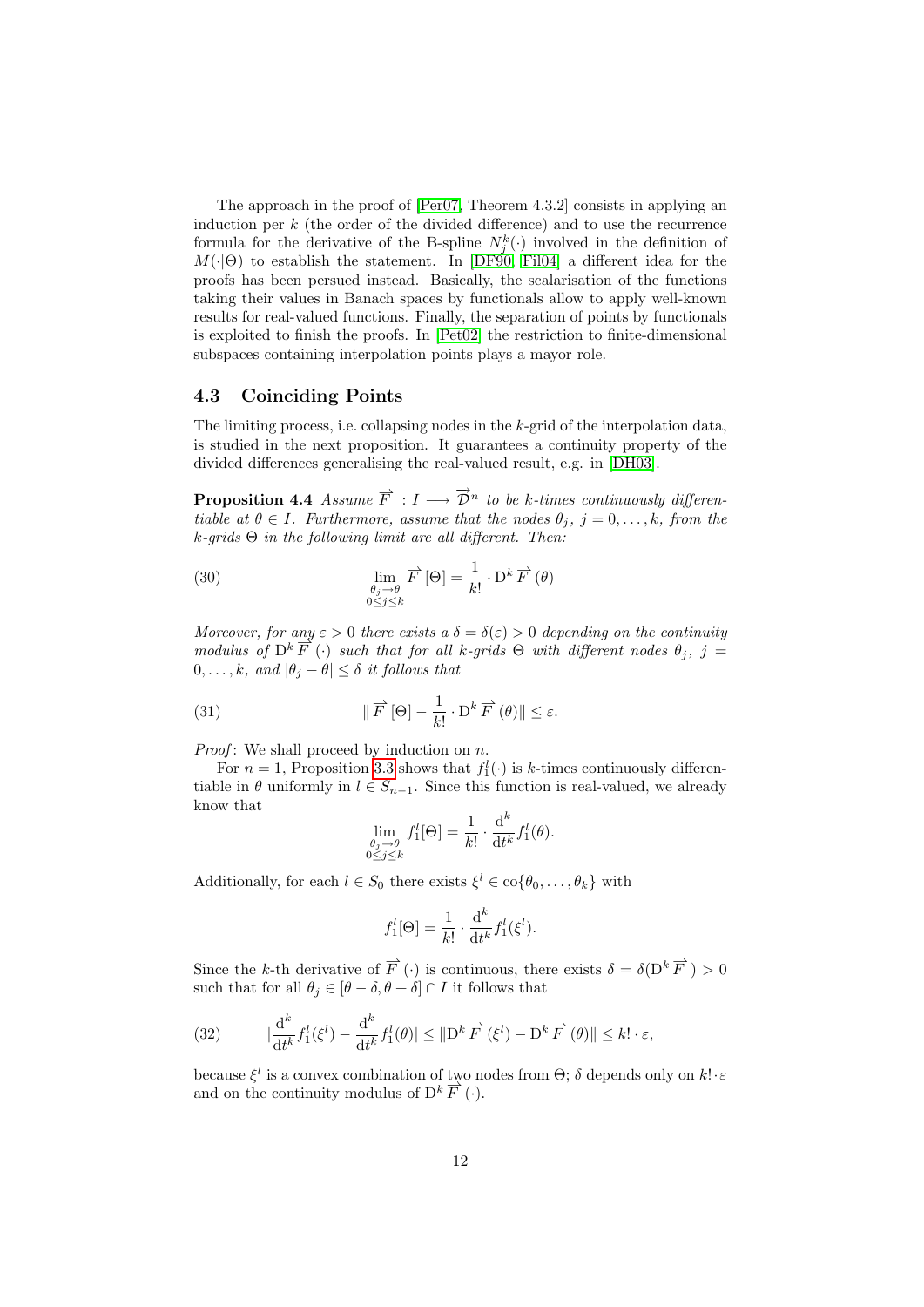Now, let  $n \geq 2$ . Proposition [3.3](#page-9-4) shows that  $f_n^l(\cdot)$  and  $\overrightarrow{F}_{n-1}^l(\cdot)$  are k-times continuously differentiable in  $\theta$  uniformly in  $l \in S_{n-1}$ . Because of the inductive assumption and the fact that  $f_n^l(\cdot)$  is real-valued it follows that

$$
\lim_{\substack{\theta_j \to \theta \\ 0 \le j \le k}} \overrightarrow{F}_{n-1}^l[\Theta] = \frac{1}{k!} \cdot D^k \overrightarrow{F}_{n-1}^l(\theta), \quad \lim_{\substack{\theta_j \to \theta \\ 0 \le j \le k}} f_n^l[\Theta] = \frac{1}{k!} \cdot \frac{d^k}{dt^k} f_n^l(\theta).
$$

The uniformity (with respect to  $l \in S_{n-1}$ ) of the limits above is not yet evident. Moreover, the choice of  $\delta(D^k \overline{F}_{n-1}^l)$  in [\(32\)](#page-13-0) seems to depend on the continuity modulus of each function  $D^k \overrightarrow{F}_{n-1}^{l-1}(\cdot)$ . Since

$$
\max \left\{ \|\mathbf{D}^k \overrightarrow{F}_{n-1}(\theta_j) - \mathbf{D}^k \overrightarrow{F}_{n-1}(\theta)\|, \left|\frac{\mathbf{d}^k}{\mathbf{d}t^k} f_n^l(\theta_j) - \frac{\mathbf{d}^k}{\mathbf{d}t^k} f_n^l(\theta)\right| \right\}
$$
  

$$
\leq \|\mathbf{D}^k \overrightarrow{F}(\theta_j) - \mathbf{D}^k \overrightarrow{F}(\theta)\|,
$$

the inductive assumption can be exploited,  $\delta(D^k \overrightarrow{F}_{n-1}^l)$  depends only on  $k! \cdot \varepsilon$ and on the continuity modulus of  $D^k \overrightarrow{F}(\cdot)$  for each  $l \in S_{n-1}$ . For the second component function that is real-valued we can proceed as for  $n = 1$ ; in fact, the argument with the continuity modulus can be repeated also here. Hence, the convergence is indeed uniformly in  $l \in S_{n-1}$ . Finally,

$$
\lim_{\substack{\theta_j \to \theta \\ 0 \le j \le k}} \overrightarrow{F} [\Theta] = \left( \lim_{\substack{\theta_j \to \theta \\ 0 \le j \le k}} \overrightarrow{F}_{n-1}^l [\Theta], \lim_{\substack{\theta_j \to \theta \\ 0 \le j \le k}} f_n^l [\Theta] \right)_{l \in S_{n-1}}
$$
\n
$$
= \left( \frac{1}{k!} \cdot \mathbf{D}^k \overrightarrow{F}_{n-1}^l (\theta), \frac{1}{k!} \cdot \frac{\mathbf{d}^k}{\mathbf{d}t^k} f_n^l (\theta) \right)_{l \in S_{n-1}} = \frac{1}{k!} \cdot \mathbf{D}^k \overrightarrow{F} (\theta).
$$

<span id="page-14-0"></span>Remark 4.5 For pairwise-disjoint grid points, we define the divided differences by means of  $(25)-(26)$  $(25)-(26)$  $(25)-(26)$ . Equation  $(30)$  in Proposition [4.4](#page-13-2) allows us to give a definition for the divided differences in the case that all grid points coincide. Otherwise, i.e. if only some grid points coincide, the recursive definition in [\(26\)](#page-11-2) can still be applied for the definition. Moreover, Proposition [4.3](#page-12-2) remains valid also in the case that all or some grid points coincide.

At this stage all tools for introducing an interpolating map have been established.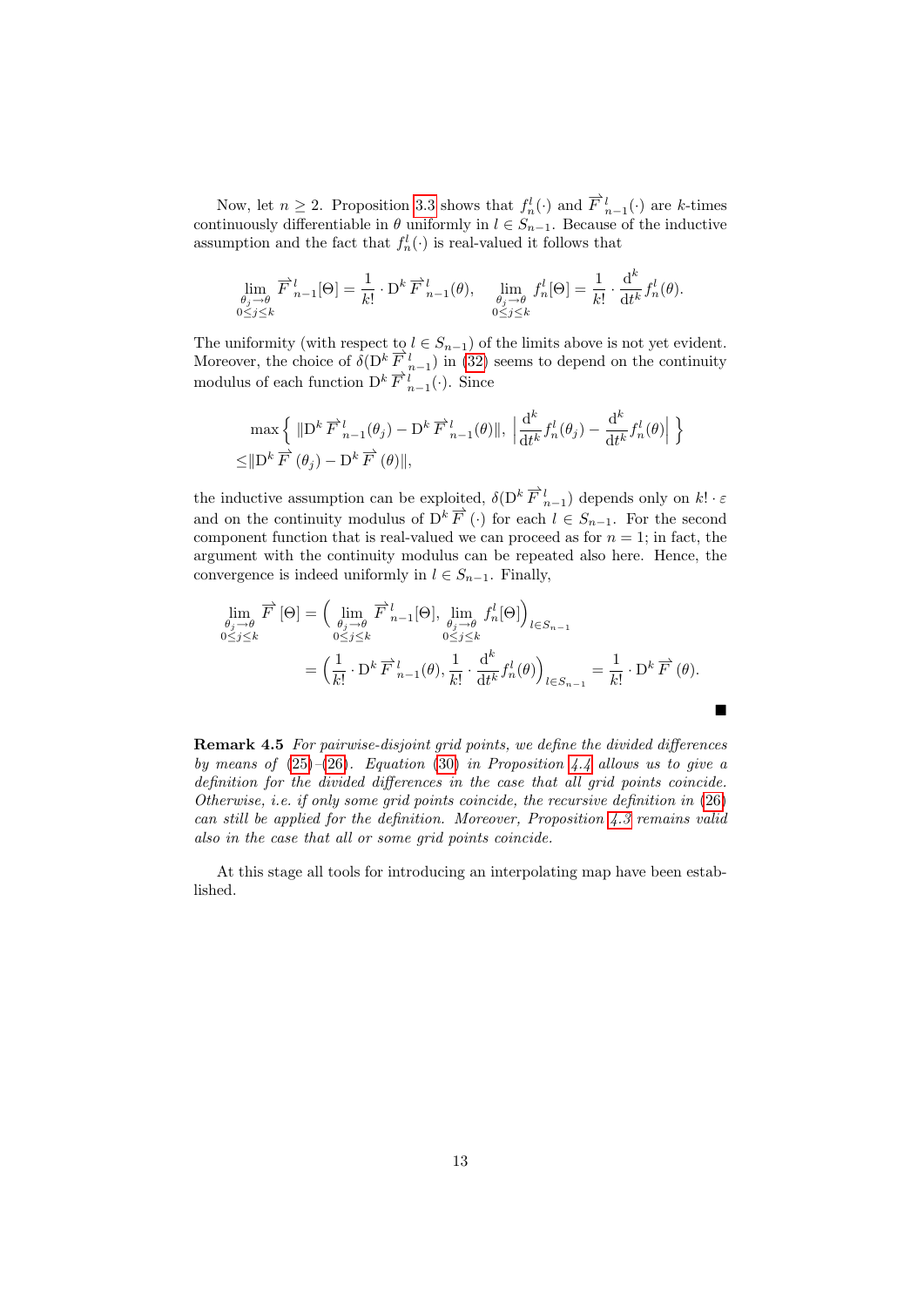# <span id="page-15-0"></span>5 The (Kergin) Interpolating Map

The following convention is introduced. Suppose that among the  $k + 1$  points  $\theta_0, \ldots, \theta_k \in I = [t_0, T]$  only  $m + 1$ , say  $\theta_0, \ldots, \theta_m$ , are distinct. Let  $\theta_i$  occur in the list of points  $\mu_i \ge 1$  times so that  $k := \sum_{i=0}^m \mu_i - 1$ , i.e.

<span id="page-15-1"></span>(33) 
$$
\Theta := \left(\theta_0, \theta_1, \dots, \theta_k\right) := \left(\underbrace{\widehat{\theta}_0, \dots, \widehat{\theta}_0}_{\mu_0}, \dots, \underbrace{\widehat{\theta}_i, \dots, \widehat{\theta}_i}_{\mu_i}, \dots, \underbrace{\widehat{\theta}_m, \dots, \widehat{\theta}_m}_{\mu_m}\right)
$$

Then, the (Hermite) interpolating map (that we will designate by  $\mathcal{K}_{\Theta} \overrightarrow{F}$ ) for a Then, the (Hermito) interpretating line function  $\overrightarrow{F}$  :  $I \rightarrow \overrightarrow{D}^n$  with  $\mu := \max_{i=0,...,m} \mu_i$  determines the (Hermite) polynomial map, for which the interpolation conditions

<span id="page-15-2"></span>(34) 
$$
D^{i}(\mathcal{K}_{\Theta}\overrightarrow{F})(\widehat{\theta}_{j})=D^{i}\overrightarrow{F}(\widehat{\theta}_{j}) \quad (i=0,\ldots,\mu_{j}-1, \quad j=0,\ldots,m)
$$

hold.

The interpolation property in the following proposition is well-known (cf. [\[Pre71,](#page-33-5) Theorems 4.3 and 5.2], [\[DF90\]](#page-31-4), [\[Pet02,](#page-33-6) Theorem 1], and [\[Fil04,](#page-31-5) Theorem 5.7]) and generalises, cf. [\[DH03,](#page-31-12) Theorem 7.6], to the set-valued case. Hereby, the interpolation approach propagates to the components of the directed set function so that the interpolating map is always polynomial with respect to t.

<span id="page-15-7"></span>**Proposition 5.1** Let  $\Theta \subset I$  be the k-grid in [\(33\)](#page-15-1) and  $\overrightarrow{F} : I \longrightarrow \overrightarrow{\mathcal{D}}^n$  be  $(\mu-1)$ times continuously differentiable in I with  $\mu := \max_{i=0,\dots,m} \mu_i$ . Then, the polynomial map

<span id="page-15-3"></span>
$$
\mathcal{K}_{\Theta}\overrightarrow{F}\,:I\rightarrow\overrightarrow{\mathcal{D}}^n
$$

<span id="page-15-6"></span>of degree less or equal to k interpolating F on the k-grid  $\Theta$  with conditions [\(34\)](#page-15-2), is given by

(35) 
$$
(\mathcal{K}_{\Theta}\overrightarrow{F})(t) := \sum_{j=0}^{k} \omega_{\Theta}^{j-1}(t) \cdot \overrightarrow{F}[\Theta^{j}].
$$

Hereby,  $\omega_{\Theta}^{j-1}(t) = \prod_{i=0}^{j-1} (t - \theta_i)$ ,  $j = 0, \ldots, k$ . The map above exhibits the following component-wise representation:

(36) 
$$
\mathcal{K}_{\Theta} \overrightarrow{F} \equiv \left( \mathcal{K}_{\Theta} \overrightarrow{F}_{n-1}^l, \mathcal{K}_{\Theta} f_n^l \right)_{l \in S_{n-1}}
$$

*Proof*: Denote  $\mathcal{K}_{\Theta}$   $\overrightarrow{F}(t)$  with  $\overrightarrow{H}(t)$ . First of all, Lemma [4.1](#page-11-4) shows that

<span id="page-15-4"></span>(37) 
$$
\overrightarrow{H}_{n-1}^l(t) = \sum_{j=0}^k \omega_{\Theta}^{j-1}(t) \cdot \overrightarrow{F}_{n-1}^l[\Theta^j]
$$

and

<span id="page-15-5"></span>(38) 
$$
h_n^l(t) = \sum_{j=0}^k \omega_{\Theta}^{j-1}(t) \cdot f_n^l[\Theta^j].
$$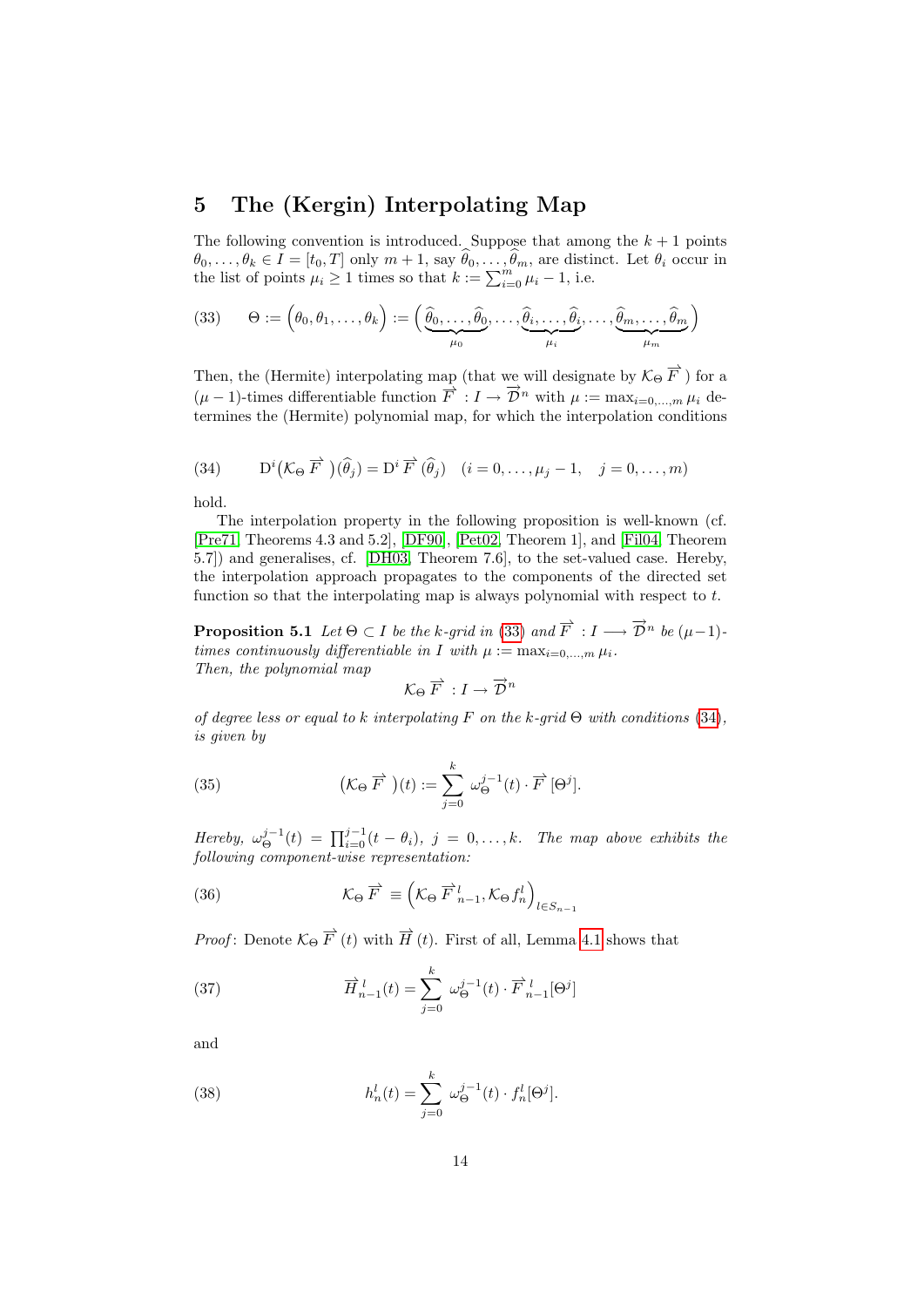Proposition [3.3](#page-9-4) allows to rewrite the interpolation conditions in [\(34\)](#page-15-2) as

$$
\mathcal{D}^i\big(\overrightarrow{H}_{n-1}^l\big)(\widehat{\theta}_j) = \mathcal{D}^i \overrightarrow{F}_{n-1}^l(\widehat{\theta}_j), \quad \frac{\mathrm{d}^i}{\mathrm{d}t^i} h_n^l(\widehat{\theta}_j) = \frac{\mathrm{d}^i}{\mathrm{d}t^i} f_n^l(\widehat{\theta}_j)
$$

for  $i = 0, \ldots, m_j - 1, j = 0, \ldots, m$ .

At this stage we proceed per induction on n.

 $n = 1$ : The uniqueness result for real-valued Hermite interpolation shows that  $h_1^l = K_{\Theta} f_1^l$ .

Similarly, for  $n \geq 2$  one may immediately show that  $h_n^l = K_{\Theta} f_n^l$ . The inductive assumption shows that  $\overrightarrow{H}_{n-1}^l = \mathcal{K}_{\Theta} \overrightarrow{F}_{n-1}^l$ . Hence, [\(36\)](#page-15-3) follows from [\(37\)](#page-15-4)–[\(38\)](#page-15-5).

The term  $K_{\Theta} \overrightarrow{F}$  respectively  $K_{\Theta} \overrightarrow{F}_{n-1}^l$  is the Kergin interpolating map in a<br>Banach space (i.e.  $\overrightarrow{D}^n$  respectively  $\overrightarrow{D}^{n-1}$ ; refer to [\[Pet02,](#page-33-6) [Fil04\]](#page-31-5));  $K_{\Theta} f_n^l$  is the well-known real-valued (Kergin) interpolating map (see e.g. [\[Ker80\]](#page-32-10)). The map in [\(35\)](#page-15-6) is a polynomial with values in a Banach space in the sense of [\[Pre71,](#page-33-5) Section 2], [\[DF90,](#page-31-4) Definition 2] and [\[Fil04,](#page-31-5) Section 2].

After having introduced an interpolating map, we focus on deriving estimates for the interpolation error. We will designate by  $\overline{\mathcal{R}}_{\Theta}$  the remainder term; it acts component-wise because of Proposition [5.1.](#page-15-7) Thus:

<span id="page-16-2"></span>(39) 
$$
\overrightarrow{\mathcal{R}}_{\Theta} = \overrightarrow{F} - \mathcal{K}_{\Theta} \overrightarrow{F} = \left( \overrightarrow{\mathcal{R}}_{\Theta,n-1}^{l}, r_{\Theta,n}^{l} \right)_{l \in S_{n-1}},
$$

where

<span id="page-16-0"></span>
$$
\overrightarrow{\mathcal{R}}_{\Theta,n-1}^l = \overrightarrow{F}_{n-1}^l - \mathcal{K}_{\Theta} \overrightarrow{F}_{n-1}^l, \quad r_{\Theta,n}^l = f_n^l - \mathcal{K}_{\Theta} f_n^l \quad (l \in S_{n-1}).
$$

Variants of the following Proposition [5.2](#page-16-0) are already known. The error representation presented in [\(41\)](#page-16-1) is proved in [\[Fil04,](#page-31-5) Theorem 6.1] and used in [\[Fil04,](#page-31-5) Theorem 6.2] to show an error estimate for the more restrictive class of holomorphic functions. For an estimation with the modulus of smoothness for Lagrange interpolation and another embedding of  $\mathcal{C}(\mathbb{R}^n)$  into a vector space under weaker smoothness assumptions, see [\[DF90,](#page-31-4) Corollary 3].

**Proposition 5.2** Let  $\overrightarrow{F}$  : I  $\longrightarrow \overrightarrow{D}^n$  be  $(k+1)$ -times continuously differentiable and  $k = \left(\sum_{j=0}^m \mu_j\right) - 1$ . Then the following error estimate holds for  $t \in I$ :

(40) 
$$
\|\overrightarrow{\mathcal{R}}_{\Theta}(t)\| \leq \frac{1}{(k+1)!} \cdot \max_{\tau \in I} \|D^{k+1}\overrightarrow{F}(\tau)\| \cdot \prod_{j=0}^{m} |t - \widehat{\theta}_j|^{\mu_j}
$$

*Proof*: With  $\overrightarrow{\mathcal{R}}_{\Theta}$  as in [\(39\)](#page-16-2) one has as in [\[Pet02,](#page-33-6) Lemma 2]:

<span id="page-16-1"></span>(41) 
$$
\overrightarrow{\mathcal{R}}_{\Theta}(t) = \omega_{(\Theta,t)}^k(t) \cdot \overrightarrow{F} [(\Theta,t)], \quad \omega_{(\Theta,t)}^k(t) = \prod_{j=0}^m (t - \widehat{\theta}_j)^{\mu_j}
$$

Now, Proposition [4.3](#page-12-2) together with Remark [4.5](#page-14-0) yields the assertion.

<span id="page-16-3"></span>The next two results represent generalisations of the real-valued case. Other error estimates known for real-valued functions could be transferred to  $\overrightarrow{\mathcal{D}}^n$  in a similar manner. The first estimation (cf. [\[Kan74,](#page-32-11) Satz 3] for the real-valued case) provides an estimate for the interpolation error of the derivatives up to order  $(k+1)$ .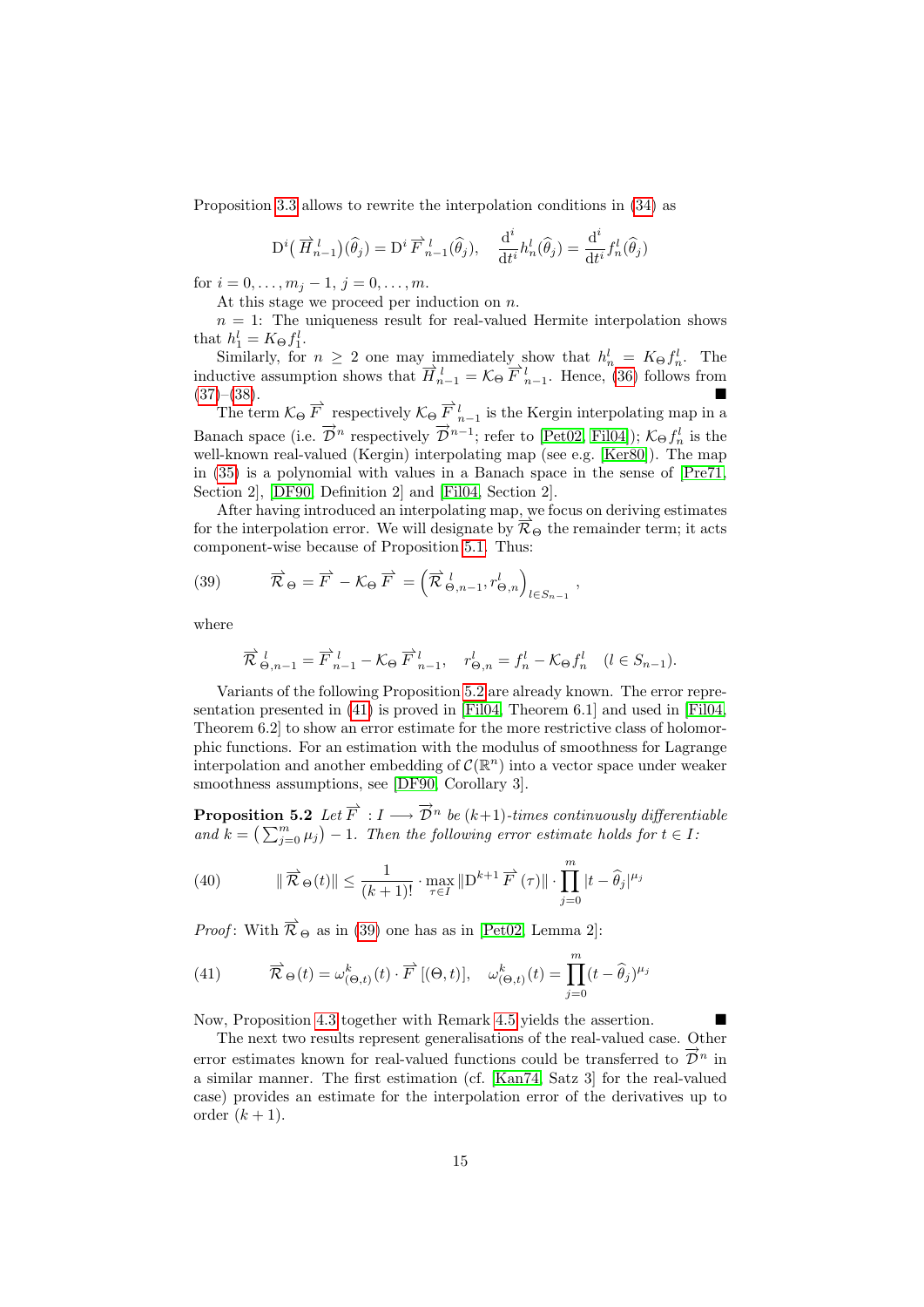**Lemma 5.3** Let  $\overrightarrow{F}$  :  $I \longrightarrow \overrightarrow{D}^n$  be  $(k + 1)$ -times continuously differentiable. Then, the following error estimate holds for  $j = 0, \ldots, k + 1$  and  $t \in I$ :

$$
\|D^j \overrightarrow{F}(t) - D^j \left(\mathcal{K}_{\Theta} \overrightarrow{F}\right)(t)\|
$$
  

$$
\leq \frac{1}{(k+1-j)!} \cdot \max_{\tau \in I} \|D^{k+1} \overrightarrow{F}(\tau)\| \cdot \prod_{i=0}^{k-j} \max \left\{|t - \theta_i|, |t - \theta_{i+j}|\right\}
$$

*Proof*: We shall start with  $n \geq 2$ , since the real-valued case is known for  $n = 1$ , and set  $\overrightarrow{H}(t) := \mathcal{K}_{\Theta} \overrightarrow{F}(t)$ .

We begin with estimating the second component of  $\overrightarrow{F} - \overrightarrow{H}$  by [\[Kan74,](#page-32-11) Satz 3]. Thus:

<span id="page-17-0"></span>(42) 
$$
|\frac{d^j}{dt^j} f_n^l(t) - \frac{d^j}{dt^j} h_n^l(t)|
$$

$$
\leq \frac{1}{(k+1-j)!} \cdot ||\frac{d^{k+1}}{dt^{k+1}} f_n^l||_{\infty} \cdot \prod_{i=0}^{k-j} \max \{|t - \theta_i|, |t - \theta_{i+j}|\}
$$

for  $j = 0, \ldots, k + 1$  and  $l \in S_{n-1}$ . Concerning the first component, one obtains with the inductive assumption:

<span id="page-17-1"></span>(43) 
$$
|D^j \overline{F}_{n-1}^l(t) - D^{k+1} \overline{H}_{n-1}^l(t)|
$$
  

$$
\leq \frac{1}{(k+1-j)!} \cdot ||D^{k+1} \overline{F}_{n-1}^l||_{\infty} \cdot \prod_{i=0}^{k-j} \max \{|t - \theta_i|, |t - \theta_{i+j}|\}.
$$

Since the estimate

$$
\max\left\{\|\mathbf{D}^{k+1}\overrightarrow{F}_{n-1}^l\|_{\infty}, \left\|\frac{\mathbf{d}^{k+1}}{\mathbf{d}t^{k+1}}f_n^l\right\|_{\infty}\right\} \le \|\mathbf{D}^{k+1}\overrightarrow{F}\|_{\infty}
$$

in  $(42)$ – $(43)$  holds, the assertion follows.

Consider a fixed step-size  $h = \frac{T-t_0}{N}$ ,  $N \in \mathbb{N}$ , and the knot-grid  $\widehat{\theta}_i := t_0 + ih \in \mathbb{N}$ .  $I = [t_0, T], i = 0, \ldots, N.$  Set

$$
\Theta_i := (\underbrace{\widehat{\theta}_i, \dots, \widehat{\theta}_i}_{\mu}, \underbrace{\widehat{\theta}_{i+1}, \dots, \widehat{\theta}_{i+1}}_{\mu}),
$$

 $I_i := [\hat{\theta}_i, \hat{\theta}_{i+1}]$  and denote with  $\overrightarrow{H}$  the piecewise defined map consisting of Hermite interpolating maps  $\overrightarrow{H}_i$  on  $I_i$  for  $i = 0, ..., N$  with polynomial order  $2\mu - 1$ ,  $\mu = \mu_0 = \mu_1$ ; thus:  $m = 1$ ,  $k = 2\mu - 1$  in [\(33\)](#page-15-1) and

<span id="page-17-2"></span>
$$
\mathcal{K}_{\Theta_i} \overrightarrow{F}_{|I_i} = \overrightarrow{H}_i.
$$

Following the idea of the proof of [\[BSV68,](#page-30-2) Theorem 2], we formulate the following estimation for the set-valued piecewise Hermite interpolation.

**Corollary 5.4** Assume  $\overrightarrow{F}$  :  $I \rightarrow \overrightarrow{D}^n$  to be  $(2\mu)$ -times continuously differentiable. Then, the following error estimate holds for the piecewise Hermite interpolation with polynomial order  $2\mu - 1$  and step-size h defined above for  $t \in I$ and derivatives of order  $j = 0, \ldots, \mu - 1$ :

(44) 
$$
\|D^j \overrightarrow{F}(t) - D^j \overrightarrow{H}(t)\| \leq \frac{1}{(2\mu - j)!} \cdot \max_{\tau \in I} \|D^{2\mu} \overrightarrow{F}(\tau)\| \cdot h^{2\mu - j}
$$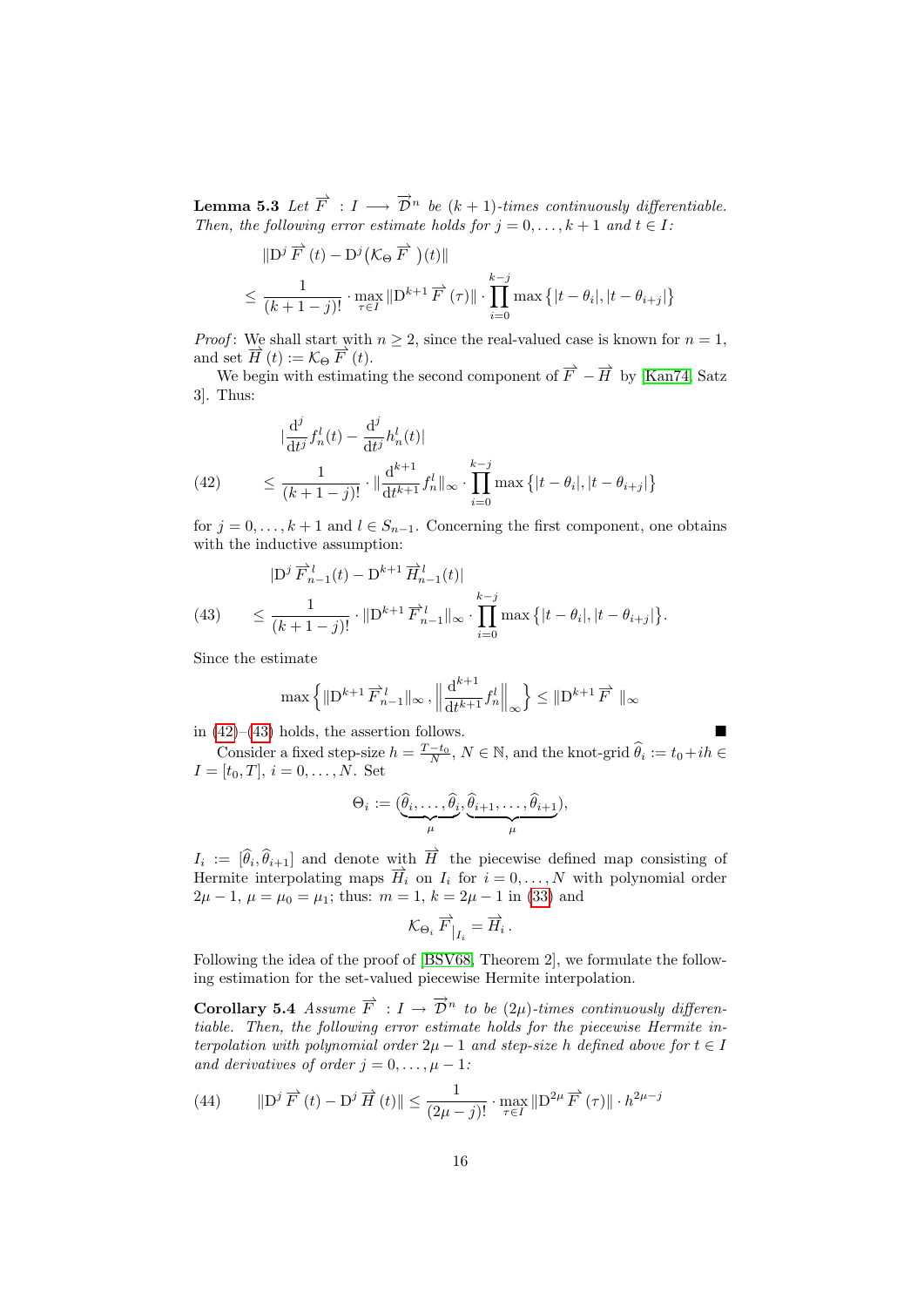*Proof*: Lemma [5.3](#page-16-3) can be applied on  $I_i$  for  $j = 0, \ldots, 2\mu$  yielding

$$
\|D^j \overrightarrow{F}(t) - D^j \overrightarrow{H}(t)\| = \|D^j \overrightarrow{F}(t) - D^j \overrightarrow{H}_i(t)\|
$$
  
\n
$$
\leq \frac{1}{(2\mu - j)!} \cdot \max_{\tau \in I} \|D^{2\mu} \overrightarrow{F}(\tau)\| \cdot \prod_{\nu=0}^{2\mu - j - 1} \max \{|t - \theta_{i,\nu}|, |t - \theta_{i,\nu+j}|\}
$$
  
\n
$$
\leq \frac{1}{(2\mu - j)!} \cdot \max_{\tau \in I} \|D^{2\mu} \overrightarrow{F}(\tau)\| \cdot h^{2\mu - j},
$$

where

$$
\theta_{i,\nu} = \begin{cases} \widehat{\theta}_i & \text{for } \nu = 0, \dots, \mu - 1, \\ \widehat{\theta}_{i+1} & \text{for } \nu = \mu, \dots, 2\mu - 1. \end{cases}
$$

Notice that  $\overrightarrow{H}$  is  $(\mu - 1)$ -times continuously differentiable on I, having the following conditions to hold for  $i = 0, \ldots, N - 1$ :

$$
D^j \overrightarrow{H} (\widehat{\theta}_i) = D^j \overrightarrow{F} (\widehat{\theta}_i) \text{ and } D^j \overrightarrow{H} (\widehat{\theta}_{i+1}) = D^j \overrightarrow{F} (\widehat{\theta}_{i+1}) (j = 0, ..., \mu - 1)
$$

Hence, the global estimation on I is valid only for  $j = 0, \ldots, \mu - 1$ .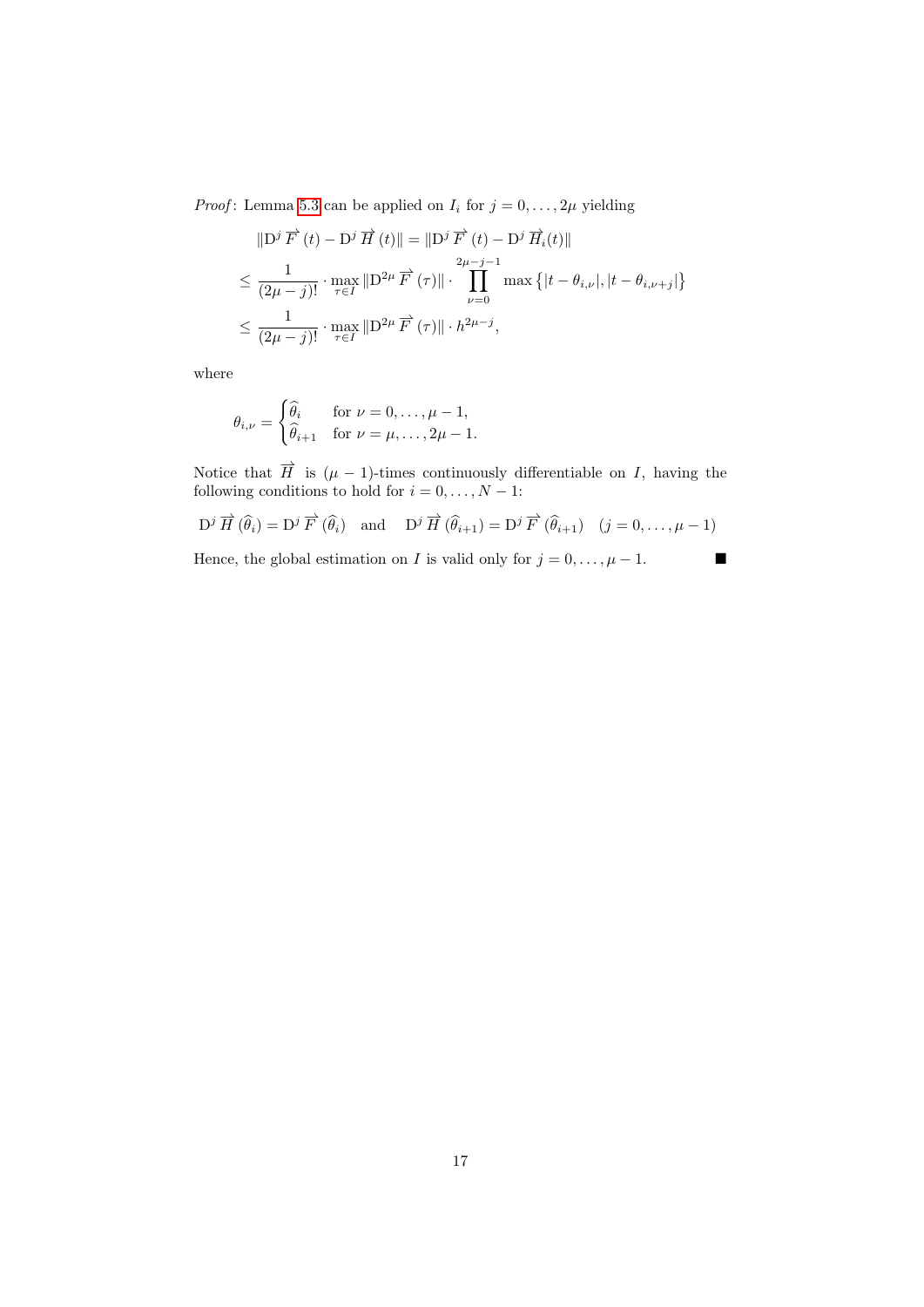### <span id="page-19-0"></span>6 Connections to Other Approaches

Consider  $t \in I$  and the representation of the images of a convex-valued map  $F: I \Longrightarrow \mathbb{R}^n$  through means of the support function:

(45) 
$$
F(t) = \bigcap_{l \in S_{n-1}} \{x \in \mathbb{R}^n \mid \langle l, x \rangle \leq \delta^l(t) \}
$$

Hereby, we set  $\delta^{l}(t) := \delta^{*}(l, F(t))$  for simpleness of notation.

In [\[Lem95\]](#page-32-8), polynomial interpolation of  $\delta^l$  for every  $l \in S_{n-1}$  underlies the following set-valued approximation of  $F(t)$ :

(46) 
$$
(\mathcal{L}_{\Theta} F)(t) := \bigcap_{l \in S_{n-1}} \{x \in \mathbb{R}^n \mid \langle l, x \rangle \leq (\mathcal{K}_{\Theta} \delta^l)(t) \}
$$

Notice that  $\mathcal{L}_{\Theta} F$  may result in an empty set for some t; in fact,  $l \mapsto \mathcal{K}_{\Theta} \delta^{l}(t)$ might not be convex and thus, may not be a support function of  $(\mathcal{L}_{\Theta} F)(t)$ .

Before discussing the connection to the approach with the directed sets, we notice that Proposition [5.1](#page-15-7) holds true in particular for the embedding of any sufficiently smooth (in the directed sense) convex-valued map  $F: I \Rightarrow \mathbb{R}^n$ . The specialisation for this case yields as one component the (Kergin) interpolation of the support function as in [\[Lem95\]](#page-32-8), but takes into account also lower-dimensional projections of support faces.

<span id="page-19-2"></span>**Corollary 6.1** Consider  $\Theta \subset I$  and  $\mu$  as in Proposition [5.1.](#page-15-7) Let  $F: I \Rightarrow \mathbb{R}^n$  be a convex-valued function and  $\overline{F}$  denote its embedding. If F is assumed  $(\mu - 1)$ times directed-differentiable, then the (Kergin) interpolating map equals

(47) 
$$
\mathcal{K}_{\Theta} \overrightarrow{F} = \left( \mathcal{K}_{\Theta} \overrightarrow{F}_{n-1}^l, \mathcal{K}_{\Theta} \delta^*(l, F(\cdot)) \right)_{l \in S_{n-1}}
$$

with  $\overrightarrow{F}_{n-1}^l(t) = J_{n-1}(\Pi_{\delta^*(\cdot, F(t))}^l(Y(l, F(t)))$ .

<span id="page-19-1"></span>We underline the fact that the second component in [\(47\)](#page-19-1) reads

$$
(\mathcal{K}_{\Theta} \delta^{l})(t) = \delta^{l}[\theta_{0}] + (\delta^{l}[\theta_{0}, \theta_{1}]) \cdot (t - \theta_{0})
$$
  
+ 
$$
(\delta^{l}[\theta_{0}, \theta_{1}, \theta_{2}]) \cdot (t - \theta_{0})(t - \theta_{1}) + ...
$$
  
+ 
$$
(\delta^{l}[\theta_{0}, ..., \theta_{k}]) \cdot (t - \theta_{0}) (t - \theta_{1}) \cdots (t - \theta_{k-2}) (t - \theta_{k-1})
$$

for every  $l \in S_{n-1}$ , i.e. coincides with the Newton form of the interpolating polynomial to  $\delta^l(\cdot)$  with nodes  $\Theta$ . By writing  $\mathcal{K}_{\Theta} \delta^l$  in its Lagrange form and by sorting out the negative weights, we obtain

$$
(\mathcal{K}_{\Theta} \delta^l)(t) = \sum_{j:\ell_j(t)\geq 0} \ell_j(t) \delta^l(\theta_j) - \sum_{j:\ell_j(t)\leq 0} |\ell_j(t)| \cdot \delta^l(\theta_j)
$$

with the Lagrange polynomials

$$
\ell_j(t) = \prod_{\substack{\nu=0,\ldots,k \\ \nu \neq j}} \frac{t - \theta_{\nu}}{\theta_j - \theta_{\nu}}, \quad j = 0,\ldots,k.
$$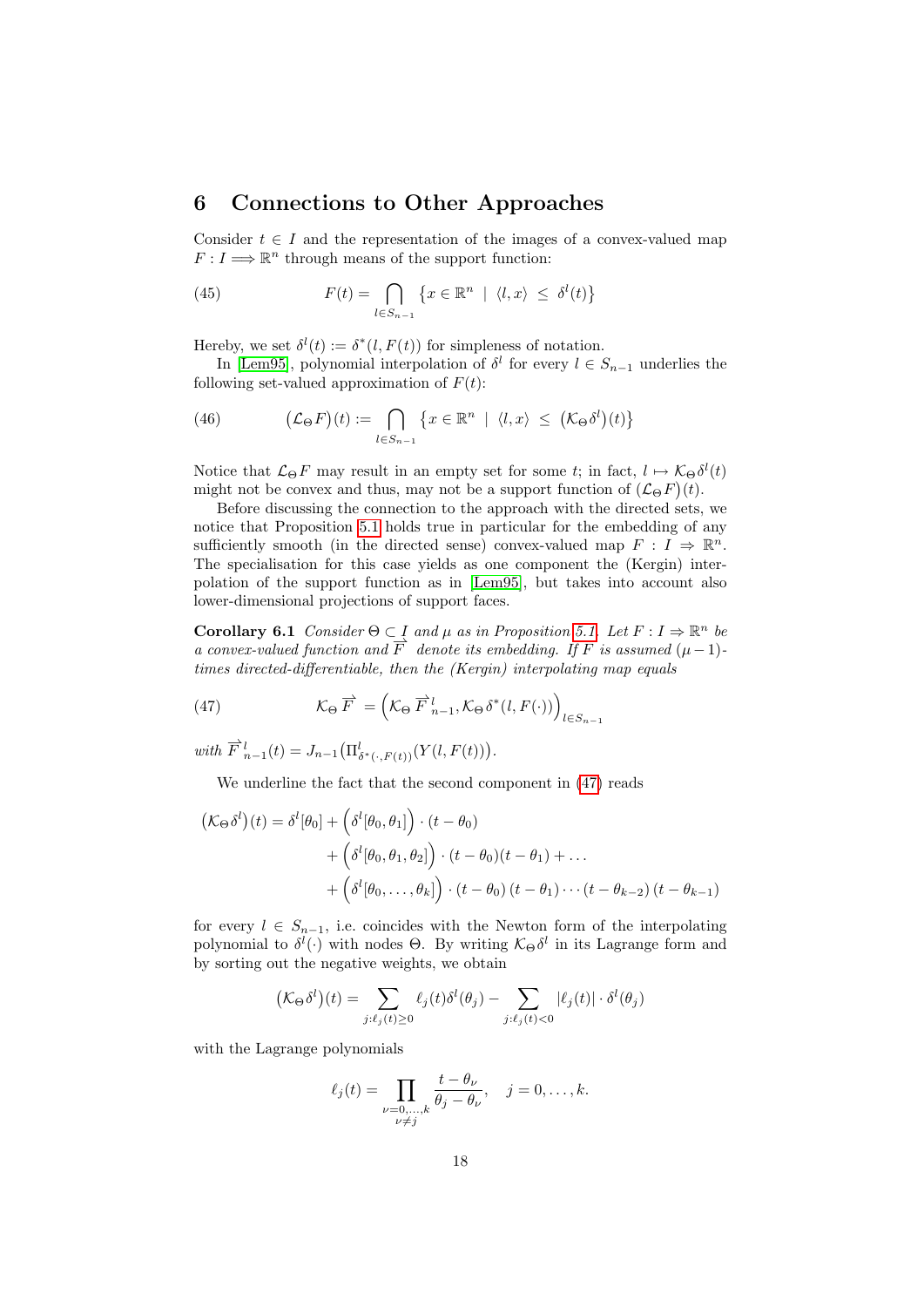It becomes hence evident that  $\mathcal{L}_{\Theta} F$  corresponds to the geometric difference

$$
(\mathcal{L}_{\Theta} F)(t) = C(t) * D(t) = P_n \big( J_n(C(t)) - J_n(D(t)) \big),
$$

where we have used the notation of Subsection [2.1](#page-4-1) and [2.3](#page-6-2) and have introduced the two set-valued maps

$$
C(t) = \sum_{j:\ell_j(t)\geq 0} \ell_j(t) F(\theta_j) \quad \text{and} \quad D(t) = \sum_{j:\ell_j(t)< 0} |\ell_j(t)| \cdot F(\theta_j) \in C(\mathbb{R}^n).
$$

As a consequence of [\(14\)](#page-7-0) and Proposition [2.6,](#page-8-0) interpolation with the directed sets yields actually a "super-map" of the approach as in [\[Lem95\]](#page-32-8), when visualising the values of the interpolating map. This fact is summarised in the following proposition.

<span id="page-20-1"></span>**Proposition 6.2** Let  $F: I \Rightarrow \mathbb{R}^n$  be a convex-valued function and assume that all conditions in Corollary [6.1](#page-19-2) hold. Then:

(48) 
$$
(\mathcal{L}_{\Theta} F)(t) = P_n((\mathcal{K}_{\Theta} \overrightarrow{F})(t)) \subseteq V_n((\mathcal{K}_{\Theta} \overrightarrow{F})(t)) \neq \emptyset
$$

for every  $t \in I$ .

Since the convex part of a directed set may be empty, conditions on the setvalued map  $F$  are required in [\[Lem95,](#page-32-8) Corollary 2.5] to achieve non-emptiness of the images of the interpolating map  $\mathcal{L}_{\Theta}F$ . The following proposition recalls both these conditions and [\[Lem95,](#page-32-8) Lemma 2.6].

<span id="page-20-0"></span>**Proposition 6.3** Let  $\Theta = (\theta_0, \ldots, \theta_k) \subset I$  be a k-grid consisting of pairwise disjoint points and  $F: I \Rightarrow \overrightarrow{D}^n$  be a convex-valued map. For  $t \in I$ , set

$$
\varepsilon(t) := \sup_{l \in S_{n-1}} |\delta^l(t) - (\mathcal{K}_{\Theta} \delta^l)(t)|,
$$
  

$$
c(t) := \max_{l \in S_{n-1}} (\mathcal{K}_{\Theta} \delta^l)(t)
$$

Then, the following error estimates hold for the two possible cases below: (i) If  $\delta^*(l,(\mathcal{L}_{\Theta}F)(t)) = K_{\Theta} \delta^l(t)$ , then

$$
d_H(F(t), (\mathcal{L}_{\Theta} F)(t)) = \varepsilon(t).
$$

(ii) Otherwise if  $\delta^*(l,(\mathcal{L}_{\Theta}F)(t)) < K_{\Theta} \delta^l(t)$ , then we assume additionally the existence of a ball  $B_{r(t)}(m(t))$  with centre  $m(t) \in \mathbb{R}^n$  and radius  $r(t) > 0$  that is contained entirely in the image  $F(t)$  as well as that the error fulfills  $0 < \varepsilon(t)$  $r(t)$ . Then,

$$
d_H(F(t), (\mathcal{L}_{\Theta} F)(t)) \leq \frac{2c(t)}{r(t) - \varepsilon(t)} \cdot \varepsilon(t).
$$

Because of the conditions expressed above, the difference of the two support functions of  $F(t)$  respectively of  $(\mathcal{L}_{\Theta} F)(t)$  can be estimated through means of the difference  $\delta^l(t) - (\mathcal{K}_{\Theta} \delta^l)(t)$ ; it also tells us that  $(\mathcal{L}_{\Theta} F)(t)$  is non-empty.

We notice that in [\[Lem95\]](#page-32-8) the support function  $\delta^*(l, F(\cdot))$  of each image  $F(t) \in \mathcal{C}(\mathbb{R}^n)$  is interpolated polynomially. Nevertheless, the interpolating map as a whole is not, in general, polynomial as a set-valued function (with respect to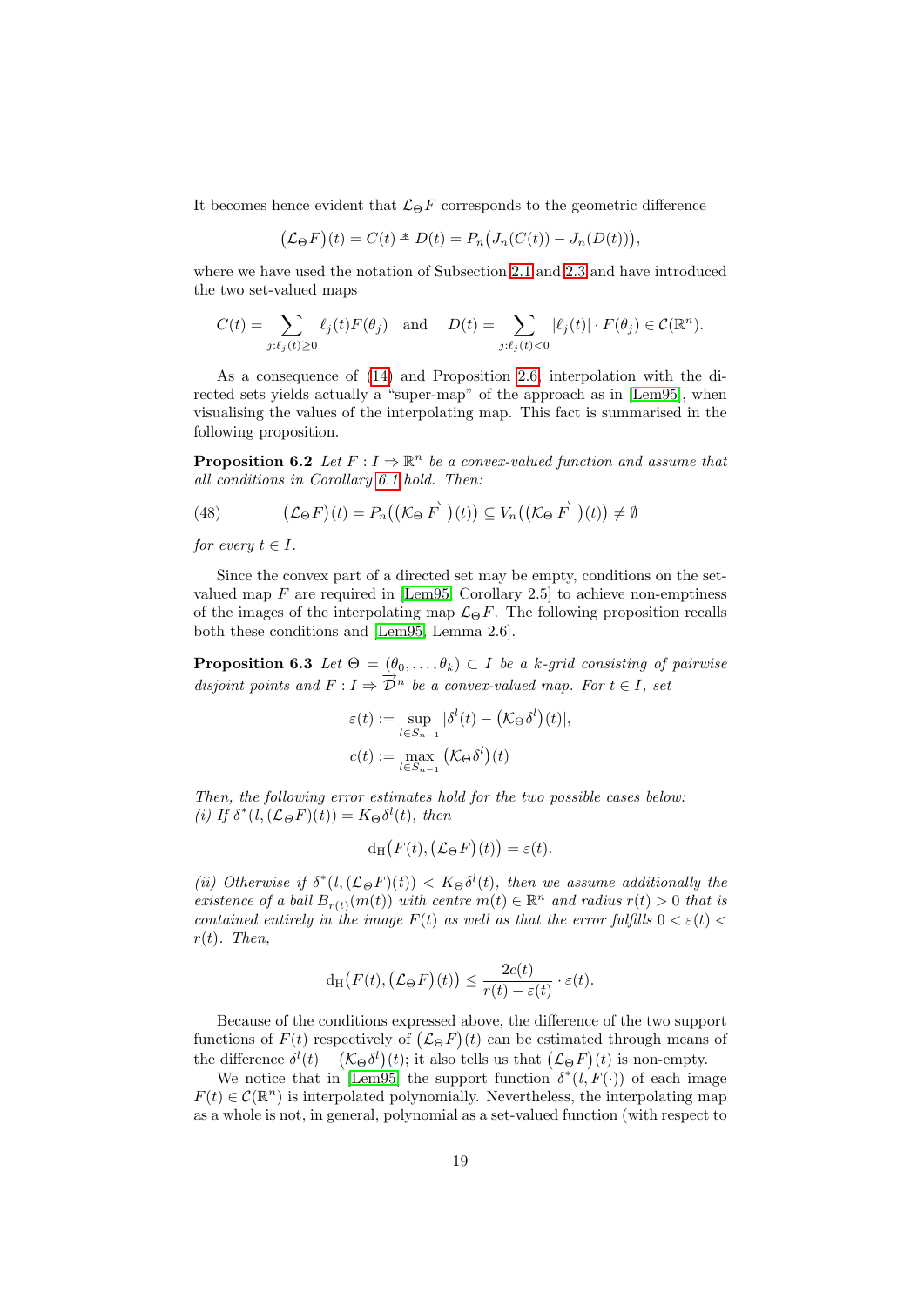the parameter  $t$ ) like in the approach with directed sets. In the latter approach, the first component leading back to the supporting face is considered in view of Corollary [6.1](#page-19-2) and interpolated as well. Since  $\vec{\mathcal{D}}^n$  is a Banach space (which also offers a visualisation for all directed sets), the values of the interpolating function  $(K_{\Theta} \overline{F}^{\bullet})(t) = J_n(C(t)) - J_n(D(t))$  always have a non-empty visualisation by Proposition [2.6.](#page-8-0) Therefore, an interior ball condition as in (ii) of the above proposition is not necessary.

Remark 6.4 Piecewise constant and linear set-valued interpolation (cf. [\[Vit79,](#page-34-10) [Art89,](#page-30-10) [Nik90a,](#page-33-9) [Nik90b,](#page-33-10) [Nik93,](#page-33-11) [Mar93,](#page-33-12) [MA96,](#page-32-12) [MPSS96,](#page-33-13) [Nik90a,](#page-33-9) [Nik90b\]](#page-33-10)) are special cases of the Kergin interpolation with directed sets as introduced in Sec-tion [5.](#page-15-0) For the embedded function  $\overrightarrow{F}(t) = J_n(F(t))$  and a k-grid  $\Theta$  with  $k \leq 1$ different points, it follows that:

$$
(\mathcal{K}_{\Theta} \overrightarrow{F})(t) = \begin{cases} \overrightarrow{F} (\theta_0) & \text{if } k = 0, \\ \overrightarrow{F} (\theta_0) + (t - \theta_0) \cdot \frac{1}{\theta_1 - \theta_0} \cdot (\overrightarrow{F} (\theta_1) - \overrightarrow{F} (\theta_0)) & \text{if } k = 1 \end{cases}
$$

$$
= \begin{cases} J_n(F(\theta_0)) & \text{if } k = 0, \\ J_n((\theta_0 - t), F(\theta_0) + t^{-\theta_0}, F(\theta_0))) & \text{if } k = 1. \end{cases}
$$

$$
= \begin{cases} \int_{n}^{R} \left( \left( \frac{\theta_1 - t}{\theta_1 - \theta_0} \cdot F(\theta_0) + \frac{t - \theta_0}{\theta_1 - \theta_0} \cdot F(\theta_1) \right) \right) & \text{if } k = 1. \end{cases}
$$

In both cases,  $k = 0, 1$ , the interpolation of  $\overrightarrow{F}(\cdot)$  coincides with the usual set-valued interpolation because of Proposition [2.5\(](#page-7-1)i), i.e.

$$
V_n((\mathcal{K}_{\Theta} \overrightarrow{F})(t)) = (\mathcal{L}_{\Theta} F)(t) = \begin{cases} F(\theta_0) & \text{if } k = 0, \\ \frac{\theta_1 - t}{\theta_1 - \theta_0} \cdot F(\theta_0) + \frac{t - \theta_0}{\theta_1 - \theta_0} \cdot F(\theta_1) & \text{if } k = 1. \end{cases}
$$

Clearly,  $(\mathcal{K}_{\Theta} \delta^l)(t)$  is the support function of  $(\mathcal{L}_{\Theta} F)(t)$  in these two cases.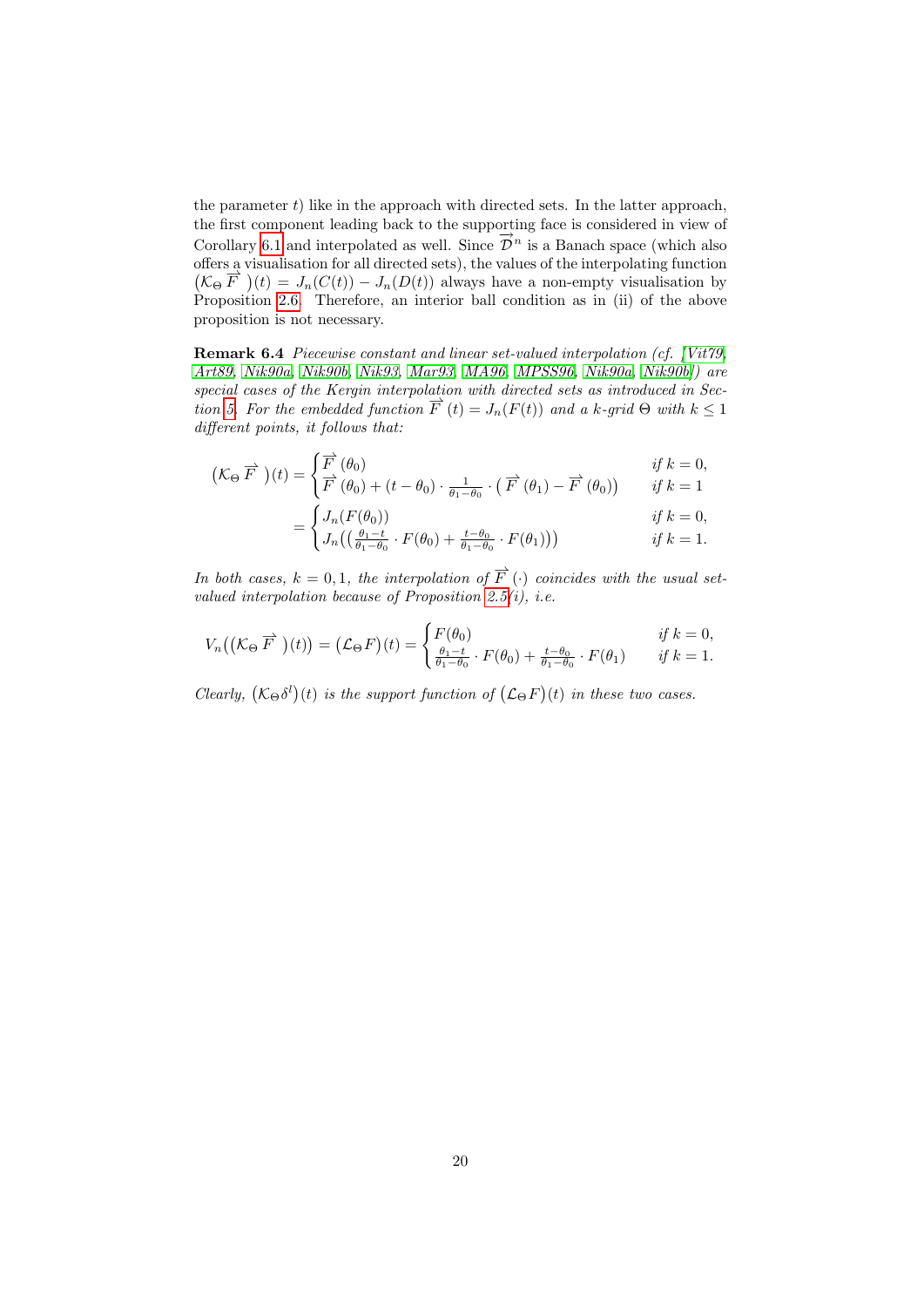# <span id="page-22-0"></span>7 Numerical Tests

The computations presented in this section aim to corroborate the theory shown so far; in particular, the interest is focused on the order of convergence. Similar computations for polynomial interpolation have been already performed with the aid of the software tool SVUPI, a  $C++$  collection of classes in [\[Per07\]](#page-33-4).

In all the presented examples, the function  $F$  is sufficiently often directeddifferentiable on the interval  $[0, 1]$ ; this fact follows from easy calculations of the embedding. Furthermore, in Examples [7.2](#page-22-1)[–7.4](#page-24-0) the additional geometric conditions of Proposition [6.3\(](#page-20-0)ii) are satisfied, especially the existence of an interior ball with a uniform radius for all images of the set-valued map  $F$ . As Proposition [5.2](#page-16-0) demonstrates and Example [7.1](#page-22-2) shows inter alia, no particular geometrical conditions on  $F$  have to be assumed for guaranteeing the order of convergence, since the visualisation is always non-empty for directed sets (cf. Proposition [6.2\)](#page-20-1).

The computations are performed taking into account a discrete set of directions. The perturbation analysis with respect to the finite number of unit directions (instead of for all unit directions) is discussed in [\[Per07,](#page-33-4) Section 6.1]. The analysis profits from the equivalence between the norm in the space of directed sets and the Demyanov-distance, cf. [\[BF01a\]](#page-30-3).

In the first four examples, the derivative at the boundary points are depicted. We shall also notice that the interpolating map actually matches  $F$  within plot precision.

<span id="page-22-2"></span>**Example 7.1** We interpolate the set-valued map  $F : [0,1] \implies \mathbb{R}^2$  given by  $F(t) = t^5 \cdot [-1,1]^2$ . The unit square is scaled by a function with non-negative derivative, cf. left picture in Figure [1.](#page-22-3) Hence,  $D\overline{F}(t) = 5 \cdot t^4 \cdot J_2([-1, 1]^2);$ the values of the derivative consist of embedded convex sets with outer normals, cf. the middle respectively the right picture in the same figure. Incidentally,



<span id="page-22-3"></span>Figure 1: Funnel of  $F(\cdot)$  and derivative data  $D\overrightarrow{F}(0)$  and  $D\overrightarrow{F}(1)$ 

notice that F violates the geometrical condition mentioned above, since there is no interior of  $F(t)$  at time  $t = 0$ .

<span id="page-22-1"></span>For the Hermite interpolation nodes  $\Theta = (0,1)$ ,  $\mu_i = 2$ ,  $i = 0,1$ , and the test points  $\tau_i = \frac{i}{10}$ ,  $i = 0, \ldots, 10$ , we get the following error estimate for the Hermite interpolation polynomial  $\overrightarrow{H_3}(\cdot)$  of degree 3:

$$
\max_{i=0,\dots,10} \|\overrightarrow{F}(\tau_i) - \overrightarrow{H_3}(\tau_i)\| = 0.0489
$$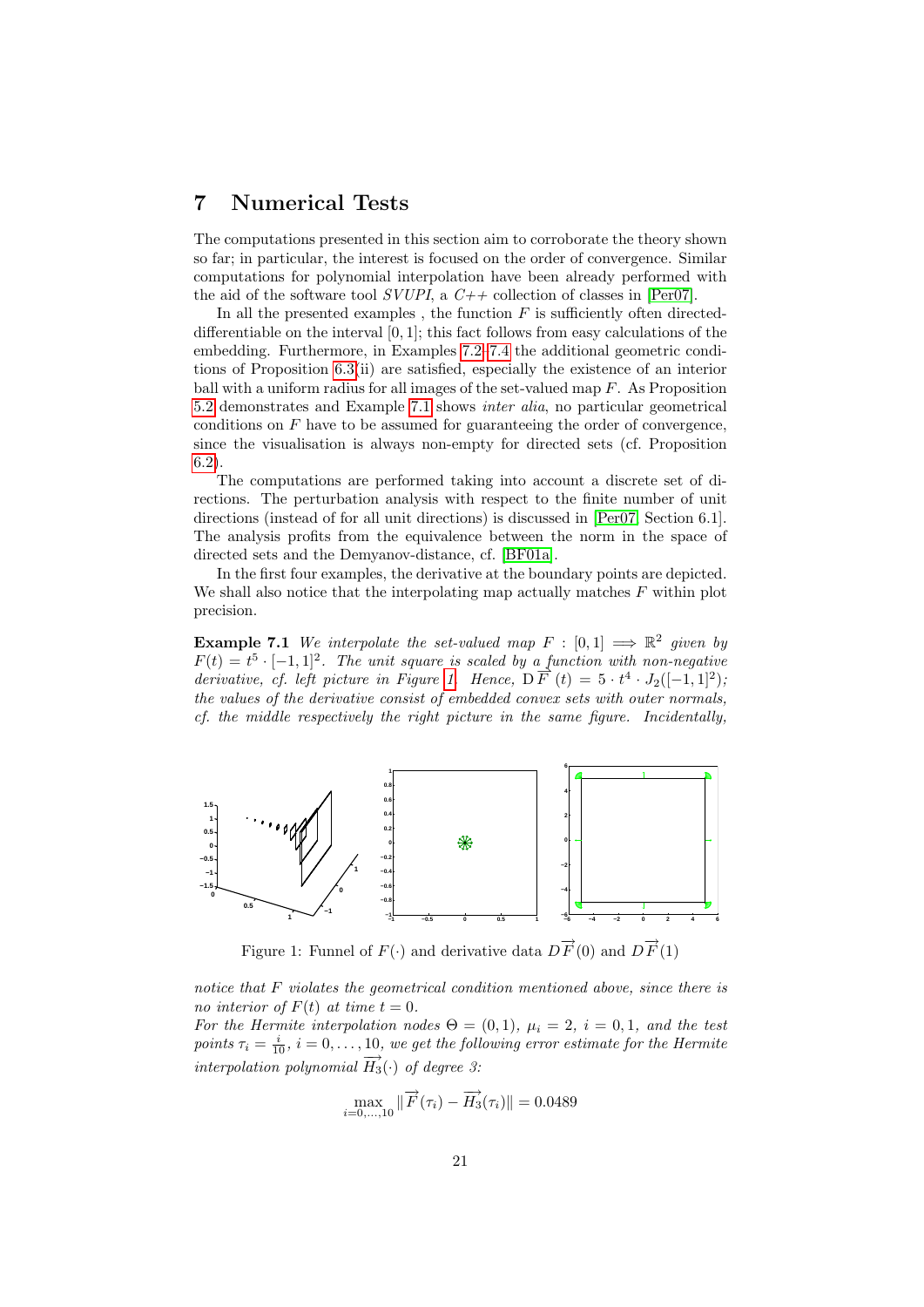**Example 7.2** We interpolate the set-valued map  $F : [0,1] \implies \mathbb{R}^2$  given by  $F(t) = e^{-t} \cdot B(0,1)$ , cf. Figure [2.](#page-23-0) The scaling function for the Euclidean unit ball has negative derivative, so that the values  $D \overrightarrow{F}(t) = -e^{-t} \cdot J_2(B(0,1))$  of the derivative consist of inverses of embedded convex sets with inner normals, cf. the same figure. Nevertheless, the values of the interpolating polynomial have as visualisation only convex images. For the same Hermite interpolating



<span id="page-23-0"></span>Figure 2: Funnel of  $F(\cdot)$  and derivative data  $D\overrightarrow{F}(0)$  and  $D\overrightarrow{F}(1)$ 

polynomial and the test points  $\tau_i$  as in Example [7.1,](#page-22-2) we obtain the following error estimate:

$$
\max_{i=0,\ldots,10} \|\vec{F}(\tau_i) - \vec{H}_3(\tau_i)\| = 0.00161
$$

Notice that, although the visualisations are concave, the overall result is convex. In the examples now following, attention is focused on the order of convergence.

<span id="page-23-2"></span>Example 7.3 The convex-valued function F (with its funnel and two function values depicted in Figure [3\)](#page-23-1) to be interpolated reads:

(49) 
$$
F: [0,1] \Longrightarrow \mathbb{R}^2: t \mapsto e^t \cdot [-1,1]^2 + \frac{1}{2}e^{-t} \cdot B(0,1)
$$

Passing on to the embedding, its expression reads:



<span id="page-23-1"></span>Figure 3: Funnel of  $F(\cdot)$  and data  $\overrightarrow{F}(0)$  and  $\overrightarrow{F}(1)$ 

$$
\overrightarrow{F}(t) = e^t \cdot J_2([-1, 1]^2) + \frac{1}{2}e^{-t} \cdot J_2(B(0, 1)),
$$
  

$$
D \overrightarrow{F}(t) = e^t \cdot J_2([-1, 1]^2) - \frac{1}{2}e^{-t} \cdot J_2(B(0, 1))
$$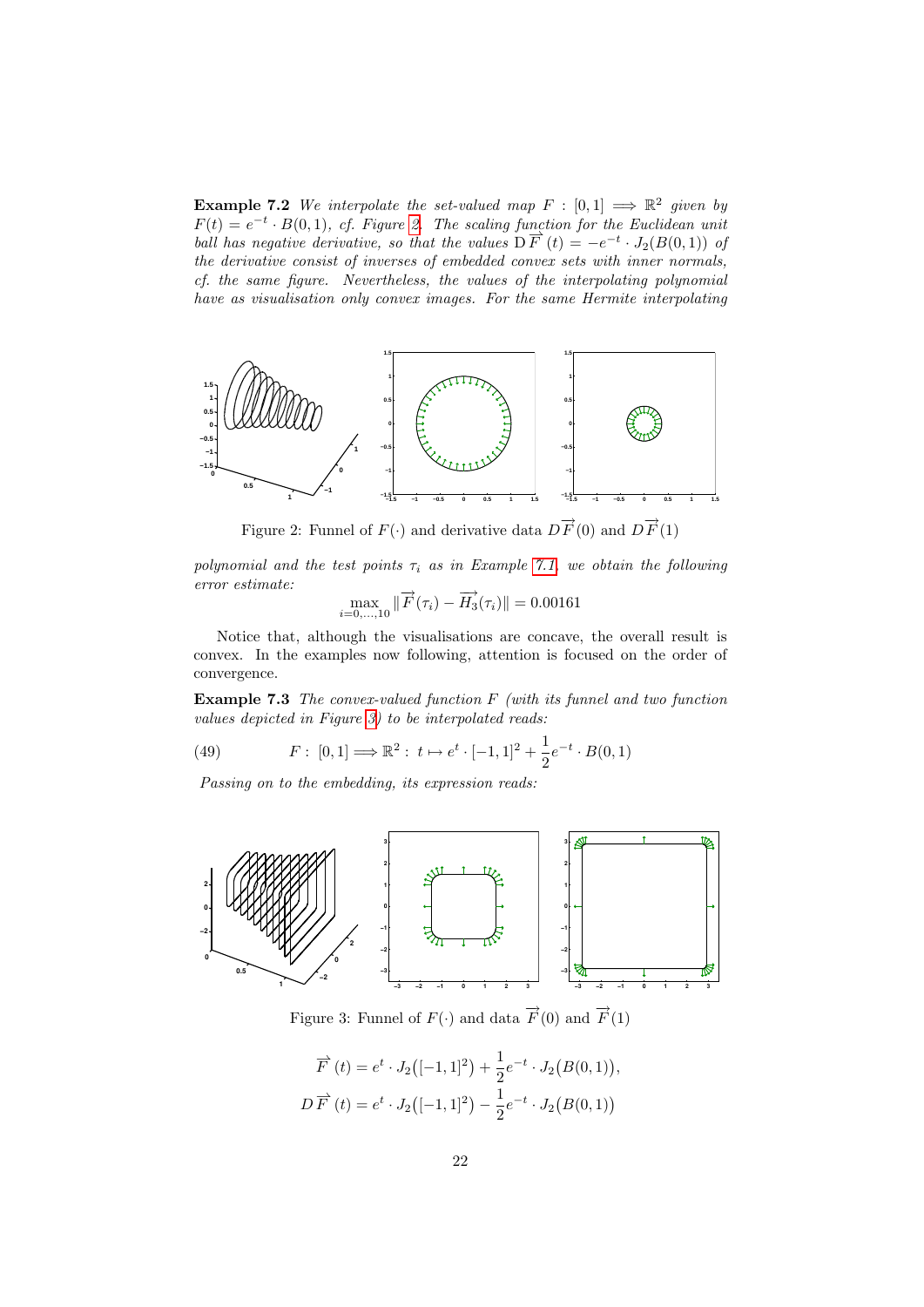

<span id="page-24-1"></span>Figure 4: derivative data  $D\overrightarrow{F}(0)$  and  $D\overrightarrow{F}(1)$ 

As shown in Figure [4,](#page-24-1) the derivative involves differences of embedded sets with a nonempty convex and mixed-type part in their visualisation.

Let us apply the Hermite interpolation piecewise on subintervals  $I_i = [\theta_i, \theta_{i+1}]$ where  $\widehat{\theta}_i = \frac{i}{N_k}$  with  $i = 0, 1, ..., N_k = 2^k$ , multiplicities  $\mu_i = 2, i = 0, 1,$  and  $k = 0, 1, \ldots, 5$ . We shall test the theoretical result of Corollary [5.4.](#page-17-2) Herefore, test points  $\tau_j = \frac{j}{M}$ ,  $j = 0, 1, ..., M$ , with  $M = 10 \cdot 2^5 = 320$  are used to evaluate the error

$$
\varepsilon_k = \max_{j=0,\dots,M} \|\overrightarrow{F}(\tau_j) - \overrightarrow{H_3}(\tau_j)\|
$$

obtaining the results as in Table [1.](#page-24-2)

| number of          | maximal               |
|--------------------|-----------------------|
| subintervals $N_k$ | error $\varepsilon_k$ |
| ı                  | 6.982005e-03          |
| $\mathfrak{D}$     | 5.280388e-04          |
| 4                  | 3.666896e-05          |
| 8                  | 2.421134e-06          |
| 16                 | 1.556075e-07          |
| 32                 | 9.863408e-09          |

<span id="page-24-2"></span>Table 1: maximal error on test points for piecewise Hermite interpolation

The least square approximation of the logarithmic error bound  $log(C \cdot h^p)$ in Table [1](#page-24-2) with the unknown parameters  $log(C)$  and p yields the values  $C =$ 1.007620 and  $p = 3.893485$ . This last value is very close to the expected (theoretical) value 4.0.

<span id="page-24-0"></span>We highlight that in Example [7.2](#page-22-1) the relation  $F(t_1) \supseteq F(t_2)$  holds for any  $t_1 \leq t_2$ , therefore the visualised derivative  $D\overrightarrow{F}(\cdot)$  contains the concave part, whereas in Examples [7.1](#page-22-2) and [7.3](#page-23-2) the other inclusion  $F(t_1) \subseteq F(t_2)$  holds so that the convex part appears in the visualisation of the derivative.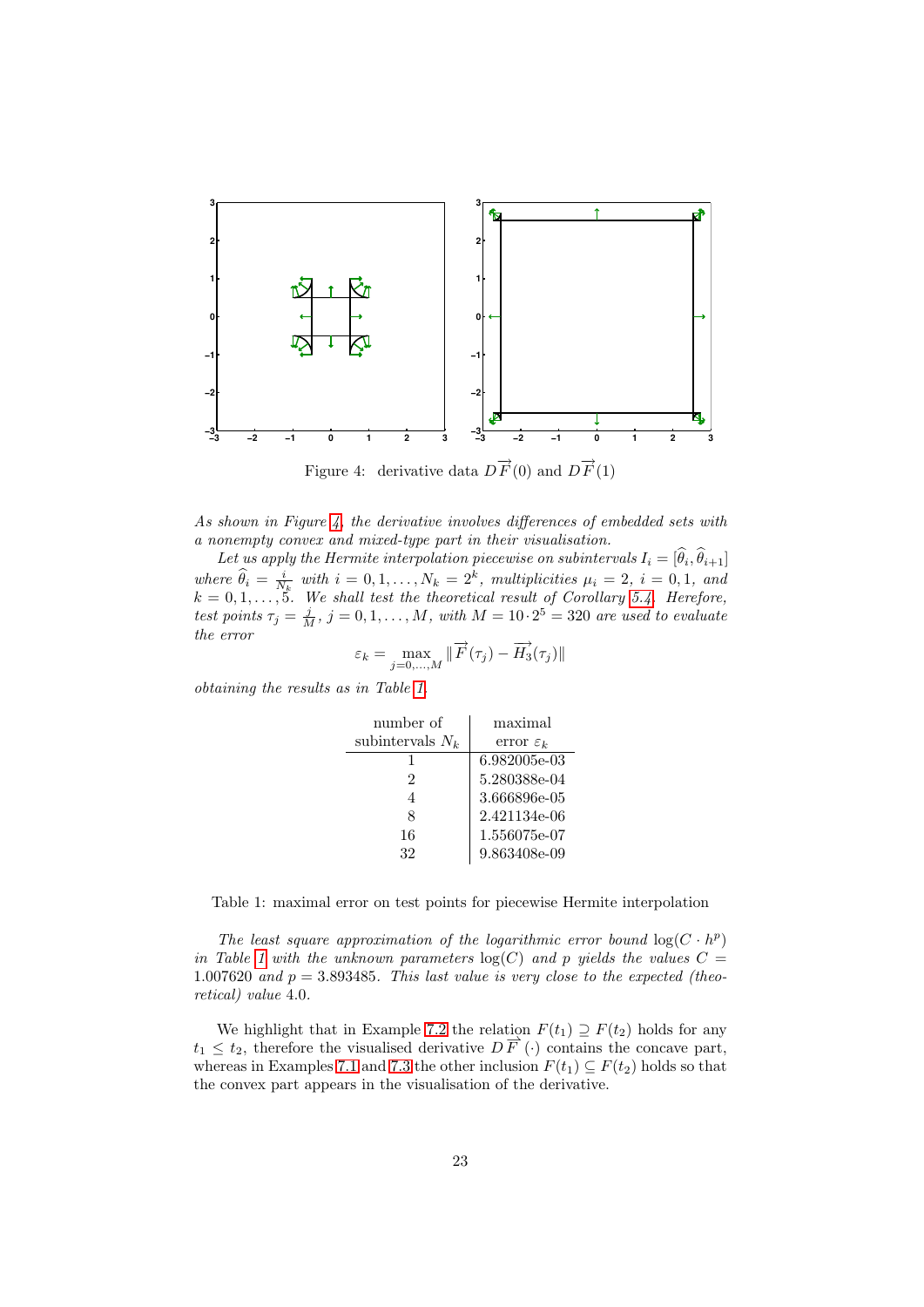Example 7.4 (cf. [\[Per07,](#page-33-4) Section 6.2.2]) In the following example a rotating ellipsoid  $\mathcal E$  is considered. We set  $I = [0, 1], c = (0, 0),$ 

$$
Q = \begin{pmatrix} 4 & 0 \\ 0 & 1 \end{pmatrix} \quad and, finally, \quad R(t) = \begin{pmatrix} \cos(\frac{\pi}{2} \cdot t) & -\sin(\frac{\pi}{2} \cdot t) \\ \sin(\frac{\pi}{2} \cdot t) & \cos(\frac{\pi}{2} \cdot t) \end{pmatrix}
$$

The function then reads:

$$
F(t) = R(t) \cdot \mathcal{E}(c, Q), \quad \mathcal{E}(c, Q) = \{x \in \mathbb{R}^n : \langle x, Q^{-1}x \rangle \le 1\}
$$

and its embedding is:

$$
\overrightarrow{F}(t) = J_2(R(t) \cdot \mathcal{E}(c, Q))
$$

The images of the set-valued map are strongly convex which results in a smooth case. Although the derivative has an empty convex and concave visualisation part, cf. Figure [5,](#page-25-0) its interpolant still has only convex images (which are no longer ellipsoids).



<span id="page-25-0"></span>Figure 5: Funnel of  $F(\cdot)$  and derivative data  $D\overrightarrow{F}(0)$  and  $D\overrightarrow{F}(1)$ 

The Hermite interpolation polynomial is computed around the point 0.5 for shrinking intervals  $[0.5 - \frac{h_k}{2}, 0.5 + \frac{h_k}{2}], h_k = 10^{-k}, k = 0, 1, 2, 3$ , obtaining the results presented in Table [2.](#page-25-1) Clearly, the theoretical expected order of convergence 4 is achieved. The least square approximation of the logarithmic error

| interval for     | maximal               |
|------------------|-----------------------|
| interpolation    | error $\varepsilon_k$ |
| [0.0, 1.0]       | 5.740347e-01          |
| [0.45, 0.55]     | 2.754315e-04          |
| [0.495, 0.505]   | 2.838795e-08          |
| [0.4995, 0.5005] | 2.840173e-12          |

<span id="page-25-1"></span>Table 2: maximal error for the Hermite interpolation at  $\tau = 0.5$ 

bound  $\log(C \cdot h^p)$  in Table [2](#page-25-1) with the unknown parameters  $\log(C)$  and p yields the values  $C = 2.499332$  and  $p = 3.790366$ . This value for p is close to the expected (theoretical) value 4.0. Only the first value for  $\varepsilon_0$  in Table [2](#page-25-1) is a rather good starting value for the error and disturbs slightly the gain of 4 digits after each step.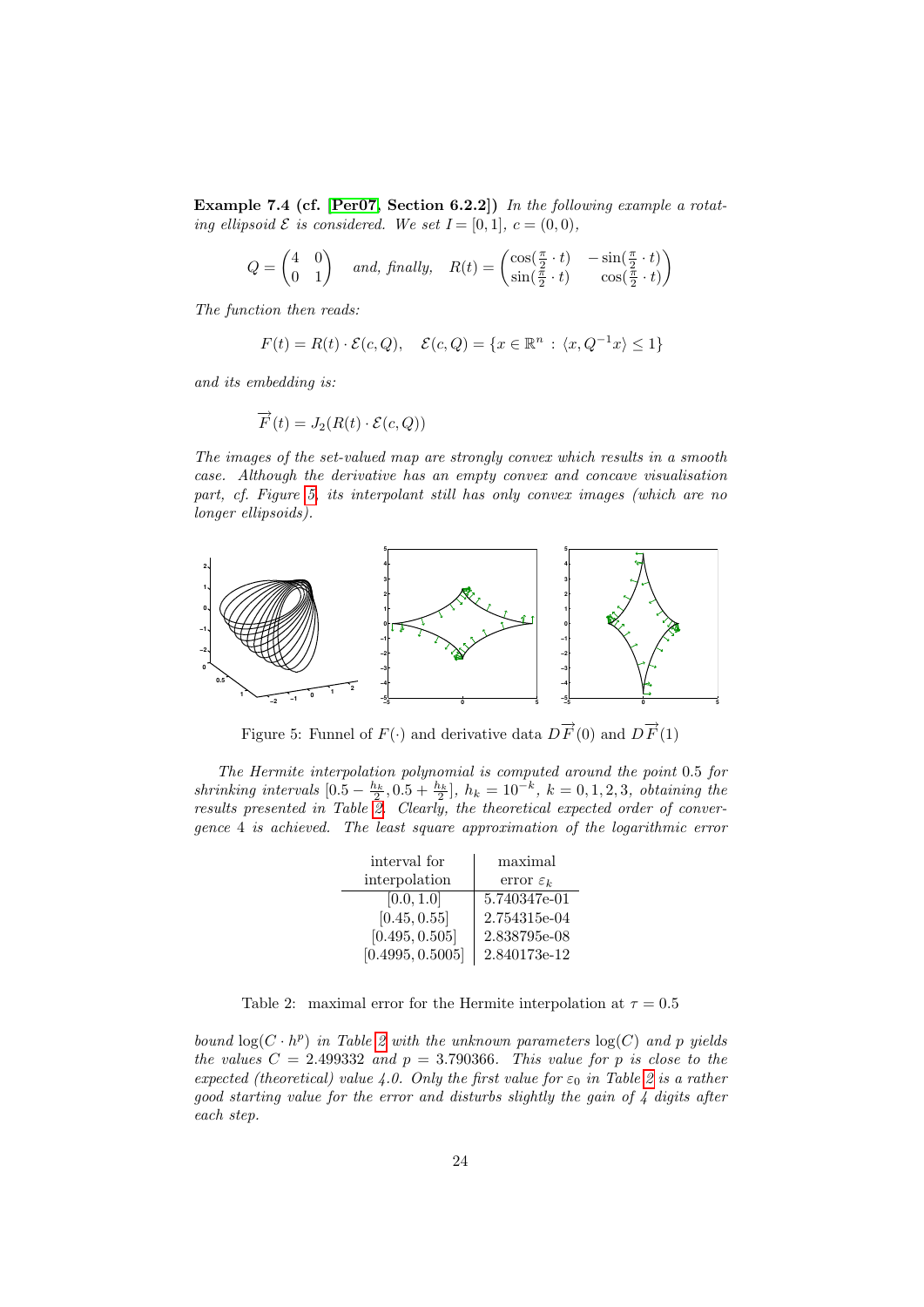In Figure [6,](#page-26-0) the values  $F(\tau_i)$  of the original function and the values of the interpolant  $\overline{H}_3(\tau_i)$  in [0,1] are compared for  $\tau_i = i \cdot 0.2$ ,  $i = 1, 2, 3, 4$  (shown in clockwise order for increasing index i); only for the values of  $\overrightarrow{H_3}(\cdot)$ , the corresponding normals are plotted. The interpolation achieves a good approximation of the original function.



<span id="page-26-0"></span>Figure 6: comparison of the intermediate values  $F(\tau_i)$  and  $\overline{H}_3(\tau_i)$ ,  $i = 1, \ldots, 4$ 

**Example 7.5** An expanding ball moving along a curve  $c(t) = (x(t), y(t))$  for  $t \in I$  originates the convex-valued map:

(50) 
$$
F: [0, \sqrt[4]{3}] \Longrightarrow \mathbb{R}^2: t \mapsto B_{r(t)}(c(t))
$$

where  $r(t) = \frac{1}{4}(\cos(2\pi(t+t_0)/t_0) + 1), x(t) = t^4 - 1, y(t) = t^5 - t$  and  $t_0 = \sqrt[4]{3}$ . We notice straight away that this is a smooth example by rewriting it as a sum of a scaled ball and a vector:

(51) 
$$
F(t) = r(t)B_1(0) + c(t)
$$

which allows us to directly obtain the expression for its embedding and the its directed derivative

(52) 
$$
\overrightarrow{F}(t) = r(t) \cdot J_n(B_1(0)) + J_n(c(t)),
$$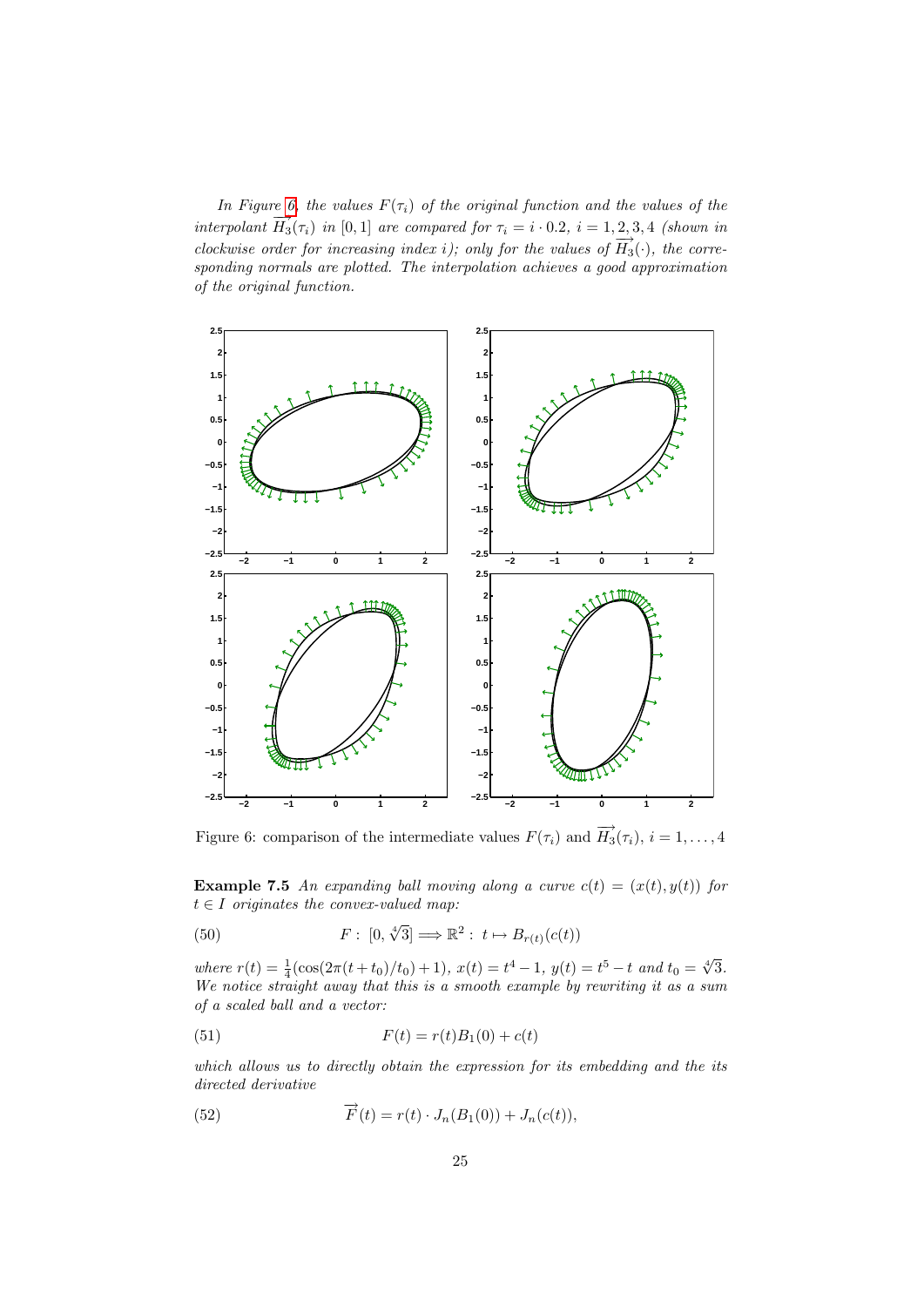since the radius  $r(t) \geq 0$ . The derivative equals

(53) 
$$
D^{\mu}\overrightarrow{F}(t) = D^{\mu}r(t) \cdot J_n(B_1(0)) + J_n(D^{\mu}c(t))
$$

and is either an embedded ball or its inverse, depending on the sign of  $D^{\mu}r(t)$ . The derivative at the left and right endpoint of  $I$  is the embedded origin.

The error estimate on a test grid  $\tau_i := 0.1 \cdot i \cdot t_0$  for  $i = 0, 1, ..., 10$  delivers:

(54) 
$$
\max_{i=0,...,10} \|\overrightarrow{F}(\tau_i) - \overrightarrow{H_3}(\tau_i)\| = 0.6447253
$$

This is a rather good accuracy, considering that the Hermite interpolating polynomial has only polynomial degree 3 and the enlargement of the sets as well as the 2D-movement of  $\overrightarrow{F}(\cdot)$  in the phase space changes rapidly, cf. Figure [7.](#page-27-0)



<span id="page-27-0"></span>Figure 7: interpolated 2D-movement evaluated at the test points  $(\tau_i)_{i=0,1,\dots,10}$ 

In Figure [8,](#page-28-0) the linear, quadratic and Hermite interpolation of degree 3 (starting from the top to the bottom) are compared with the original function. In the left column, the 2D-movement in the phase space can be seen, whereas in the right column the t-y-projection of the interpolation polynomial is shown.

For this example, the error  $\varepsilon = \max_{i=0,...,10} \|\vec{F}(\tau_i) - \vec{P}(\tau_i)\|$  is calculated on the test grid for the various interpolation polynomials. The results are gathered in

| type of interpolation | maximal error $\varepsilon$ |
|-----------------------|-----------------------------|
| linear                | 2.559469                    |
| quadratic             | 0.808878                    |
| Hermite               | 0.644725                    |

<span id="page-27-1"></span>Table 3: maximal error on test points for various interpolation polynomials Table [3](#page-27-1) and Figure [8.](#page-28-0) The best result is obtained by the Hermite interpolation.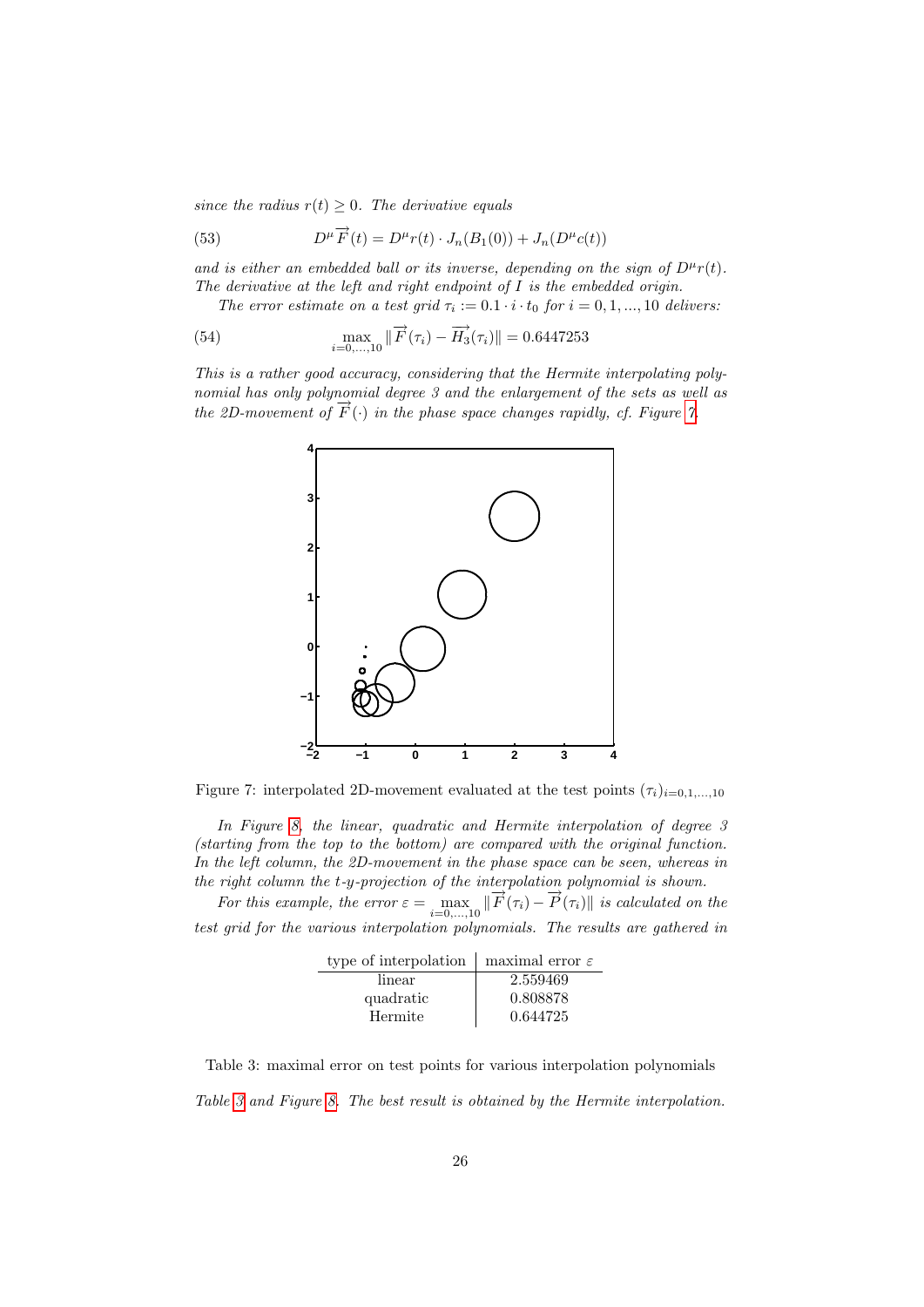

<span id="page-28-0"></span>Figure 8: the linear, quadratic, Hermite interpolation and the original map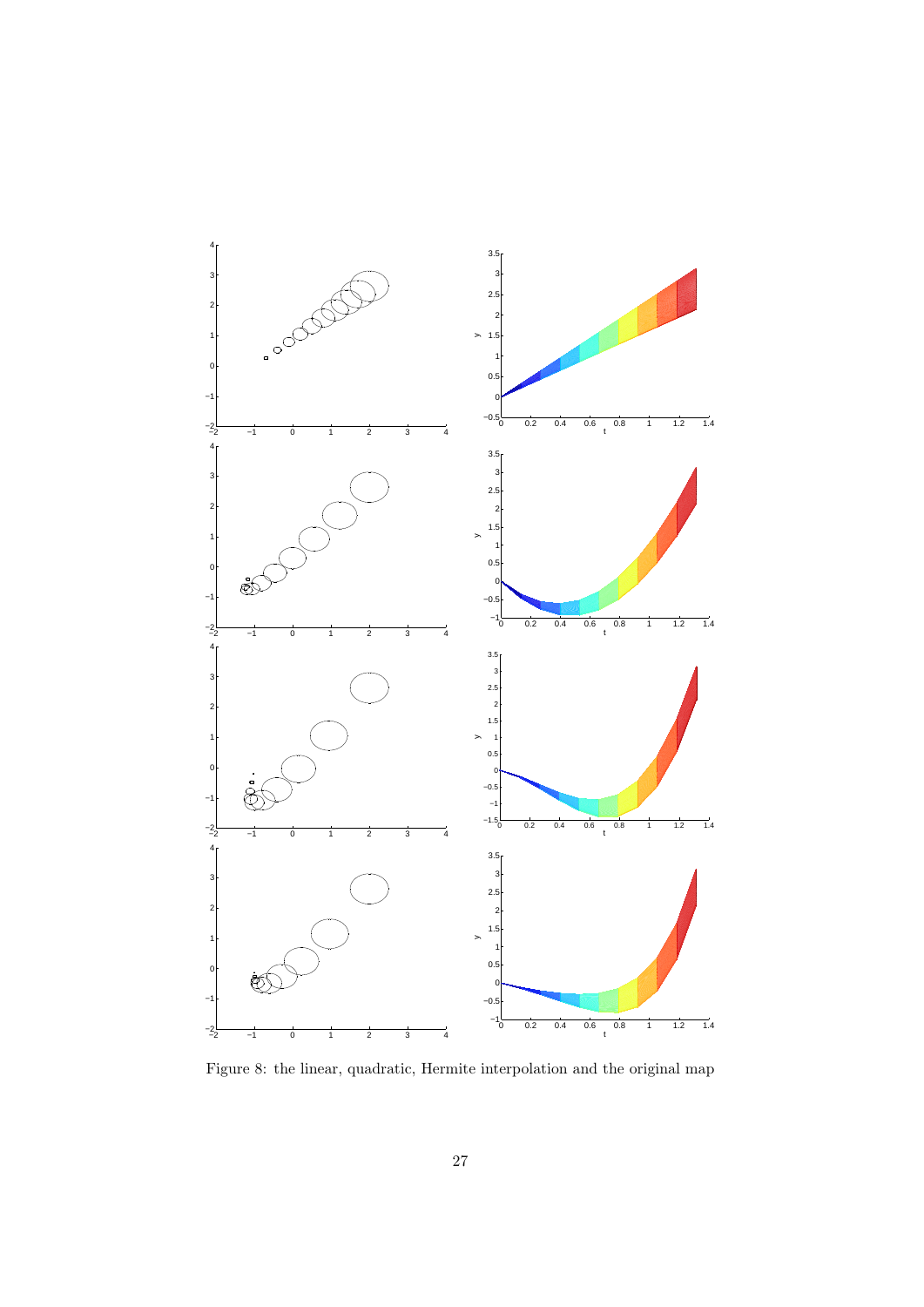### Conclusions

The Hermite interpolation of set-valued maps with the help of directed sets produces, as shown in the examples, good approximations to the original map. The derivatives and the interpolating polynomials which involve differences of embedded convex sets or their limits deliver very reasonable results. Although the derivative data at the left and right endpoints in the examples could be inverse to embedded convex sets or could even have nonconvex visualisation parts, the Hermite interpolation polynomial has as values always embedded convex images. These facts are by no means to be expected in the general case; the simple examples are chosen to produce those results and to demonstrate the possibilities of this approach with directed sets. For the simple case of constant and linear interpolation, it coincides with the usual set-valued interpolation; for higher polynomial degree it contains the interpolation based on support functions and on the geometric difference. In contrast to the latter approach, the images of the (directed) interpolation polynomial are always nonempty. In any case, the software that was used to perform the calculations also works if the interpolant has nonconvex visualisation parts.

Another advantage besides the visualisation is represented by the space of directed sets itself. It is a Banach space and is based on a recursive principle so that it is straight forward to carry over theoretical results from real-valued functions to the set-valued case, as for error estimates on the derivatives of the function and of its interpolant as well as for piecewise interpolation.

Acknowledgements: This work was partially supported by the Hausdorff Research Institute for Mathematics, Bonn within the HIM Junior Semester Program "Computational Mathematics" in February–April 2008.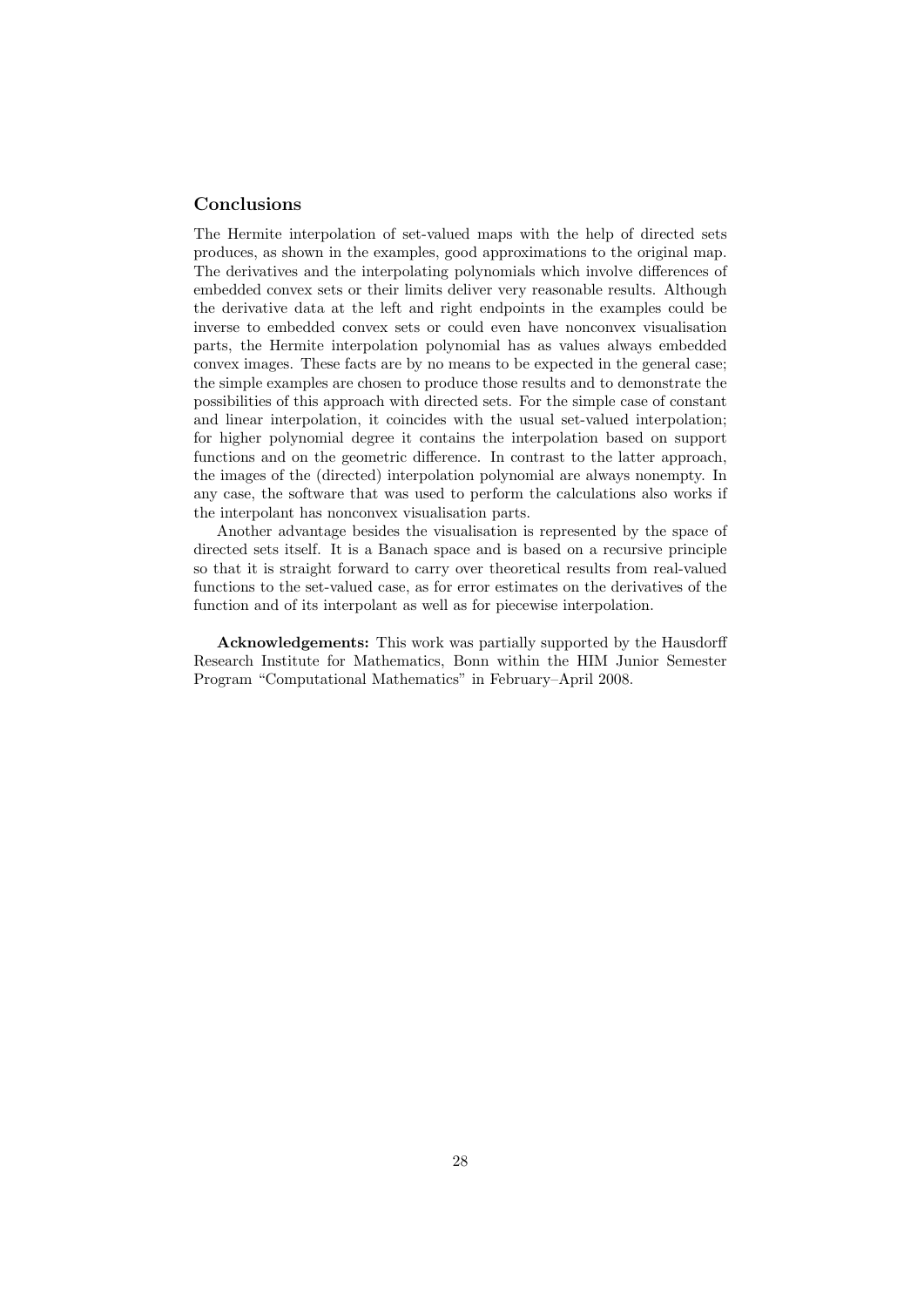# References

- <span id="page-30-10"></span>[Art89] Z. Artstein. Piecewise Linear Approximation of Set-Valued Maps. J. Approx. Theory, 56(1):41–47, 1989.
- <span id="page-30-1"></span>[BB04] B. J. C. Baxter and R. Brummelhuis. Exponential Brownian motion and divided differences. Cambridge NA Report no. 06, Department of Applied Mathematics and Theoretical Physics, University of Cambridge, Cambridge, 2004.
- <span id="page-30-6"></span>[BF99] R. Baier and E. Farkhi. Directed Sets and Differences of Convex Compact Sets. In Systems modelling and optimization, Proceedings of the 18th IFIP TC7 Conference held in Detroit, Michigan, July  $22-25$ , 1997, volume 396 of Research Notes in Mathematics, pages 135–143, Boca Raton–London–New York–Washington, D.C., 1999. Chapman and Hall/CRC.
- <span id="page-30-3"></span>[BF01a] R. Baier and E. Farkhi. Differences of Convex Compact Sets in the Space of Directed Sets, Part I: The Space of Directed Sets. Set-Valued Anal., 9(3):217–245, 2001.
- <span id="page-30-4"></span>[BF01b] R. Baier and E. Farkhi. Differences of Convex Compact Sets in the Space of Directed Sets, Part II: Visualization of Directed Sets. Set-Valued Anal., 9(3):247–272, 2001.
- <span id="page-30-5"></span>[BF01c] R. Baier and E. Farkhi. Directed Derivatives of Convex Compact-Valued Mappings. In N. Hadjisavvas and P. M. Pardalos, editors, Advances in Convex Analysis and Global Optimization: Honoring the Memory of C. Caratheodory (1873–1950), volume 54 of Nonconvex Optimization and Its Applications, pages 501–514, Dordrecht-Boston-London, 2001. Kluwer Academic Publishers.
- <span id="page-30-8"></span>[BL94a] R. Baier and F. Lempio. Approximating Reachable Sets by Extrapolation Methods. In P. J. Laurent, A. Le Méhauteé, and L. L. Schumaker, editors, Curves and Surfaces in Geometric Design, pages 9–18. A K Peters, Wellesley, 1994.
- <span id="page-30-7"></span>[BL94b] R. Baier and F. Lempio. Computing Aumann's Integral. In A. B. Kurzhanski and V. M. Veliov, editors, Modeling Techniques for Uncertain Systems, Proceedings of a Conferences held in Sopron, Hungary, July 6-10, 1992, volume 18 of Progress in Systems and Control  $Theory, pages 71–92, Basel, 1994. Birkhäuser.$
- <span id="page-30-9"></span>[Boc33] S. Bochner. Integration von Funktionen, deren Werte die Elemente eines Vektorraumes sind. Fund. Math., XX:262–276, 1933.
- <span id="page-30-2"></span>[BSV68] G. Birkhoff, M. H. Schultz, and R. S. Varga. Piecewise Hermite interpolation in one and two variables with applications to partial differential equations. Numer. Math., 11(3):232–256, 1968.
- <span id="page-30-0"></span>[CM96] C. Conti and R. Morandi. Piecewise  $C^1$ -shape-preserving Hermite interpolation. Computing, 56(4):323–341, 1996.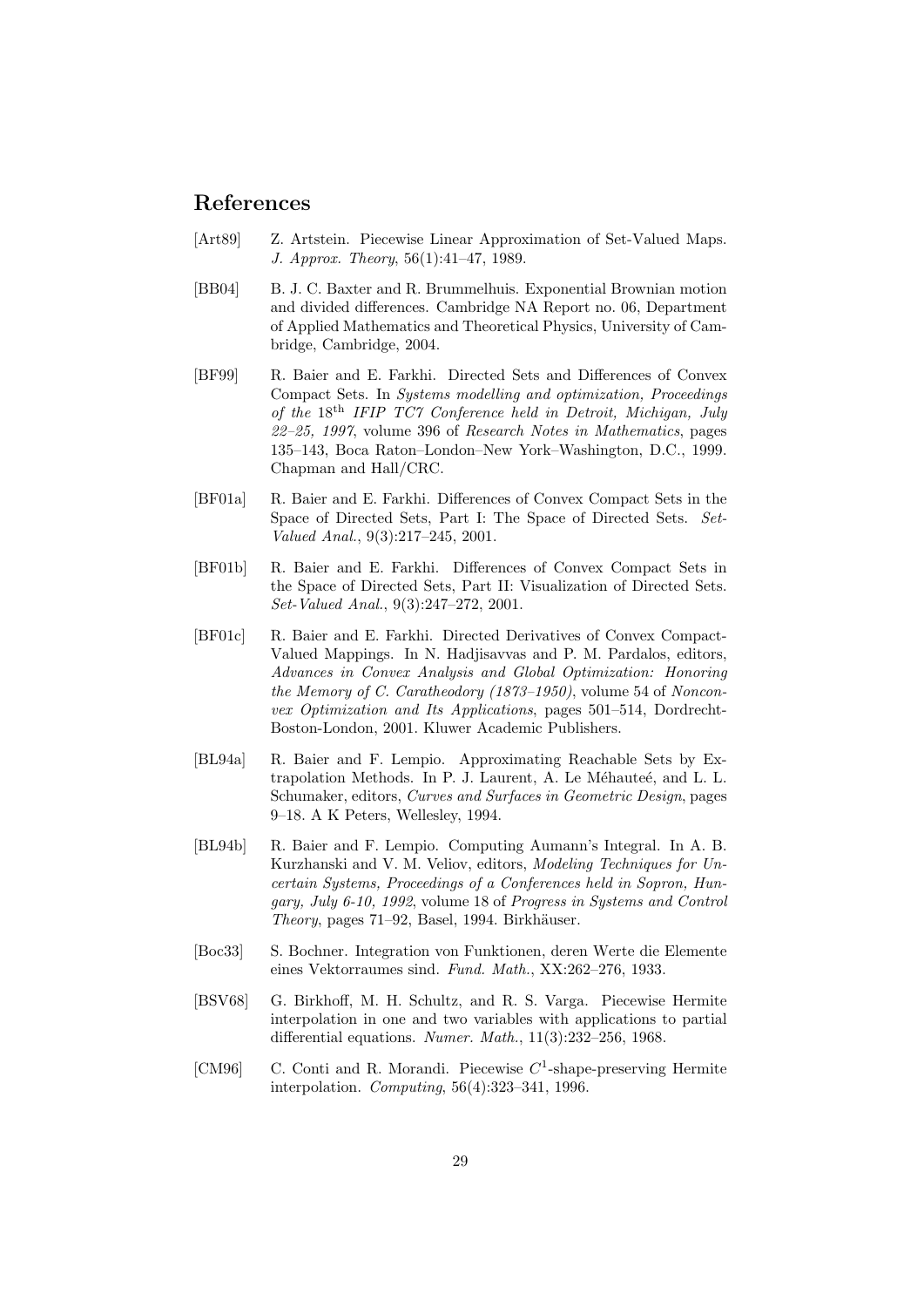- <span id="page-31-10"></span>[CRE01] E. Cohen, R. F. Riesenfeld, and G. Elber. Geometric Modeling with Splines: An Introduction. A K Peters, Natick, Massachusetts, 2001.
- <span id="page-31-8"></span>[Dav75] P. J. Davis. Interpolation and Approximation. Dover Publications Inc., New York, 1975. Republication, with minor corrections, of the 1963 original.
- <span id="page-31-11"></span>[de 76] C. de Boor. Splines as Linear Combination of B-Splines. A Survey. In G.G. Lorentz, C.K. Chui, and L.L. Schumaker, editors, Approximation Theory II, pages 1–47, New York, 1976. Academic Press.
- <span id="page-31-9"></span>[de 01] C. de Boor. A Practical Guide to Splines, volume 27 of Applied Mathematical Sciences. Springer–Verlag, New York–Berlin–Heidelberg, 2001. Revised edition, original published in 1978.
- <span id="page-31-7"></span>[DF89] A. L. Dontchev and E. Farkhi. Error Estimates for Discretized Differential Inclusions. Computing, 41(4):349–358, 1989.
- <span id="page-31-4"></span>[DF90] T. D. Donchev and E. M. Farkhi. Moduli of Smoothness of Vector Valued Functions of a Real Variable and Applications. Numer. Funct. Anal. Optim., 11(5 & 6):497–509, 1990.
- <span id="page-31-12"></span>[DH03] P. Deuflhard and A. Hohmann. Numerical Analysis in Modern Scientific Computing. An introduction, volume 43 of Texts in Applied Mathematics. Springer, New York–Berlin–Heidelberg, 2nd edition, 2003. First edition published in 1995.
- <span id="page-31-6"></span>[DKRV97] P. Diamond, P. Kloeden, A. Rubinov, and A. Vladimirov. Comparative Properties of Three Metrics in the Space of Compact Convex Sets. Set-Valued Anal., 5(3):267–289, 1997.
- <span id="page-31-1"></span>[DL95] N. Dyn and D. Levin. Analysis of Hermite-type Subdivision Schemes. In C. K. Chui and L. L. Schumaker, editors, Approximation theory VIII. Vol. 2. Wavelets and multilevel approximation. Proc. of the 8th Texas Internat. Conf. held at Texas  $A \& M$  Univ., College Station, TX, January 8–12, 1995, volume 6 of Ser. Approx. Decompos., pages 117–124. World Scientific Publishing Co., Inc., River Edge, NJ, 1995.
- <span id="page-31-3"></span>[DR95] V. F. Demyanov and A. Rubinov. Constructive Nonsmooth Analysis, volume 7 of Approximation & Optimization. Peter Lang, Frankfurt am Main–Berlin–Bern–New York–Paris–Wien, 1995. Russian original "Foundations of nonsmooth analysis, and quasidifferential calculus" published in Nauka, Moscow, 1990.
- <span id="page-31-5"></span>[Fil04] L. Filipsson. Kergin Interpolation in Banach Spaces. J. Approx. Theory, 127(1):108–123, 2004.
- <span id="page-31-2"></span>[GA05] H. S. Goghary and S. Abbasbandy. Interpolation of fuzzy data by Hermite polynomial. Int. J. Comput. Math., 82(5):595–600, 2005.
- <span id="page-31-0"></span>[GM82] M. Gasca and J. I. Maeztu. On Lagrange and Hermite interpolation in  $\mathbb{R}^k$ . *Numer. Math.*, 39(1):1-14, 1982.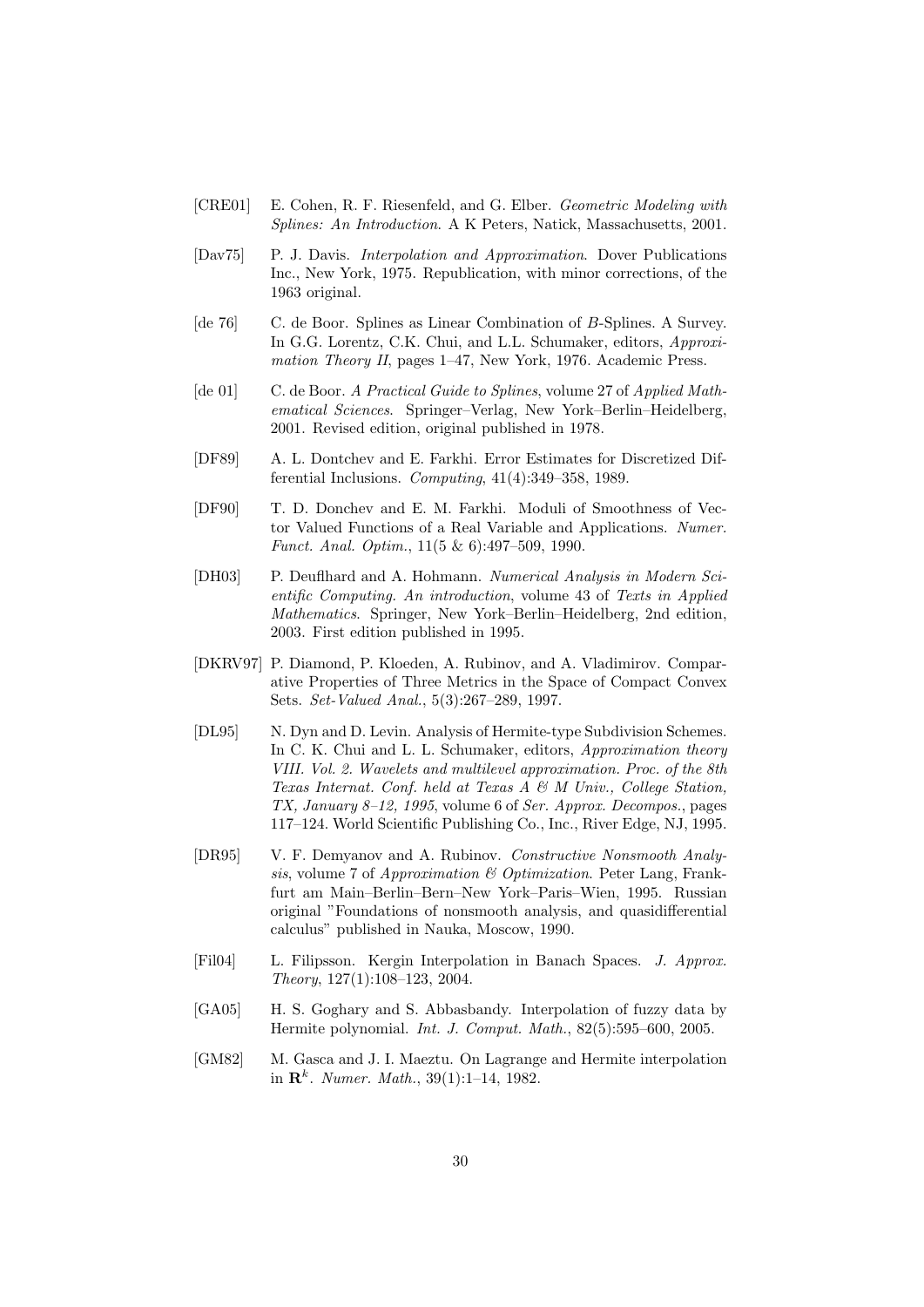- <span id="page-32-5"></span>[Gru05] R. E. Grundy. The application of Hermite interpolation to the analysis of non-linear diffusive initial-boundary value problems. IMA J. Appl. Math., 70(6):814–838, 2005.
- <span id="page-32-1"></span>[GS00] M. Gasca and T. Sauer. On bivariate Hermite interpolation with minimal degree polynomials. SIAM J. Numer. Anal., 37(3):772–798, 2000.
- <span id="page-32-6"></span>[Had50] H. Hadwiger. Minkowskische Addition und Subtraktion beliebiger Punktmengen und die Theoreme von Erhard Schmidt. Math. Z., 53(3):210–218, 1950.
- <span id="page-32-9"></span>[HP74] E. Hille and R. S. Phillips. Functional Analysis and Semi-Groups, volume XXXI of American Mathematical Society Colloquium Publications. American Mathematical Society, Providence, Rhode Island, 1974. 3rd printing of revised edition of 1957, first edition published in 1947.
- <span id="page-32-3"></span>[HSS03] K. Hormann, S. Spinello, and P. Schröder.  $C^1$ -continuous Terrain Reconstruction from Sparse Contours. In T. Ertl, B. Girod, G. Greiner, H. Niemann, H.-P. Seidel, E. Steinbach, and R. Westermann, editors, Proc. 8th Int. Worksh. Vision, Modeling, and Visualization, pages 289–297. IOS Press, 2003.
- <span id="page-32-11"></span>[Kan74] K. Kansy. Elementare Fehlerdarstellung für Ableitungen bei der Hermite-Interpolation. Numer. Math., 21(4):350–354, 1973/74.
- <span id="page-32-7"></span>[Kau80] E. Kaucher. Interval Analysis in the Extended Interval Space IR. Comput. Suppl., 2:33–49, 1980.
- <span id="page-32-10"></span>[Ker80] P. Kergin. A Natural Interpolation of  $C<sup>k</sup>$  Functions. J. Approx. Theory, 29(4):278–293, 1980.
- <span id="page-32-8"></span>[Lem95] F. Lempio. Set-Valued Interpolation, Differential Inclusions, and Sensitivity in Optimization. In R. Lucchetti and J. Revalski, editors, Recent Developments in Well-Posed Variational Problems, volume 331 of Mathematics and Its Applications, pages 137–169, Dordrecht– Boston–London, 1995. Kluwer Academic Publishers.
- <span id="page-32-4"></span>[Low90] R. Lowen. A fuzzy Lagrange interpolation theorem. Fuzzy Sets and Systems, 34(1):33–38, 1990.
- <span id="page-32-2"></span>[LW04] Achan Lin and Marshall Walker. Proto-Bézier Simplices — Applications to Hermite Interpolation of Curves. In Geometric Modeling and Computing: Seattle 2003, Mod. Methods Math., pages 387–404. Nashboro Press, Brentwood, TN, 2004.
- <span id="page-32-12"></span>[MA96] S. Markov and Y. Akyildiz. Curve fitting and interpolation of biological data under uncertainties. J.UCS, 2(2):58–68 (electronic), 1996.
- <span id="page-32-0"></span>[Man01] C. Manni. On shape preserving  $C^2$  Hermite interpolation. BIT, 41(1):127–148, 2001.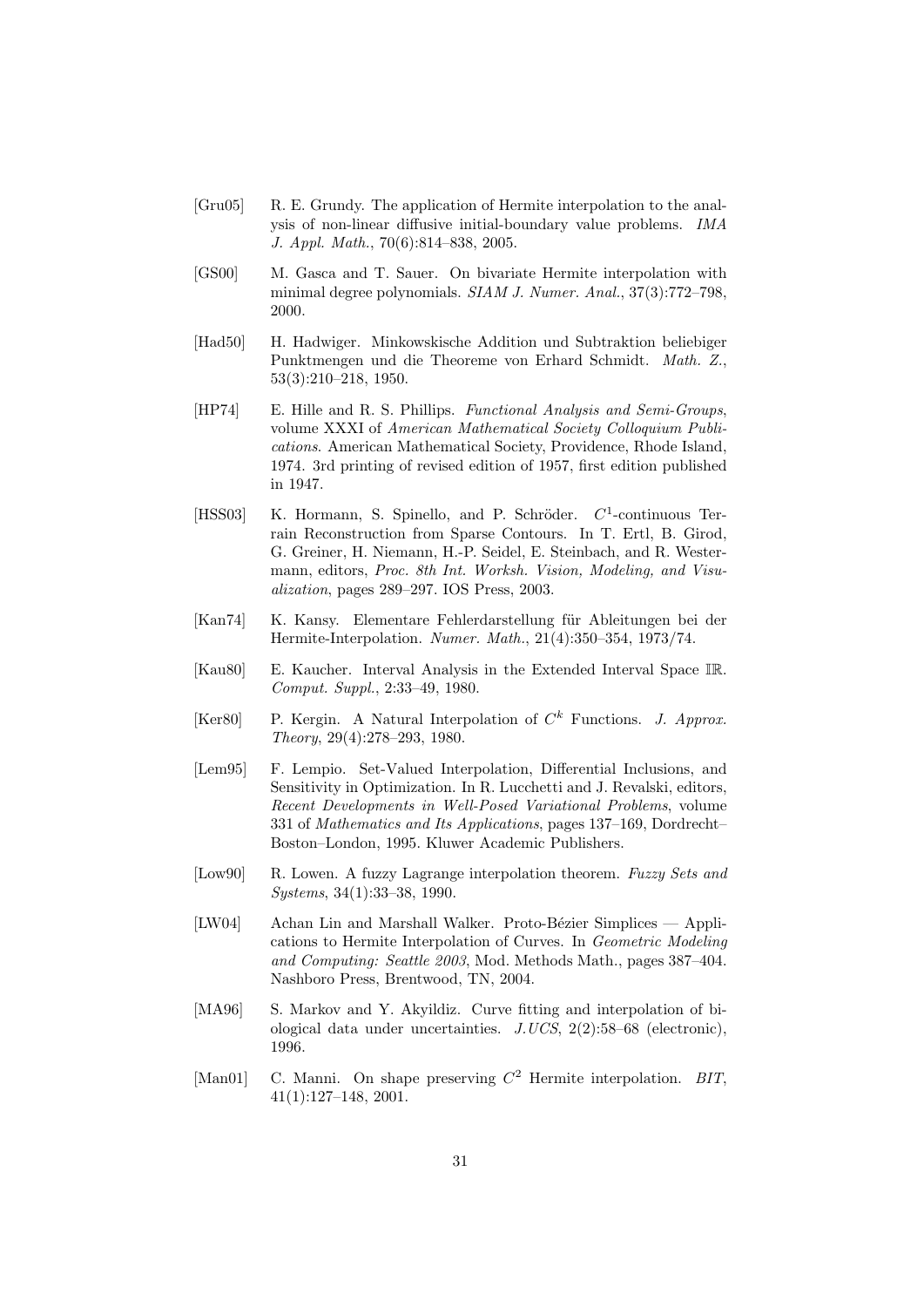- <span id="page-33-12"></span>[Mar93] S. M. Markov. Some interpolation problems involving interval data. Interval Comput./Interval. Vychisl., 3:164–182, 1993. Proceedings of the International Conference on Numerical Analysis with Automatic Result Verification (Lafayette, LA, 1993).
- <span id="page-33-3"></span>[Mar95] S. Markov. On the Directed Interval Arithmetic and Its Applications. J.UCS, 1(7):514–526, 1995.
- <span id="page-33-1"></span>[Mar00] S. Markov. On the Algebraic Properties of Convex Bodies and Some Applications. J. Convex Anal., 7(1):129–166, 2000.
- <span id="page-33-13"></span>[MPSS96] S. M. Markov, E. Popova, U. Schneider, and J. Schulze. On linear interpolation under interval data. Math. Comput. Simulation, 42(1):35–45, 1996.
- <span id="page-33-9"></span>[Nik90a] M. S. Nikol'skiĭ. Approximation of a Continuous Multivalued Mapping by Constant Multivalued Mappings. Moscow Univ. Comput. Math. Cybernet., 1:73–76, 1990.
- <span id="page-33-10"></span>[Nik90b] M. S. Nikol'skiĭ. Approximation of a Continuous Multivalued Mapping with Convex Range. Sov. Math., Dokl., 40(2):406–409, 1990.
- <span id="page-33-11"></span>[Nik93] M. S. Nikol'skiĭ. Local approximation of first order to set-valued mappings. In A. B. Kurzhanski and V. M. Veliov, editors, Setvalued Analysis and Differential Inclusions. A Collection of Papers resulting from a Workshop held in Pamporovo, Bulgaria, September, 1990, volume 16 of Progress in Systems and Control Theory, pages 149–156. Birkhäuser Boston, Boston, MA, 1993.
- <span id="page-33-8"></span>[PBP02] H. Prautzsch, W. Böhm, and M. Palunszny. Bézier and B-Spline Techniques. Mathematics and Visualization. Springer, Berlin, 2002.
- <span id="page-33-7"></span>[Per03] G. Perria. Gerichtete Polytope: Arithmetische Operationen und Visualisierung mittels CGAL. Master's thesis, University of Bayreuth, Bayreuth, Germany, February 2003.
- <span id="page-33-4"></span>[Per07] G. Perria. Set-Valued Interpolation. Number 79 in Bayreuth. Math. Schr. Department of Mathematics, University of Bayreuth, Bayreuth, Germany, April 2007.
- <span id="page-33-6"></span>[Pet02] H. Petersson. Kergin interpolation in Banach spaces. Studia Math., 153(2):101–114, 2002.
- <span id="page-33-0"></span>[Pon67] L. S. Pontryagin. Linear differential games. II. Sov. Math., Dokl., 8(4):910–912, 1967.
- <span id="page-33-5"></span>[Pre71] P. M. Prenter. Lagrange and Hermite interpolation in Banach spaces. J. Approx. Theory, 4(4):419–432, 1971.
- <span id="page-33-2"></span>[PU02] D. Pallaschke and R. Urbański. Pairs of compact convex sets. Fractional arithmetic with convex sets, volume 548 of Mathematics and Its Applications. Kluwer Academic Publishers, Dordrecht, 2002.